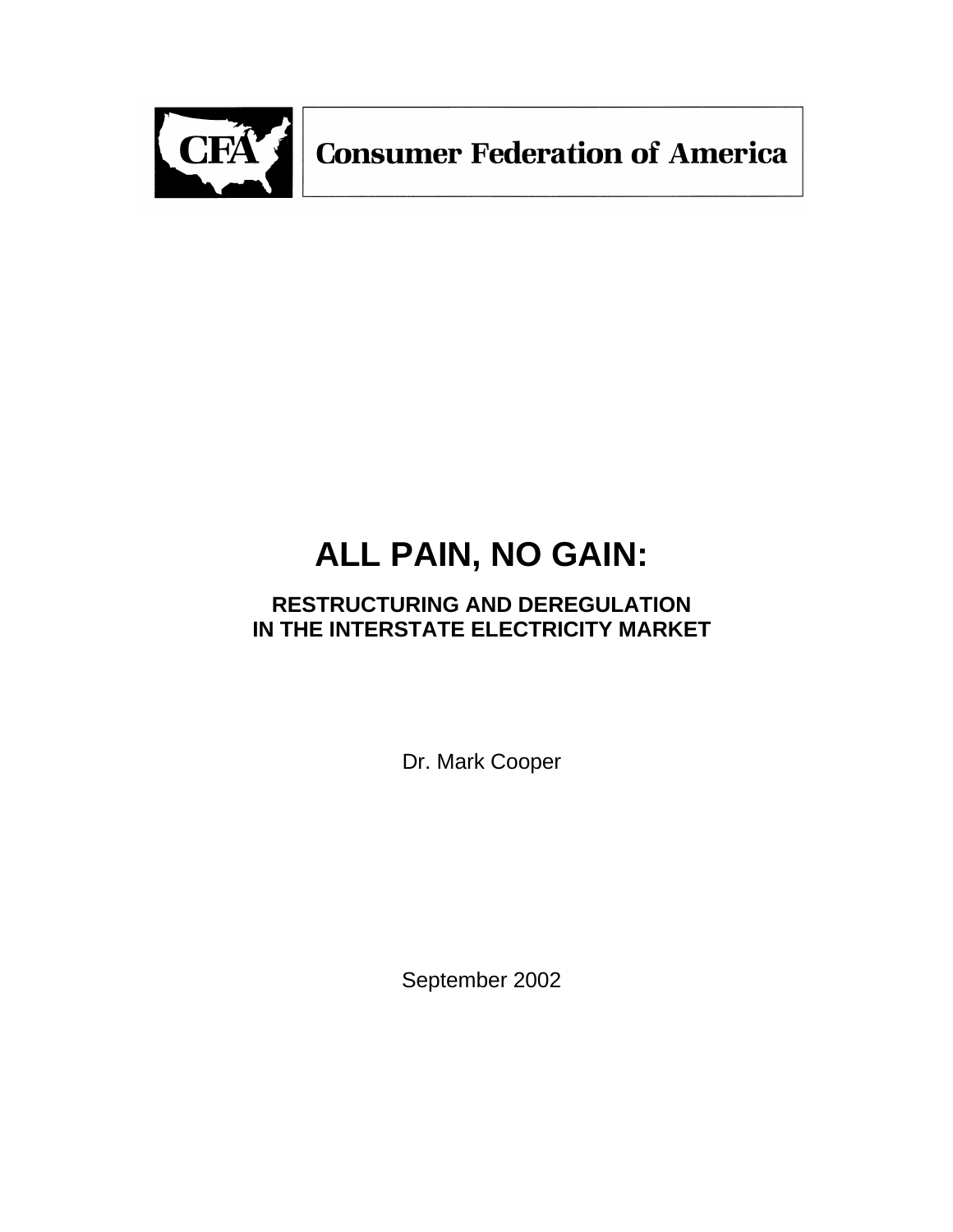# **Table of Contents**

| WHEN YOU ARE HEADED IN THE WRONG DIRECTION, GOING FASTER DOES                                                                                                                                                                                                                                                                                                                                                                                         |
|-------------------------------------------------------------------------------------------------------------------------------------------------------------------------------------------------------------------------------------------------------------------------------------------------------------------------------------------------------------------------------------------------------------------------------------------------------|
| 1. Balancing Public Responsibilities and Private Incentives was the Right<br>2. Deregulation Destroyed the Balance on Which Utilities Had Thrived: State<br>Regulators Have Backed-Off on Restructuring and Deregulation 1<br>2. The Incredible Shrinking Benefits of Restructuring and Deregulation 5<br>3. The Impact on Consumers and Local Economies Has Led to Substantial<br>D. Federal Policymakers Need to Step Back and Carefully Reconsider |
|                                                                                                                                                                                                                                                                                                                                                                                                                                                       |
| B. Increasing Returns to Producers Raises the Cost to Consumers15<br>3. Empirical Evidence on Market Power, Scarcity Overcharges18                                                                                                                                                                                                                                                                                                                    |
| CONCLUSION: ONE SIZE DOES NOT FIT ALL; IT MAY NOT FIT ANY 23                                                                                                                                                                                                                                                                                                                                                                                          |
|                                                                                                                                                                                                                                                                                                                                                                                                                                                       |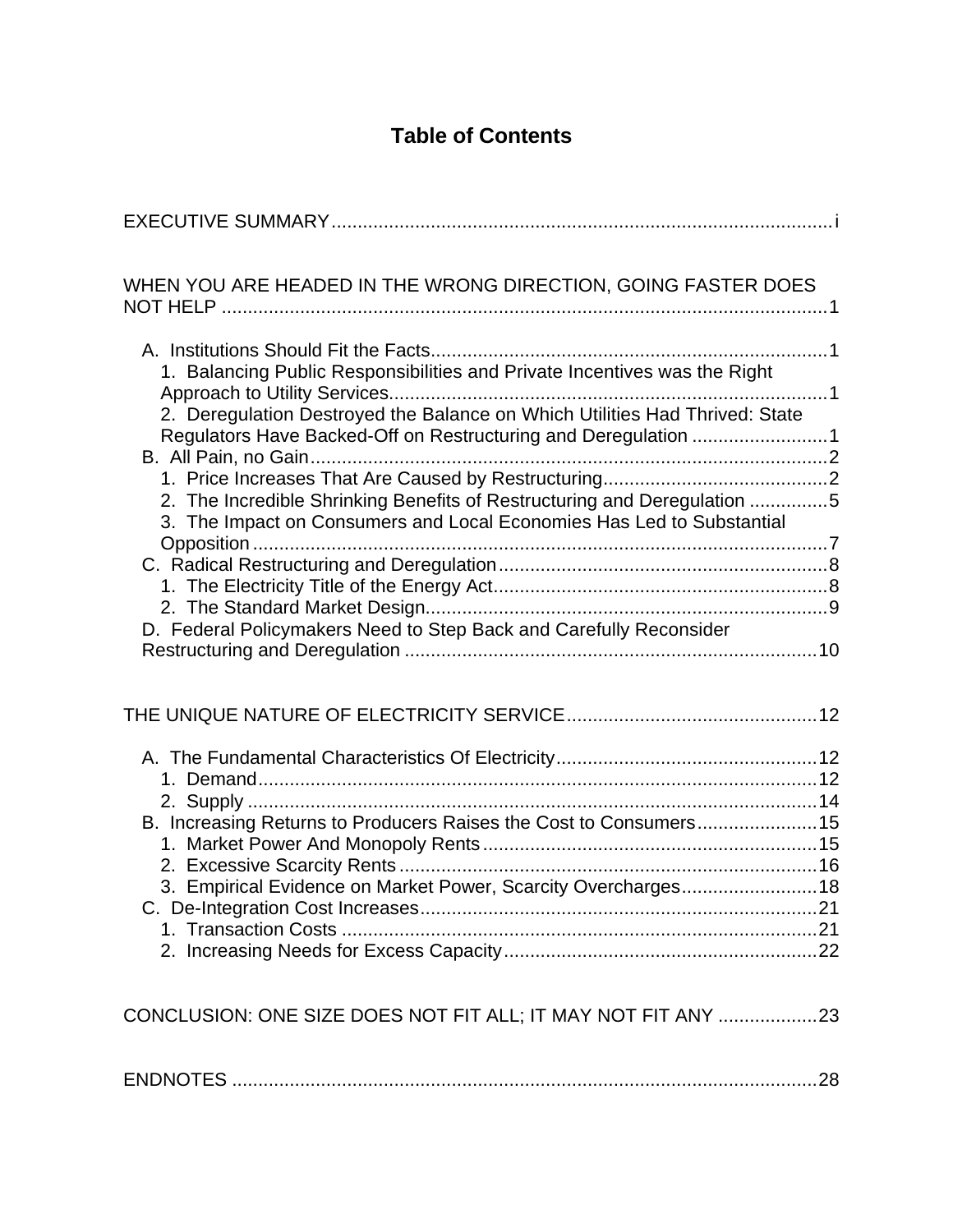# **EXECUTIVE SUMMARY**

# **WHEN YOU ARE HEADED IN THE WRONG DIRECTION, GOING FASTER DOES NOT HELP**

#### **Institutions Should Fit the Facts**

Electricity is a unique industry. It is a complex, real time network that requires cooperation and coordination to deliver a vital service. Demand for electricity is inelastic. Consumers faced with high electric prices cannot simply stop using electricity or switch to something else. Supply of electricity is also inelastic. Substantial new power plants take long lead times to construct. The transmission system cannot be expanded easily. Once produced, electricity cannot be stored very efficiently. As a result, it is deeply "affected with the public interest" and requires a balance of public and private responsibilities and incentives to keep it running smoothly.

Restructuring and deregulation have undermined these values in the electricity industry. State policymakers recognized these problems and slowed down or reversed the irresponsible rush toward deregulation. Unfortunately, federal policymakers are charging ahead with deregulation policies such as the Electricity Title of the Energy Bill and the Standard Market Design proposal put forth by the Federal Energy Regulatory Commission.

#### **All Pain, No Gain**

States have been convinced to slow down or stop restructuring based on a mountain of evidence that restructuring and deregulation of the electricity industry offers enormous risks for consumers and virtually no rewards. Restructuring and deregulation has unleashed abuse of market power, excessive scarcity overcharges, inefficient transactions costs, and a sharp increase in the cost of capital. These cost increases swamp efficiency gains projected for deregulation.

#### Market Power

- $\triangleright$  In a deregulated system, generators and transmission owners have demonstrated the ability to manipulate the market and withhold supplies to drive prices up.
- $\triangleright$  While a tenfold increase in California has attracted most attention, market power cost increases of 20 to 30 percent have been documented across the country.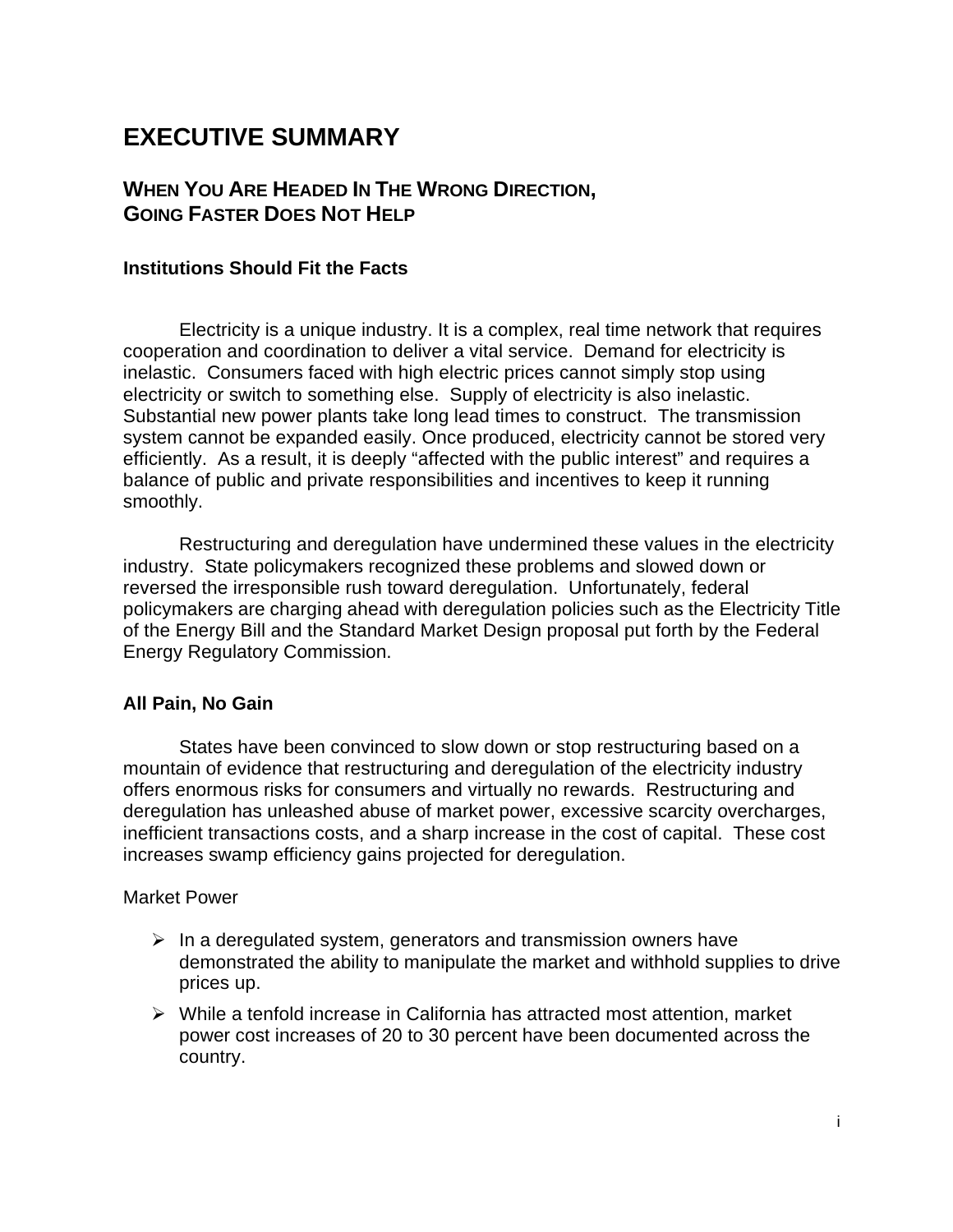#### **Scarcity**

- $\triangleright$  Generators and transmission owners enjoy excess profits when the price of scarce resources is bid far above their costs in tight markets. The bidding system in California and the one that FERC wants to impose on all regions of the country is designed to pay the highest price the market will bear for all power supplied by the market.
- $\triangleright$  These overcharges add 50% to the wholesale price of electricity. In California, in 2000 before the manipulation caused a complete meltdown, these overcharges equaled \$2 billion. An analysis of scarcity pricing in Florida indicates the increase in the wholesale prices would be about that large.

#### De-Integration Cost Increases

- $\triangleright$  De-integration of the industry raises costs by requiring more numerous and more complex transactions. Transaction costs increases and the need for more facilities to support trading and prevent abuse of market power could add another 10% to 20% to the cost of electricity.
- $\triangleright$  Merchant generators demand a quicker recovery of costs and a higher return capital. This short term perspective increases the cost of capital for building new lines, new plants, etc,, by 20% to 50%,

Proponents of deregulation have claimed that opening the retail market would bring price cuts and improved goods and services to consumers. However, FERC's most recent estimates and real world experience indicate pure efficiency gains of only 3-5 percent, which are swamped by all of the added costs.

#### **RESTRUCTURING AND DEREGULATION**

Disregarding the fact that the consumer will end up worse off, federal policymakers are charging ahead. The Electricity Title was drafted largely in 2001 and passed the Senate in April 2002. It was drafted before Enron filed for bankruptcy, before there was a clear sense of the magnitude of the exploitation and manipulation that occurred in deregulated markets, and before the financial meltdown in the industry. The House did not even pass an electricity title. Yet, without contemplation of the vast range of massive problems of fraud and market manipulation, Congress is considering repealing the Public Utility Holding Company Act, which provides the cornerstone of consumer and investor protection. Rather than repeal PUHCA, Congress should modernize and strengthen it.

The Electricity Title further demands that the country's consumer and publicly owned electricity systems join regional transmission organizations. To date, these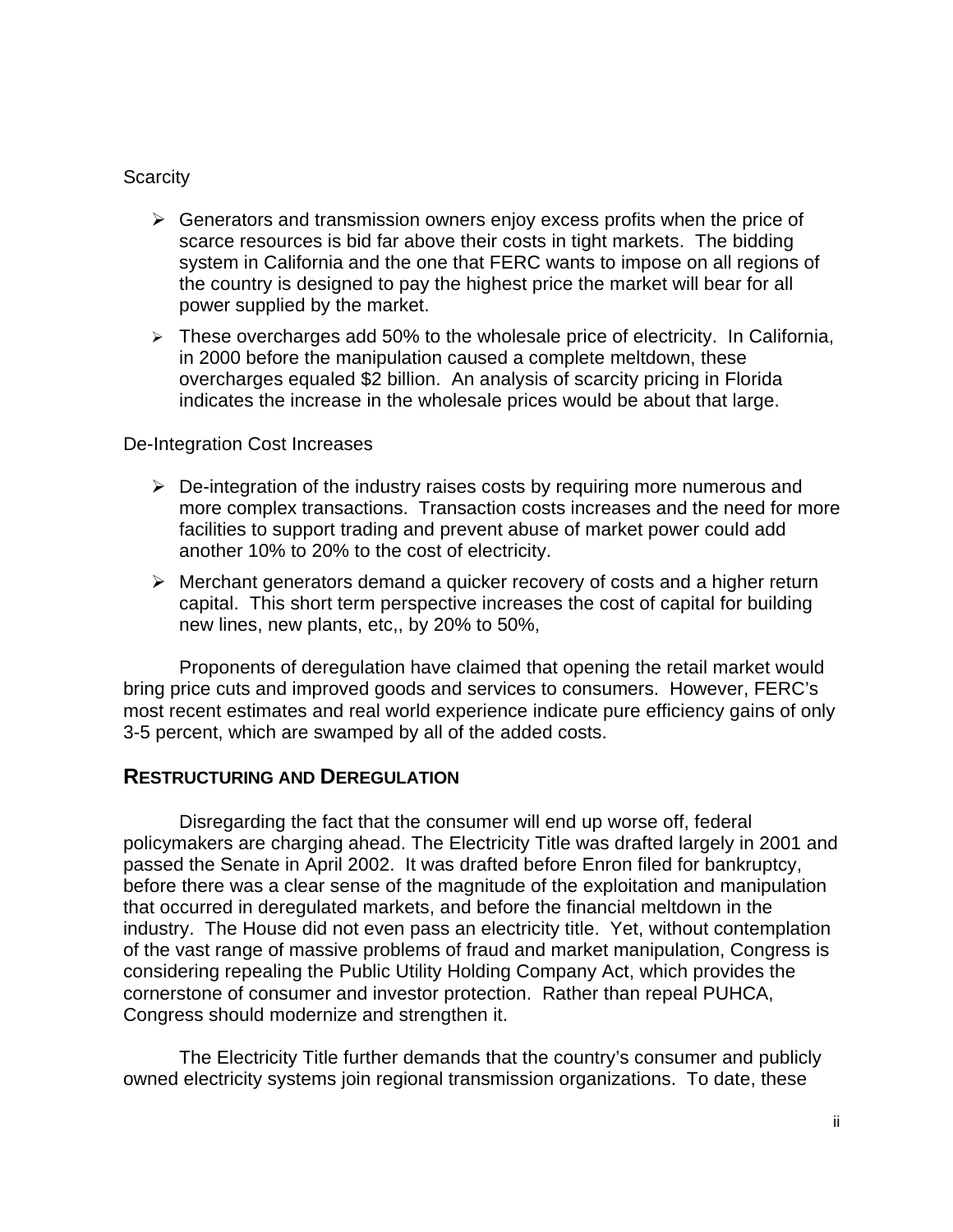entities, who serve one-quarter of the country, have fared far better than those generators and distributors that have experienced deregulation.

FERC's Standard Market Design puts consumers further at risk. The nation's transmission wires, the infrastructure over which electricity flows, are a bottleneck facility, like highways, that will not support competition. Constraints on building these facilities are environmental and social, not economic. They have been neglected by utilities and regulators for over a decade, but the SMD forces utilities to bid for these resources under a system that drives prices to the highest price the market will bear.

While the FERC promises to prevent the abuse of market power, the SMD does not define market power in a meaningful way. FERC's most concrete consumer protection is a \$1,000 per MWH price cap on wholesale rates. This is 30 times higher than average prices and 20 times the ceiling that was imposed in California to quell the meltdown of the market. FERC has yet to order substantial refunds for the billions of dollars of overcharges in California and the West.

# **FEDERAL POLICYMAKERS NEED TO STEP BACK AND CAREFULLY RECONSIDER RESTRUCTURING AND DEREGULATION**

Rather than rushing ahead with restructuring and deregulation, Congress and FERC need to step back and fully understand the implications of the abuses, operational disruptions, and the financial crisis that has occurred in the electricity industry. Congress must restore simplicity and transparency to the industry. The first goal must be to reinforce consumer and investor protections. A comprehensive review of the national transmission system should be conducted. Effective mechanisms for planning and expanding the grid should be demonstrated in reality. Institutions for managing the grid and overseeing trading should be transfigured before moving forward.

Federal authorities must recognize that vast differences between regions in population densities, resource mix, and institutional make-up must be reflected in the delivery of a vital service like electricity. Implementing either the Electricity Title or SMD without taking these precautionary measures into account will most certainly impose substantial harm on the public.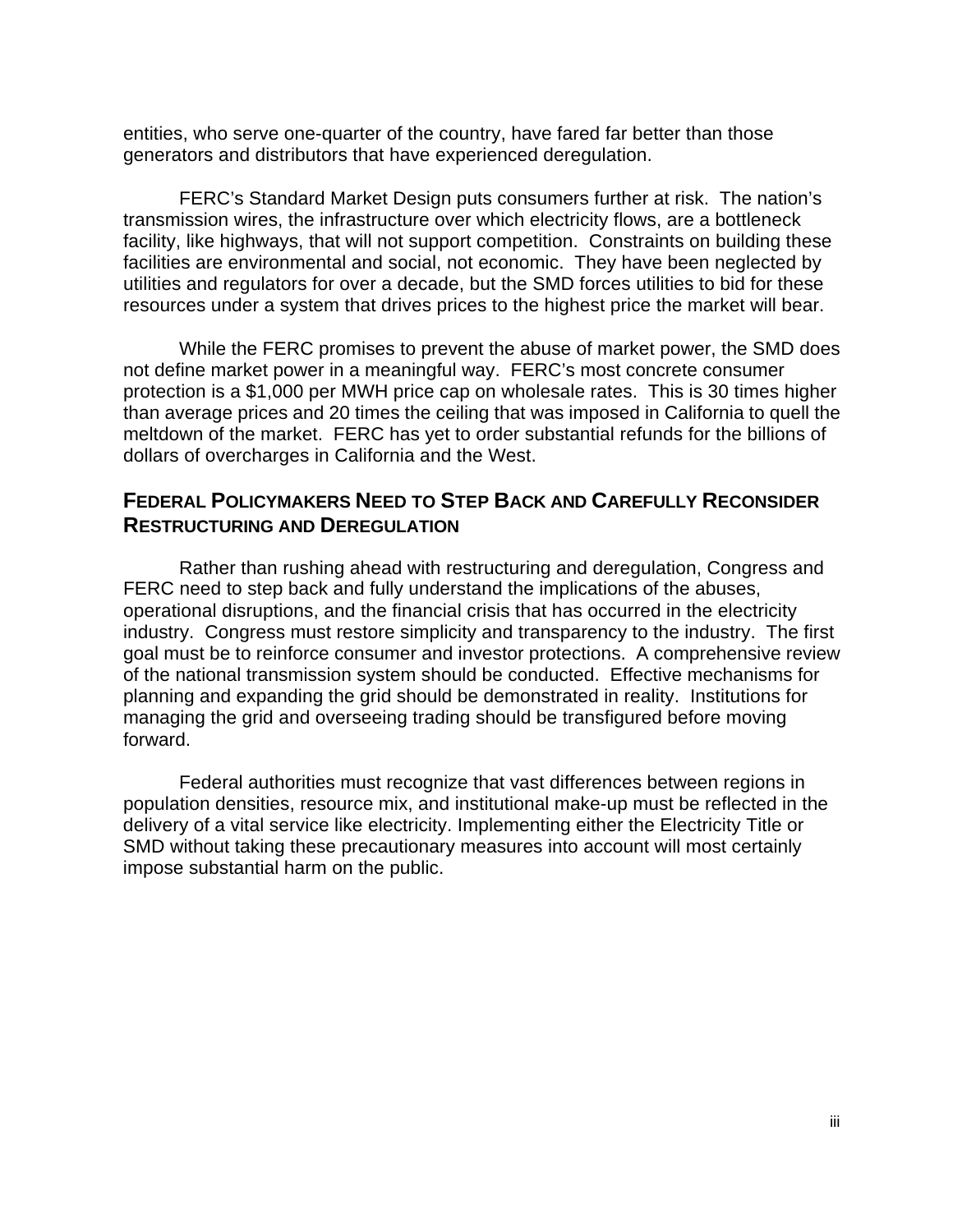# **WHEN YOU ARE HEADED IN THE WRONG DIRECTION, GOING FASTER DOES NOT HELP**

### **A. INSTITUTIONS SHOULD FIT THE FACTS**

#### **1. Balancing Public Responsibilities and Private Incentives was the Right Approach to Utility Services**

From the beginning of the electric utility industry a century ago until the restructuring craze of the late 1990s, public policy recognized that the electricity industry is "affected with the public interest." The unique nature of electricity as a service and its growing importance to the industrial economy and daily life shaped state and federal policy. As a result, the U.S. developed a uniquely pragmatic approach that blended private and public interests.<sup>1</sup> Unlike most other capitalist countries where state monopolies provided electric service, we relied primarily on private capital that was subject to direct oversight by state and federal utility commissions.

At the federal level, the Public Utility Holding Company Act and the Federal Power Act embraced an approach towards interstate commerce in electricity that sought to keep the industry structure simple and focused on operational efficiency. At the state level, utilities were granted franchises to serve in specific areas, which allowed them to finance projects with a low cost mix of long-term debt and equity. In exchange, they shouldered public responsibilities like the obligation to serve all comers on demand, a commitment to "keep the lights on" by building capacity to meet demand growth, and a duty to interconnect on "just, reasonable and nondiscriminatory rates, terms and conditions." In both state and federal jurisdictions, just and reasonable prices were determined by the actual cost of providing service, which included a reasonable return on private investment.

Public ownership through public and cooperative power was used to meet specific needs in parts of the country where private capital would not go and to provide a benchmark comparison between service areas. It was kept close to the people through municipal or direct consumer (co-op) ownership, which prevented the growth of entrenched national bureaucracies. This pragmatic, diverse approach exhibited inefficiencies, but the balance between public and private was critical to ubiquitous, affordable and reliable service. $^2$  The result was the best utility sector in human history.

#### **2. Deregulation Destroyed the Balance on Which Utilities Had Thrived: State Regulators Have Backed-Off on Restructuring and Deregulation**

While economic theory could find ways to make these utilities better, economic reality proves that the core characteristics of the industry are too powerful and important to fool with.  $3$  Deregulation did just that, imposing market transactions and encouraging competition where vertical integration and cooperation are critically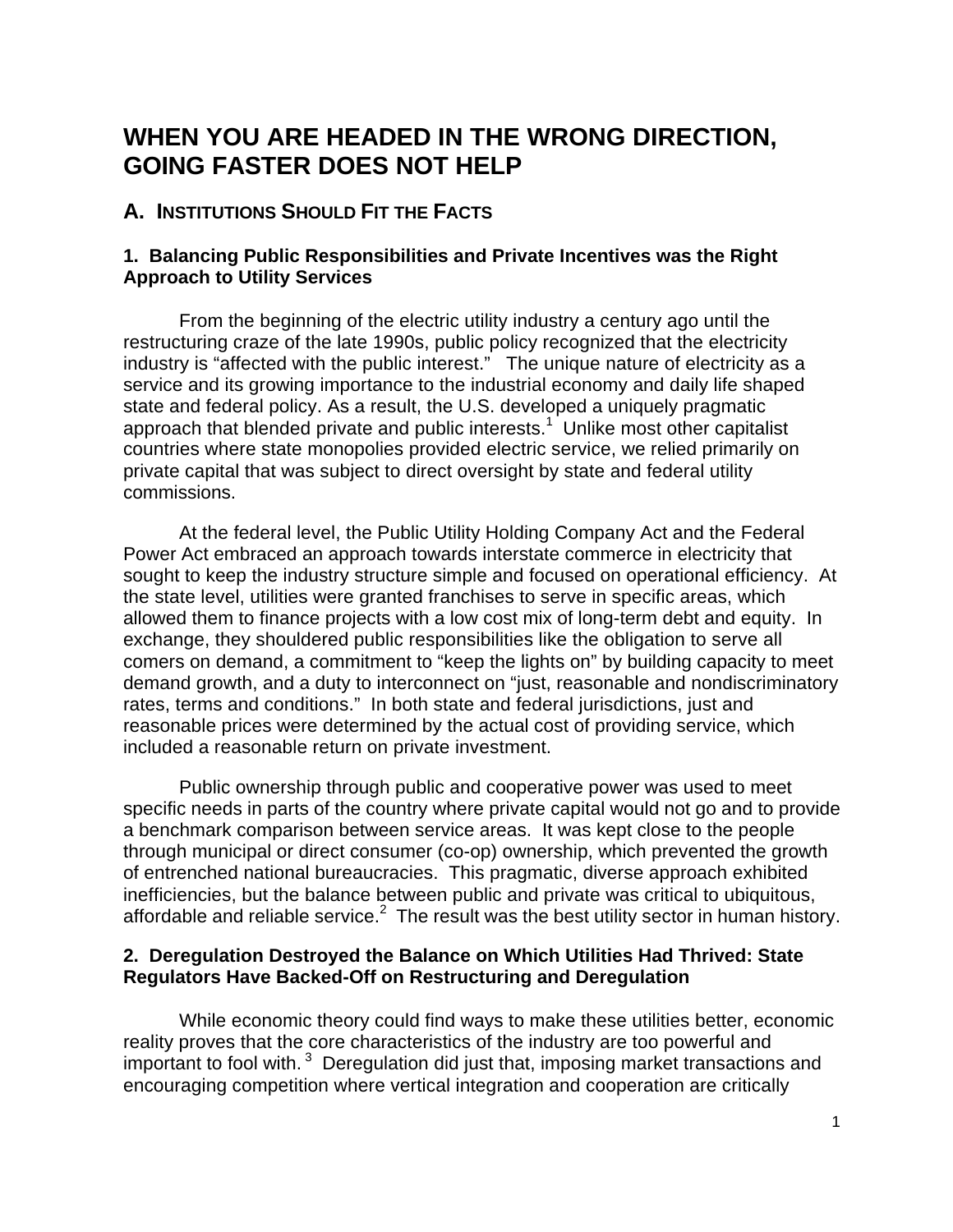important. Policymakers tried to force people to shop in the market for innovative utility products, when reliable service was what they wanted and really needed. 'Deintegration' quickly turned into disintegration because capital and commodity markets would not support the public functions served by this industry.

Policymakers across the country, who are closest to the people who pay the bills, quickly recognized the fatal flaws of electricity deregulation. They stepped back from the deregulation experiment, slowing it down in many cases and reversing it entirely in several other cases.<sup>4</sup> However, in a remarkable example of government policymakers in Washington losing touch with the reality of the rest of the country, Congress and the Federal Energy Regulatory Commission (FERC) are steaming ahead toward more radical restructuring and deregulation of the electricity industry. The Electricity Title of the Energy Act being debated in a House-Senate conference combined with the Standard Market Design (SMD) rules recently proposed by the FERC are a one-two punch that is extremely hazardous to the health of the American electricity consumer.

Both of these measures were conceived long before the meltdown in the competitive electricity sector and have not been revised despite the many documented problems resulting from earlier steps toward deregulation. Neither reflects an understanding of the magnitude of the financial crisis that has hit the industry or of the profound implications that recently revealed massive fraud and abuse have on the electricity market and consumers.

As the *Wall Street Journal* noted on September 16, 2002,

Even though the California power crisis clearly ranks as a watershed event in U.S. business history, many of the details remain murky. For instance, regulators have yet to sort out what portion of corporate profits generated during the year-long crisis were due to outright manipulation. Nor is it clear the extent to which suppliers conspired to rig the market.<sup>5</sup>

The measures proposed by Congress and FERC would have been inadequate to cope with the problems that had presented themselves before the recent revelations, They do not even begin to address the massive problems that have come to light in the past six months.

### **B. ALL PAIN, NO GAIN**

#### **1. Price Increases That Are Caused by Restructuring**

What has convinced the states to change direction, and makes the federal rush toward restructuring and deregulation all the more remarkable, is the mounting evidence that there is little to gain from this policy and much to lose.<sup>6</sup> The key here is not to focus on the public meltdown of California in 2001, to which the SMD devotes so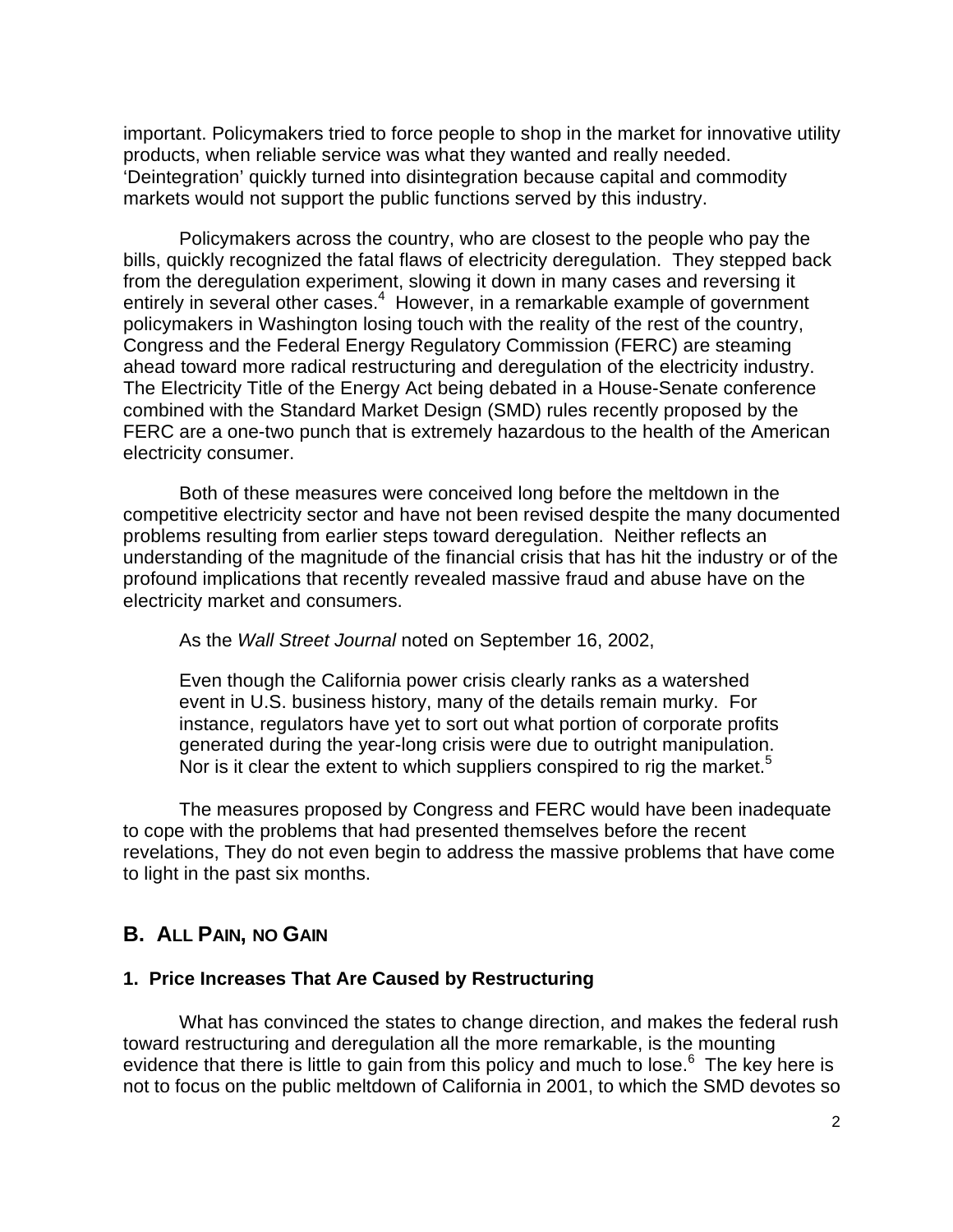much attention, but to think about all the other places where significant problems have been persistent, although not as spectacular as the great California fiasco. This analysis includes:

- California in 1999 and 2000, where wholesale prices quadrupled driven by artificial scarcity and market power.<sup>7</sup>
- The Mid-West in 1998, where early versions of the bogus trading practices that overwhelmed California (Daisy chains and wash-trades) inflated prices by half – a billion dollars in just one week. $8$
- Montana, where the abandonment of cost-based pricing led to a fourfold increase in industrial rates and a skyrocketing of residential rates.<sup>9</sup>
- The market structure analyses of Wisconsin,<sup>10</sup> Colorado,<sup>11</sup> and Florida<sup>12</sup> that showed sharp price increases would almost certainly flow from restructuring and deregulation, and convinced policymakers not to go down that path.

The evidence that radical restructuring and deregulation will result in higher costs has become overwhelming. Because of the nature of electricity service, eliminating the critical public interest obligations and values to rely on weak market forces results in manipulation, abuse, and inefficiency. Given the current status of the physical and institutional infrastructure, as well as the fundamental economic characteristics of the electric utility industry, there are four large sources of costs that can be imposed on the public with very few offsetting benefits (see Table 1).

- **Monopoly Overcharges:** Market power drives the price of electricity up because generators and transmission owners can overprice their product or withhold supplies. Analyses of actual markets indicate increases in prices from 20 to several hundred percent.
- **Excess Scarcity Overcharges:** Allowing generators and transmission owners to control/create scarcity and then capture the value of scarcity by pricing goods and services far above their costs. Analyses indicate these could range from 20 percent to 50 percent.
- **Stupidity Costs:** Administrative inefficiencies of imposing markets on complex services that require close coordination and cooperation results in substantial increases in transaction and administrative costs. Analyses indicate these costs are in the range of 10 to 20%.
- **Cost of Capital:** A competitive market raises the cost of capital sharply for this industry, which is very capital intensive, as deregulated generators and transmission owners seek quicker paybacks with less certain revenues. Analyses indicate these increases could range between 5 and 15%.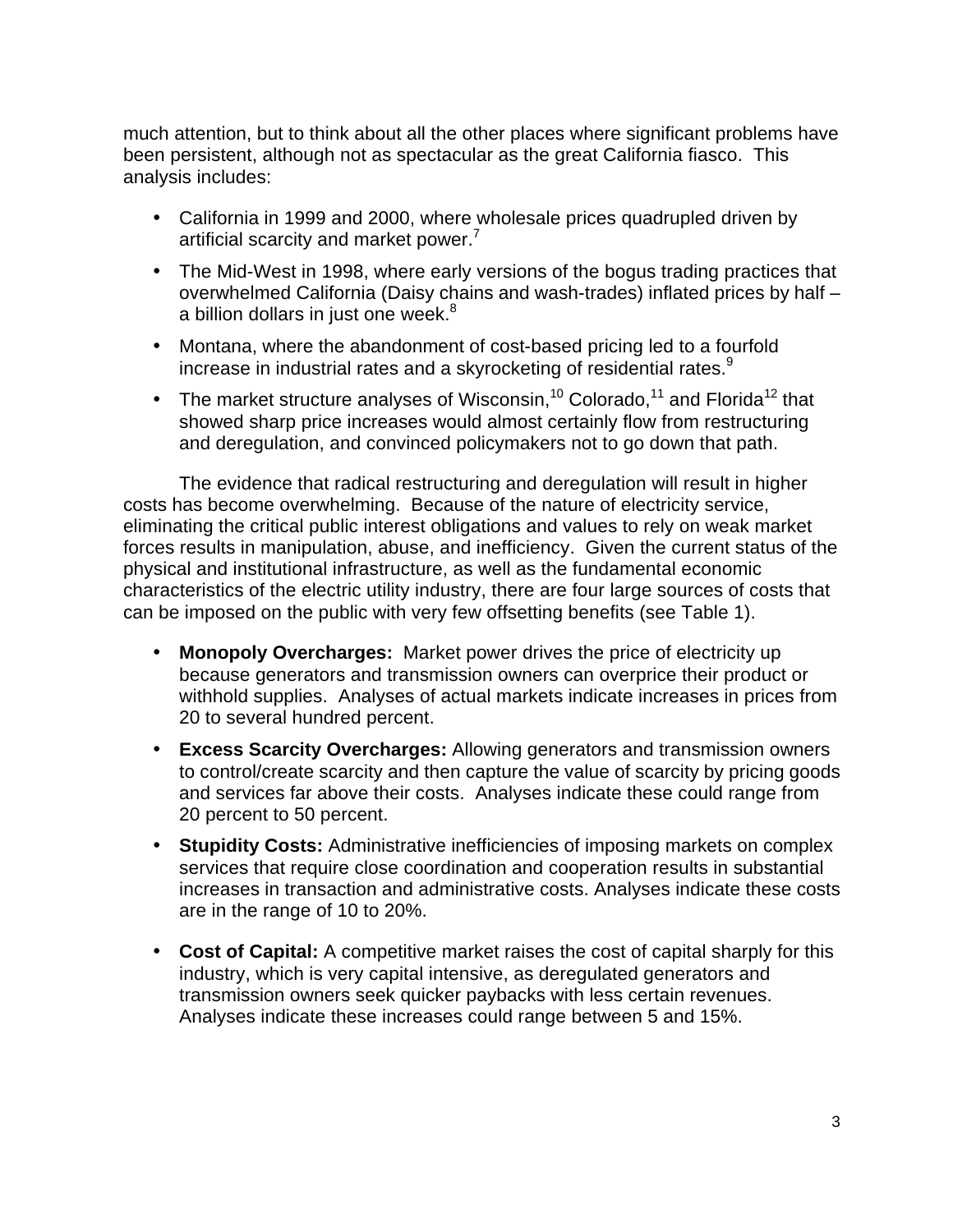#### **TABLE 1: SOURCES OF PRICE INCREASES IN RESTRUCTURE, DEREGULATED ELECTRICITY MARKETS**

**\_\_\_\_\_\_\_\_\_\_\_\_\_\_\_\_\_\_\_\_\_\_\_\_\_\_\_\_\_\_\_\_\_\_\_\_\_\_\_\_\_\_\_\_\_\_\_\_\_\_\_\_\_\_\_\_\_\_\_\_\_\_\_**

| SOURCE OF INCREASE                                      | <b>PERCENT INCREASE</b> |             |  |
|---------------------------------------------------------|-------------------------|-------------|--|
|                                                         | LOW                     | <b>HIGH</b> |  |
| Market Power <sup>a/</sup>                              | 20                      | 400         |  |
| Scarcity Pricing <sup>b/</sup>                          | 20                      | 50          |  |
| Administrative/<br>Operating Inefficiency <sup>c/</sup> | 10                      | 20          |  |
| Cost Of Capital <sup>d/</sup>                           | 5                       | 15          |  |

 $\frac{a}{b}$  See Table 3.

 $\frac{b}{c}$  See below pp. xx based on the analysis of the supply curve in Florida that indicates scarcity rents equal to 50% of regulated costs (see Florida Municipal Electric Association, *Energy 2020 Study Commission Wholesale Deregulation Proposal Will Raise Electricity Prices and Maximize Profits of Private Utility Shareholders*, January 29, 2001) as does analysis of the California market in 1999 and 2000 (see Borenstein, Severin, James Bushnell and Frank Wolak, *Measuring Market Inefficiencies in California's Restructured Wholesale Electricity Market* (Center for the Study of Energy markets, June 2002).

 $\frac{\sigma}{\sqrt{2}}$  Estimates are equal to the economies of integration, since deintegration would jeopardize these. Lower estimates are found in Hayashi, Paul M., James Yeoung-JLA Goo and William Cliff Chamberlain, Vertical Economies: th e Case of U.S. Electric Utility Industry, 1983-1987 and Kaserman, David L. and John W. Mayo, "The Measurement of Vertical Economies and the Efficient Structure of the Electric Utility Industry," Journal of Industrial Economics, 29:5, 1991. Higher estimates are found in Kwoka, John E. Jr., Power Structure: Ownership, Integration, and Competition in the U.S. electricity Industry (Dordrecht, Boston: 1996).

d/ See below pp. 29-30 and Staff Report, *Market Clearing Prices Under Alternative Resource Scenarios: 2000 –2010* (California Energy Commission, February 2000). U.S. Department of Energy, Office of Economic, Electricity an Natural Gas Analysis, *The Impact of Wholesale Electricity Price Controls on California Summer Reliability* (June 2001)

**\_\_\_\_\_\_\_\_\_\_\_\_\_\_\_\_\_\_\_\_\_\_\_\_\_\_\_\_\_\_\_\_\_\_\_\_\_\_\_\_\_\_\_\_\_\_\_\_\_\_\_\_\_\_\_\_\_\_\_\_\_\_\_**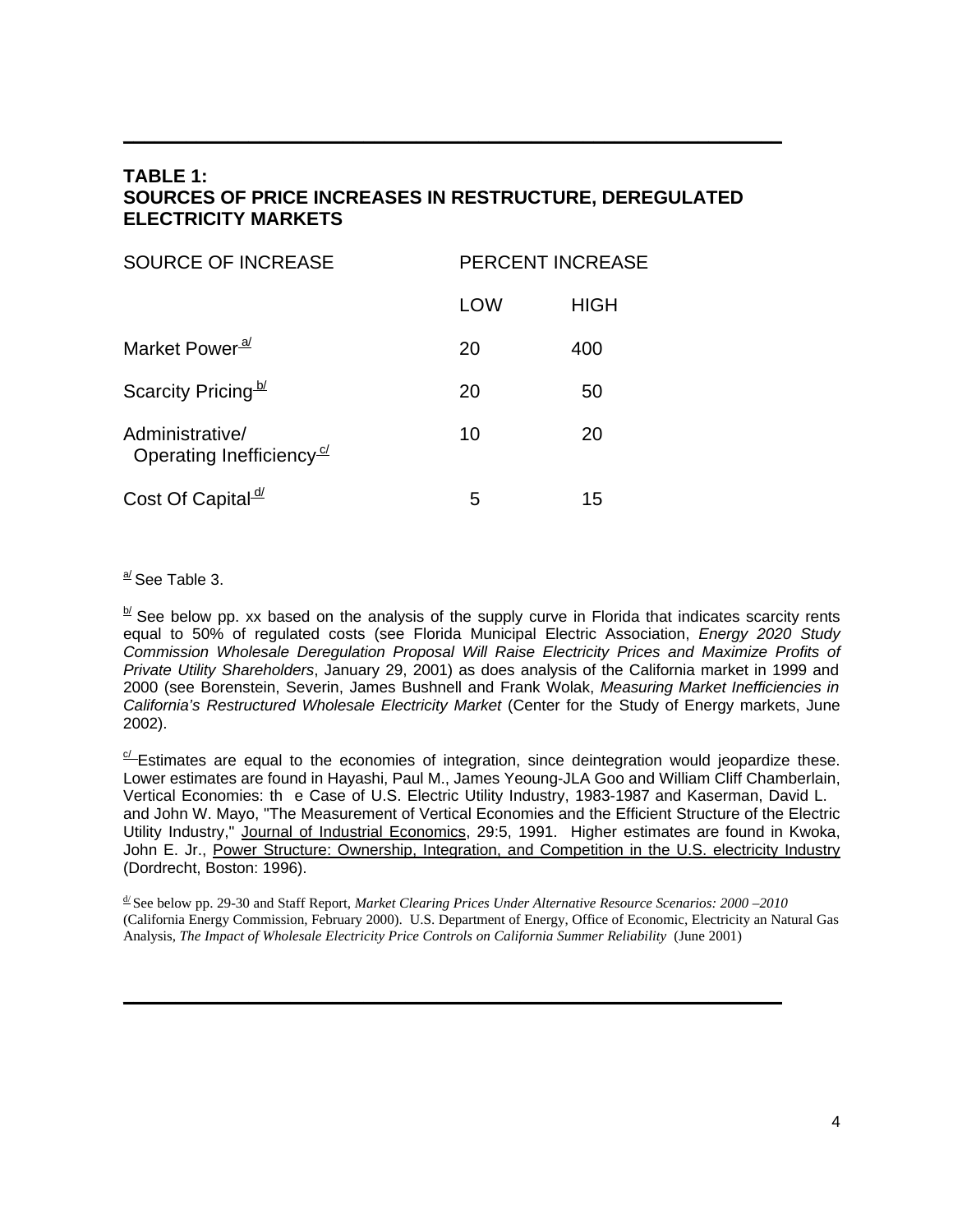In a few instances, where prices were very high, primarily as a result of excess capacity and price caps remain in place, consumers have not suffered price increases in the near term. Market power transfers resources between producers, while regulation prevents price increases. Little competition exists for retail customers and efficiency gains are small or nonexistant.

#### **2. The Incredible Shrinking Benefits of Restructuring and Deregulation**

When the debate over restructuring of electric utilities began, proponents made a number of claims predicting that restructuring and deregulation of the retail electric market would bring both price and service benefits to consumers.<sup>13</sup> Projected price reductions were placed in the range of 40 percent. Without close scrutiny, these claims gained considerable prominence. As the debate has unfolded, however, it has become clear that the initial claims and promises are likely to far exceed the reality.<sup>14</sup> It is now clear that early analyses, which claimed so much benefit for consumers, had little basis in reality because:

- they were primarily theoretical discussions of the benefits of competition without thorough analysis of the economics of the electric utility industry;
- Their projections were based on unrealistic assumptions about economic and political behavior; and
- the analogies they drew between electricity and other industries ignored the fate of captive customers.

Once public scrutiny was brought to bear on these unsubstantiated claims, official estimates became much more subdued (see Table 2). In the late 1990s the Energy Information Administration (EIA) estimated short-term price declines in a competitive electric market in the range of 6 to 13 percent, before stranded cost recovery is added back in. EIA did not believe that even a 20 percent reduction was sustainable.<sup>15</sup>

Not only did these estimates exclude stranded costs, but they also did not allow for transaction costs, cost shifting, or the exercise of market power. The EIA also recognized that the actual price declines will vary by region.

In the most recent effort to estimate potential efficiency gains, the projections have shrunk yet again. The FERC's analysis projects a base case efficiency gain of about 4 percent over almost 2 years.<sup>16</sup> Once again, transaction costs, market imperfections and market power are not taken into account. Even these small gains have been challenged as being too large. $17$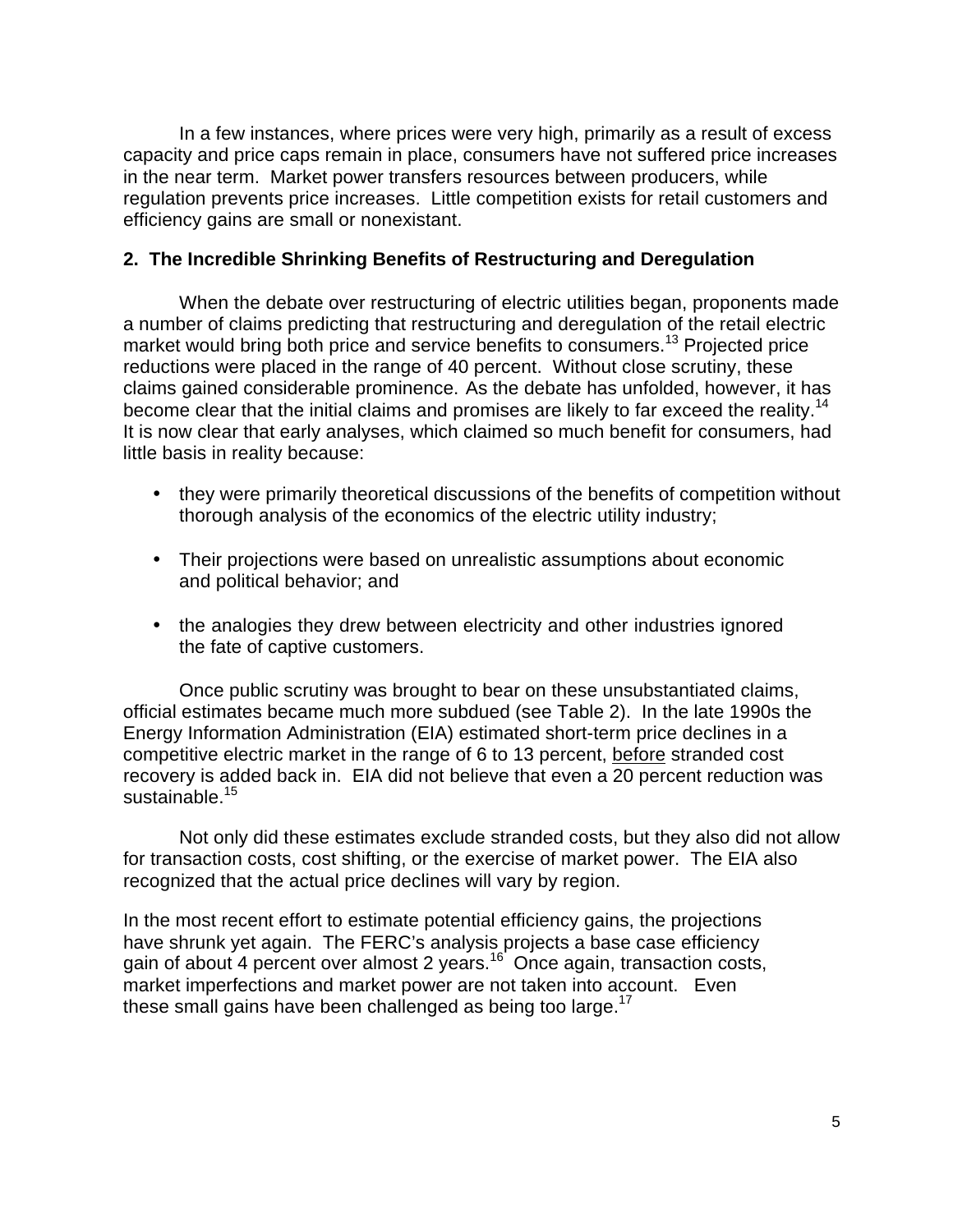#### **TABLE 2: DECLINING PROJECTS OF EFFICIENCY GAINS FROM RESTRUCTURING AND DEREGULATION**

**\_\_\_\_\_\_\_\_\_\_\_\_\_\_\_\_\_\_\_\_\_\_\_\_\_\_\_\_\_\_\_\_\_\_\_\_\_\_\_\_\_\_\_\_\_\_\_\_\_\_\_\_\_\_\_\_\_\_\_\_\_\_\_**

| DATE OF CLAIM        | PERCENTAGE PRICE<br><b>REDUCTION PROJECTED</b> |
|----------------------|------------------------------------------------|
| $1995^{\frac{al}{}}$ | $40+$                                          |
| $1998^{\frac{b}{2}}$ | 6 < 20                                         |
| $2002^{\frac{c}{c}}$ | $3-5$                                          |

a/ See, for example, Maloney, Michael, et.al, Customer Choice, Consumer Value: An Analysis of Retail Competition in America's Electric Industry (Citizens for a Sound Economy, 1996); Maloney, Michael T., Robert E. McCormick and Robert D. Sauer, and Jerry Ellig, Economic Deregulation and Customer Choice: Lessons for the Electric utility Industry (Center for Market Process, 1999)

**b**<sup>1</sup> Energy Information Administration, Electricity Prices in a Competitive Environment: Marginal Cost Pricing of Generation Services and Financial Status of Electric utilities, A Preliminary Analysis Through 2015, (U.S. Department of Energy, August 1997.

 $\leq$  ICF Consulting, *Economic Assessment of RTO Policy*, Prepared for the Federal energy Regulatory Commission, February 26, 2002, Tables ES-1, ES-2. Casazza, John, A., "Electricity Choice: Pick Your Poison: A. Errant Economics? B. Lousy Law? C. Market Manipulation? D. All Three?," *Public Utilities Fortnightly*, 2001 (March 1), identifies efficiency gains in generation of 3 percent. Newbery, David M. And Michael G. Pollitt, "The Restructuring and Privatisation of Britain s CEBG -- Was It Worth It?" The Journal of Industrial Economics, 45:3, 1997, places pure efficiency gains at the 5% level for the U.K. (Newberry and Pollitt, pp. 297-298).

The bogus claims that were made for restructuring before the experiment was attempted have been matched by equally bogus attempts to claim that the market is working for the benefit of consumers. In virtually every state that has opened its market, competition is almost entirely lacking, especially for residential customers. To the extent that there have been price decreases, they have been ordered by regulators, not created by market forces. Price caps, which advocates of restructuring and deregulation decry, have protected consumers from dramatic price increases in other states.

**\_\_\_\_\_\_\_\_\_\_\_\_\_\_\_\_\_\_\_\_\_\_\_\_\_\_\_\_\_\_\_\_\_\_\_\_\_\_\_\_\_\_\_\_\_\_\_\_\_\_\_\_\_\_\_\_\_\_\_\_\_\_\_**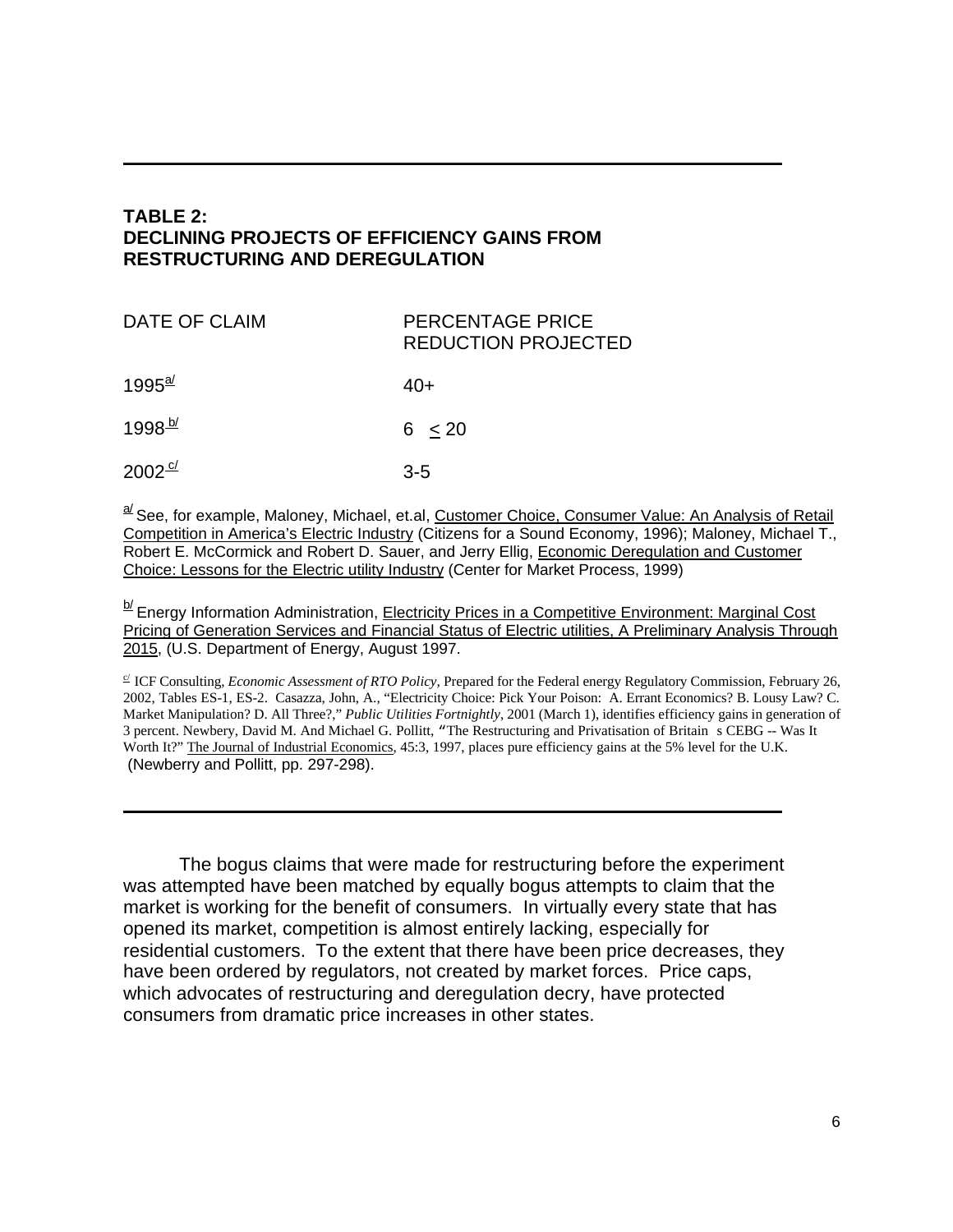There is simply no credible, real world evidence that the leap to markets in electricity services is good for consumers, even where circumstances are ideal. There is also a very strong probability that further deregulation of electric markets could be very bad for consumers. While deregulation will force consumers to bear the risk of increasing costs, there is little potential gain from the radical restructuring and deregulation of the industry.

#### **3. The Impact on Consumers and Local Economies Has Led to Substantial Opposition**

Each of the potential costs identified is likely to be far larger than the efficiency gains in fuel use and resource management that can be claimed for restructuring. In other words, when all of likely costs are factored in, consumers are likely to be large net losers. The weight of the evidence indicates that the costs to consumers of radical restructuring and deregulation are likely to be at ten times the size of the benefits. Even if the FERC controls market power, on which it has focused so much attention, consumers are likely to end up much worse off as a result of other factors that would increase prices.

After a decade in which FERC and transmission owners neglected the transmission system, artificial scarcity is apparent. Upgrades need to be made, but there is little chance they will be completed before severe scarcity prices will be imposed. The reality is that scarcity of transmission service will ensure extremely high prices and this "signal" will not ensure that additional transmission can or will be developed where it is most needed.

The fact that Congress and the FERC are charging ahead with restructuring and deregulation, in spite of this decidedly negative cost-benefit analysis, would be laughable if the stakes were not so high. A net increase in consumer bills of 30 percent, for example, would raise electricity costs by \$60 billion. Two-thirds of that would be a massive transfer of wealth from consumers to owners of generation and transmission facilities, while one-third would be waste. Outcomes could be much worse than that, as events in California and the West demonstrated.

Not surprisingly, consumers and public policy officials all across the country are outraged. In the West, where consumers have already been badly burned by electricity restructuring, and in the South where policymakers stuck to cost-based pricing to protect consumers, governors and regulators have formed an alliance to stop this radical restructuring. The public sector, which has avoided the pain of restructuring, is concerned. Large industrial users, who first championed restructuring, are now deeply troubled by proposals on the table.

• According to the Western Governors Association "the presently fragile Western economy cannot afford missteps that may result from the unprecedented changes to our electric power system that are embodied in the SMD rule."<sup>18</sup>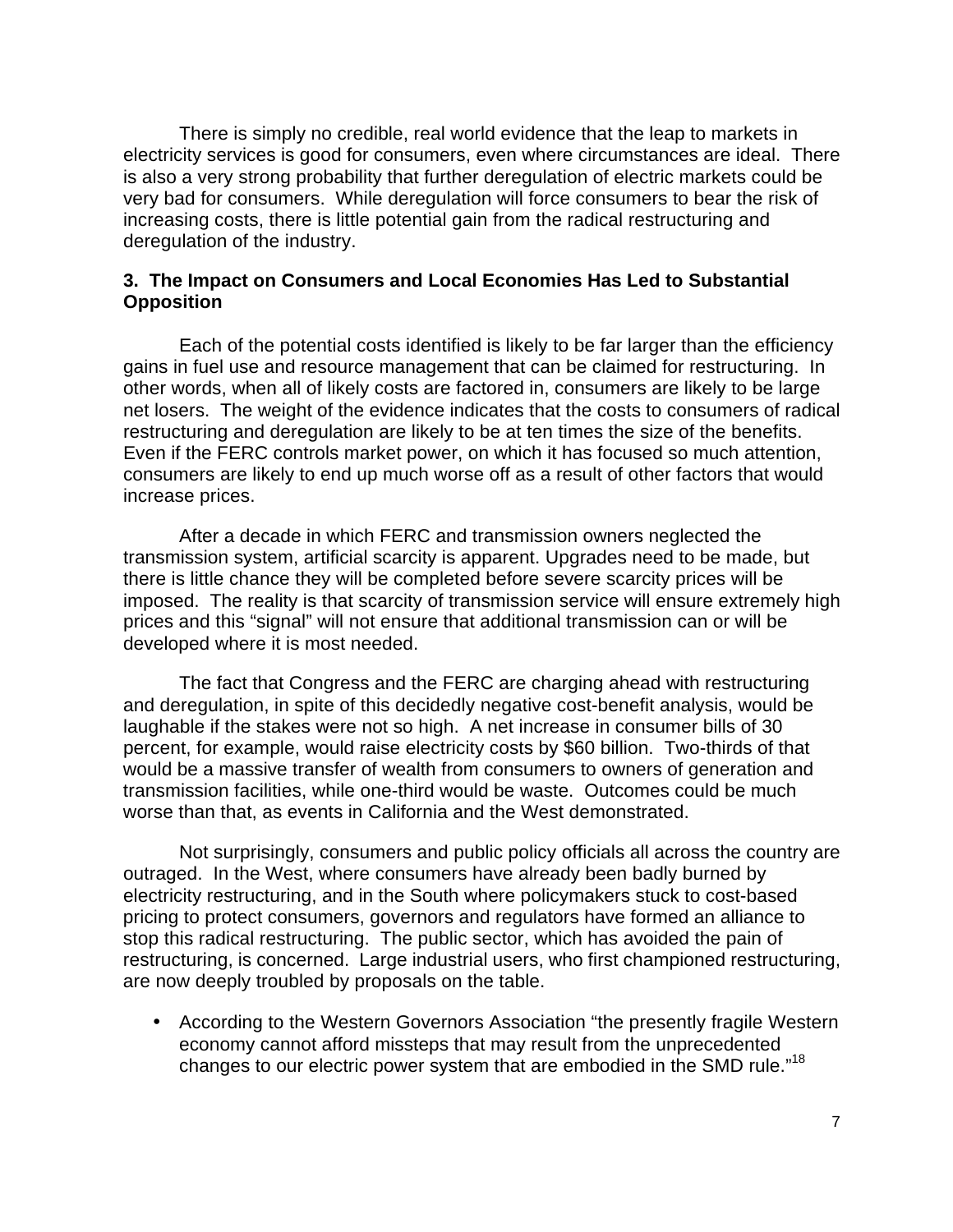- The Southern Governors Association indicates that increases in Arkansas alone could reach \$1 billion over the next ten years, concluding that "increases in electricity prices in the Southern states could harm economic development at the same time as the possible increase in generating plants could negatively impact the environment."<sup>19</sup>
- The American Public Power Association is particularly concerned about having clear definitions of market power, suggesting that the utter mishandling of the Western situation demands that "Congress must clearly define the fundamental characteristics of workable competitive markets and FERC should permit wholesale sale at market rates in regional markets that are consistent with those characteristics and require sales at cost-based rates in those that are not. $20$
- Representing large industrial uses, ELCON cautioned that "Don't clone PJM into Other RTOs because "PJM's use of locational marginal pricing (LMP) [is] restricting purchase options and therefore inhibiting competition."<sup>21</sup>

They all recognize that FERC's SMD will unleash anti-consumer forces that will overwhelm any feeble protections that may remain within the Electricity Title, while simultaneously stripping away their ability to shelter consumers from the damage that deregulation will do.

# **C. RADICAL RESTRUCTURING AND DEREGULATION**

#### **1. The Electricity Title of the Energy Act**

The first policy proposal that will significantly hurt consumers and lead to more disruptions and higher prices is contained in the Energy Bill moving through the Congress. The Electricity Title was originally introduced over a year ago and substantially completed in the Senate in April 2002. This was before Enron filed for bankruptcy, before the merchant electricity generators admitted to bogus trading practices that pumped up the size of their profits and the price of electricity in California, and before any government officials began to suspect – what is just now becoming apparent - that the price of natural gas had been manipulated in California.

Not considering any of these then unknown factors, Congress drafted the Electricity Title repealing the 1935 Public Utility Holding Company Act (PUHCA) and forcing public and consumer owned electricity systems (that serve over one-quarter of the country) into federally mandated transmission organizations. The public and cooperative segments of the industry, which avoided being swept up in the deregulation frenzy, have fared much better than the rest of the industry. $^{22}$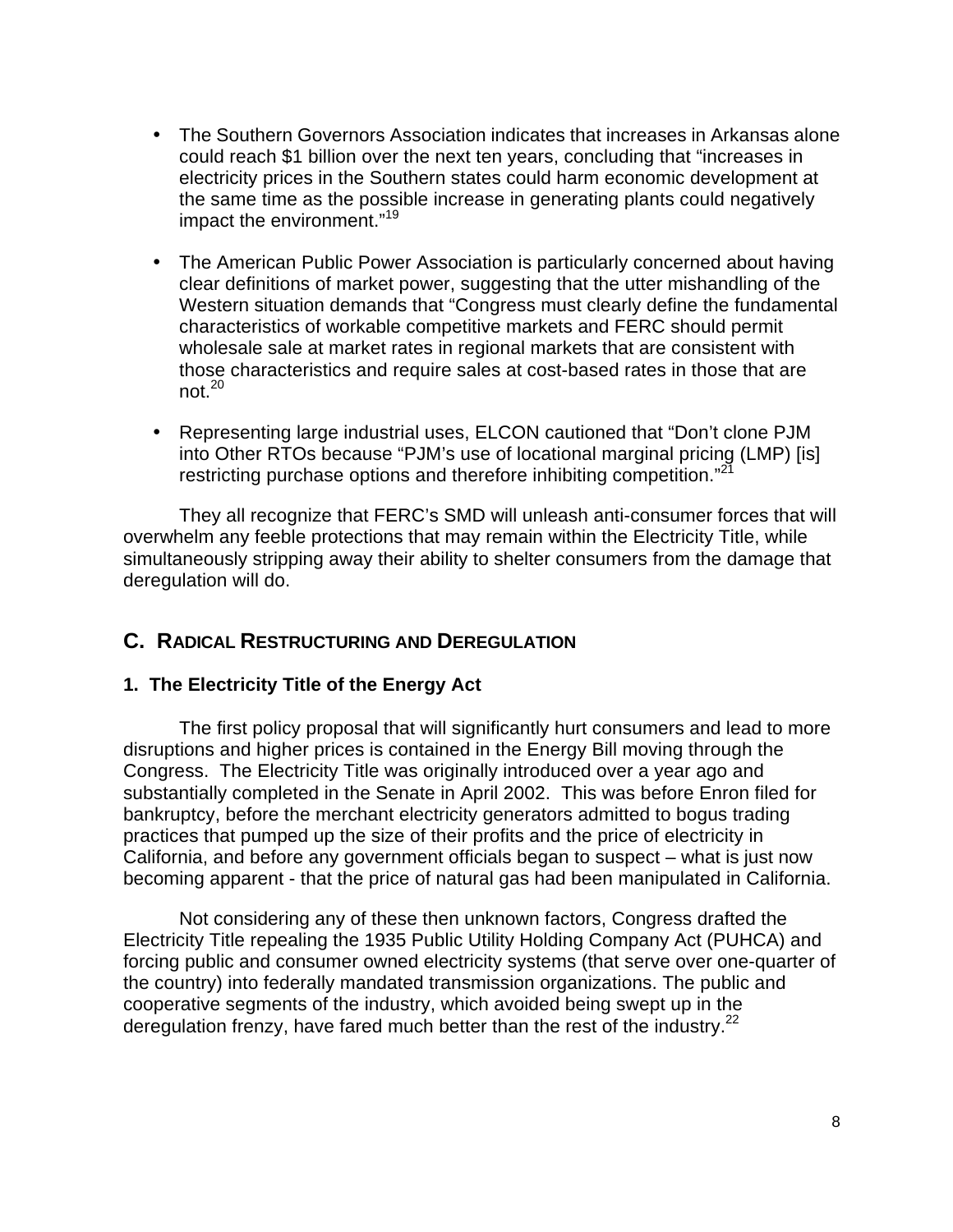PUHCA was designed to oversee the structure, financing and operations of utility holding companies. A cornerstone of the electric utility industry under PUHCA was a desire to simplify the ownership structure and to ensure a direct operational or functional relationship between subsidiaries of a holding company. Over the course of the 1990s, deregulation moved the industry structure away from those principles. Many of the systemic abuses that have afflicted the electricity market since restructuring began in the late 1990s would have been prevented if PUHCA had been vigorously enforced.<sup>23</sup> Instead of repealing PUHCA, Congress should modernize and invigorate it.

Properly implemented PUHCA would require simplified structures, examine accounting practices, review affiliate transactions, and restrict diversification by requiring direct functional relationships between activities.<sup>24</sup> : PUHCA was designed to prevent all of the abuses in which Enron and the other merchant generators engaged. In fact, a moment's review of the origins of PUHCA shows that it was enacted as a reaction to gross abuse of electricity consumers in the early days of the industry. The assumption so widely bandied about in the 1990s that other institutions had grown strong enough to protect consumers and investors from these abuses is simply wrong. $25$ 

Public and consumer owned electricity systems managed to insulate themselves from industry upheaval in the 1990s. Before federal authorities extend their control to the one set of electricity providers who avoided the meltdown, they should demonstrate that some body can run the interstate transmission grid in an orderly manner.

#### **2. The Standard Market Design**

The second swipe at consumers comes in FERC's plan to dramatically restructure the industry nationwide, while embracing free market pricing known as Standard Market Design or SMD. Ironically, FERC's market design was largely born from complaints of merchant generators about being discriminated against by transmission owners. Merchant generators complained that transmission owners, holders of the rights to move electricity across the wires, were unfairly allocating access and establishing rates that prevented them from competing to sell electricity. FERC has labored to produce a 600-page order to radically restructure interstate electricity markets to eliminate "undue discrimination" against the very merchant generators.

FERC claims to have invented a system to prevent the most outrageous forms of abuse of market power, such as those committed in California by merchant generators and marketers and natural gas pipeline owners. However, FERC has refused to define market power on a 'going forward' basis and has failed to produce significant refunds to the people of the West who were the victims of unchecked market manipulation. The only concrete protection FERC offers is to "cap" wholesale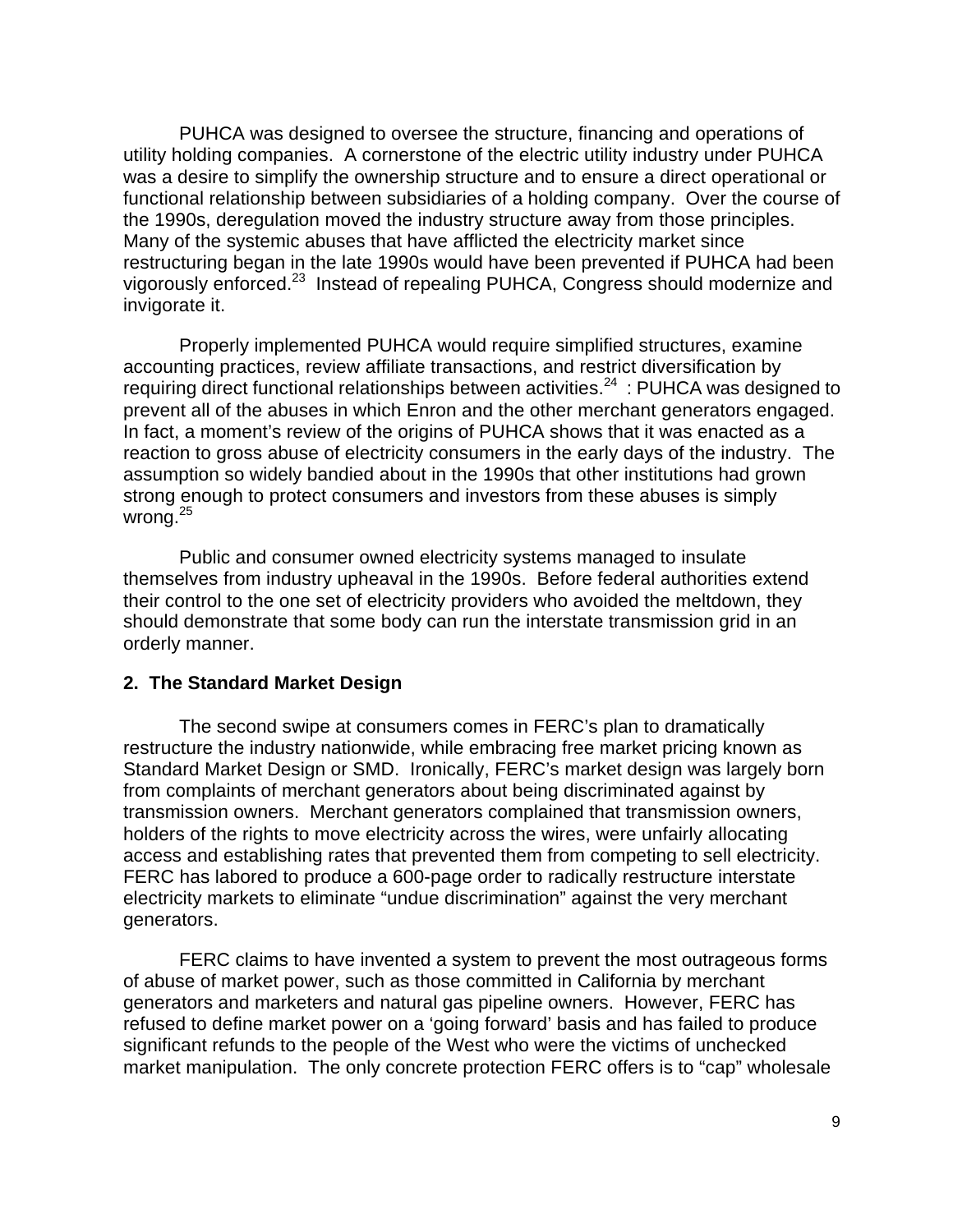rates at \$1,000 per MWH, 30 times higher than average rates, and 10 to 20 times higher than the caps that it implemented in California to quell the chaos in that market. FERC's proven inability to protect consumers is extremely troubling in light of its proposal to radically restructure the rules by which electricity moves from state to state.

FERC's plan is to force all regions of the country to implement extremely complex, short-term, dynamic markets for electricity, transmission, and related services, even though most of the country has absolutely no experience with such markets. In so doing, FERC has decided that the new regional transmission organizations must price newly defined transmission and energy products in short term, single price spot markets that will ensure consumers pay the highest price the market will bear for their electricity.

This is a radical deregulation of interstate markets. In the 60 years between the passage of the Federal Power Act (1934) and the implementation of electricity restructuring (1996 in California), federal and state regulators have based electricity prices on the cost of service. FERC now proposes to base electricity prices on the scarcity value of electricity, regardless of what it actually costs to produce and deliver. FERC has imported some high sounding language from economic theory, but the centerpiece of the strategy is to first extend FERC's jurisdiction over transmission capacity and then to allow transmission capacity to be bid up to the highest price the market will bear; or, as FERC euphemizes,

The adoption of a market-based locational marginal pricing (LMP) transmission congestions management system is designed to provide a mechanism for allocating transmission capacity to those who value it most."<sup>26</sup>

In other words, FERC will create a market based on scarcity pricing where those with funds to pay for it can purchase access to a limited resource; the electrical grid. This will undoubtedly result in huge profits accruing to the few owners of the transmission systems at the ultimate expense of consumers. Furthermore, FERC has proposed to extend its own jurisdiction from wholesale transactions between utilities into transactions that directly affect retail sale of electricity to consumers.

# **D. FEDERAL POLICYMAKERS NEED TO STEP BACK AND CAREFULLY RECONSIDER RESTRUCTURING AND DEREGULATION**

To justify pushing ahead with radical restructuring and deregulation, the FERC has devoted a great deal of effort to preventing a repeat of the worst abuses from recurring, only to lose sight of the fact that even the best outcome is likely to be bad for consumers. The risks for most electricity consumers far outweigh the potential rewards.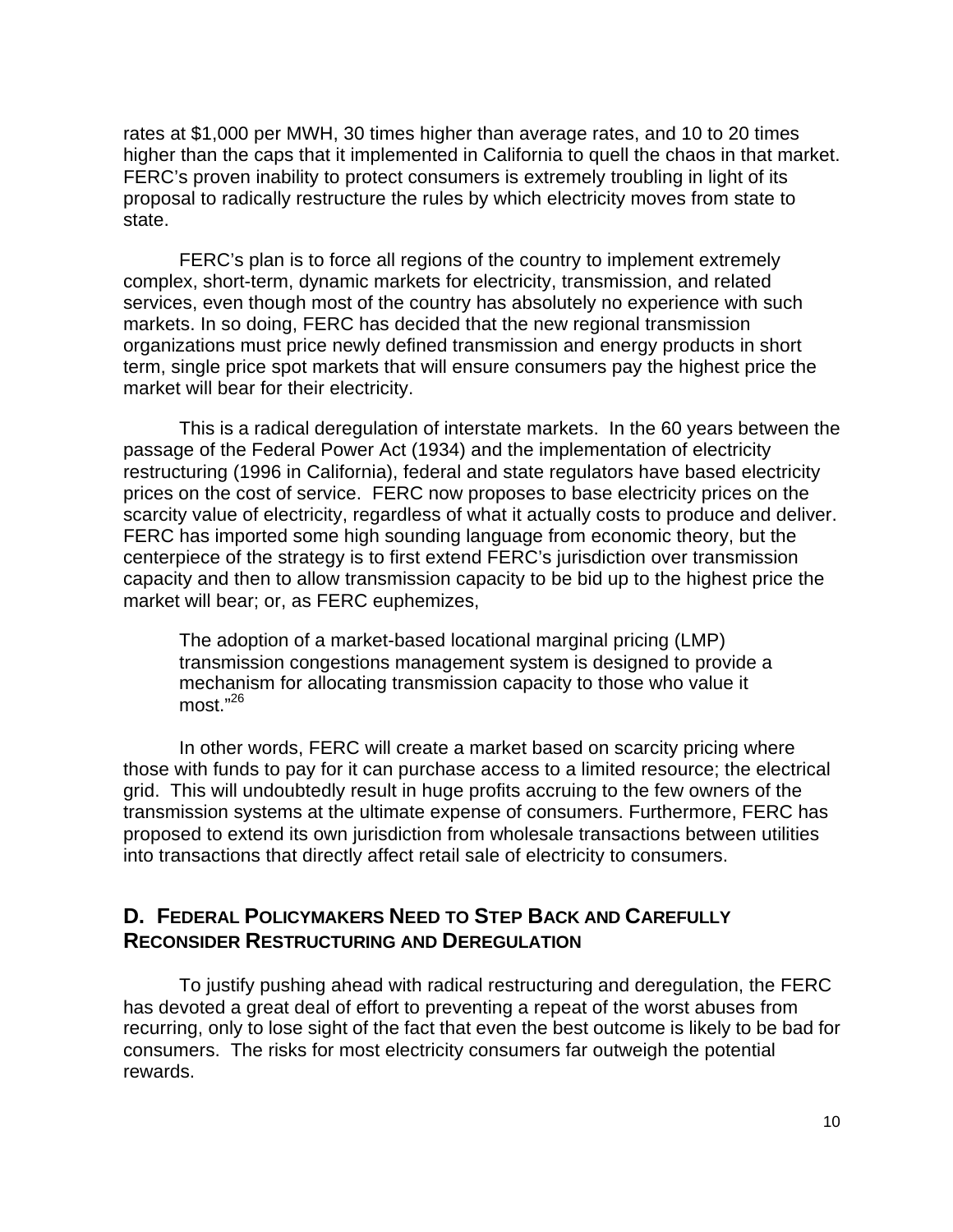The FERC proposal turns the management of the electricity grid into a game of cops and robbers. In order to claim that the practices used in California will not recur, it has designed a complex set of rules and oversight mechanisms that will require an army of accountants and auditors. But, the merchants are certain to continue to run circles around the regulators because the potential profits are so large.<sup>27</sup> Fro its part, Congress has done almost nothing to deal with these abuses. It has failed to subject electricity trading to effective oversight.

While FERC says that participation in its numerous new markets is voluntary, a radical change in how all utilities do business, and ultimately how consumers are charged will be forced on utilities and their customers. Utilities will be forced to negotiate bilateral contracts, under extremely unfavorable conditions. The market price of electricity will rise because merchant generator finance is expensive and FERC has not yet demonstrated that it can prevent the abuse of market power. As stated earlier, the SMD does not even provide a definition of market power or propose any penalties for abusing that power. Market or monopoly power has been and will continue to be a pervasive problem in electricity markets.

As utilities are forced to buy more and more of their transmission services in these markets, changes and growth in load will have to be supported by transmission services purchased in FERC's market. Because FERC has designed the transmission system as the funnel through which all scarcity value flows in the system, the growing demand and resulting price increase in transmission services will be passed on to consumers.

FERC hopes that over time competition will drive scarcity prices down, but transmission systems are complex networks that simply will not support competitive overbuilding. Expansion of transmission facilities and location of generating capacity is constrained not by economics, but by environmental and social concerns. Consequently, scarcity prices (economists call them scarcity rents) will be a permanent feature of transmission markets. Finally, the administrative costs of an extremely complex system for operating half a dozen markets simultaneously will fall on consumers.

The Energy Title and the SMD were conceived long before the magnitude of the crisis in the competitive electricity sector was evident. Neither measure considered the present reality and it is suicidal to hatch either one in the current environment. This is not the time to force radical changes on the electric utility industry, which is the lifeblood of an information-based economy. Rather than force market participants to buy new electricity products on a massive scale in untried markets, federal policy should be seeking to stabilize and simplify the functioning of the industry. It should restore the public interest principles and obligations that previously delivered adequate supplies at stable prices.

Congress needs to reinforce the consumer and investor protections in the Federal Power Act and PUHCA much more vigorously than the electricity title. It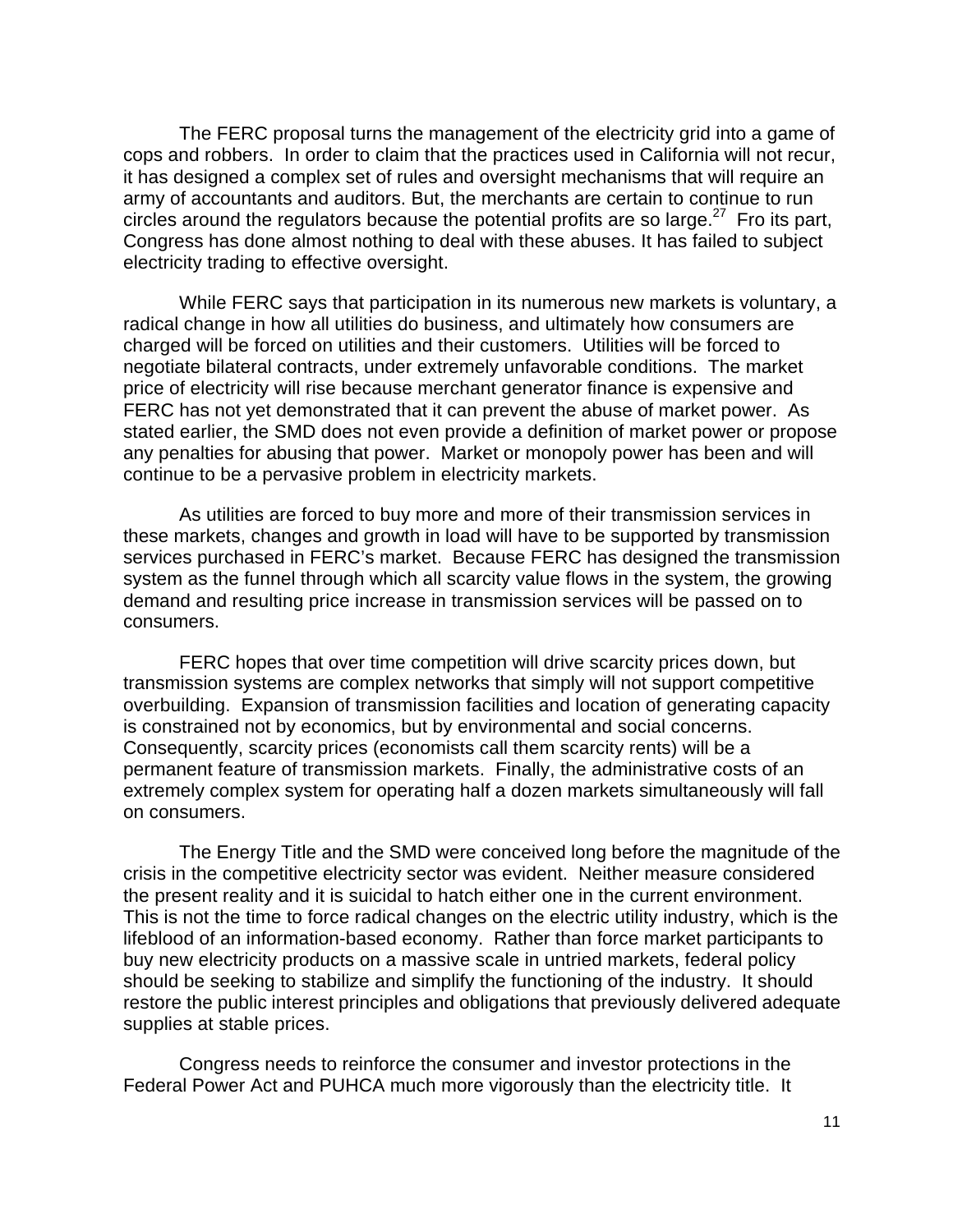should also allow regions to adopt different models and negotiate an integrated market without guns to their heads.

FERC's efforts to create a standard market design are vastly premature. It is absurd to suggest that discrimination in access to the transmission network, on which the SMD focuses most of its attention, is the fundamental problem in the industry. It has just begun to admit that something went wrong in earlier deregulatory attempts but has not yet figured out what the problem was.<sup>28</sup> FERC has not conducted a comprehensive review of the transmission network in decades nor does it have a planning process for grid expansion. Transmission needs a decade of coordinated resource planning with mandated reserve margins and open access rules to make up for the lost decade of the 1990s during which it was largely ignored. Information exchanges must be developed before the FERC attempts to define market structures. FERC needs to demonstrate that it can create a set of institutions that can build, operate and maintain a transmission grid that is reliable and adequate.

The remainder of this paper presents a review of the empirical basis for the concerns outlined above. The experience and analysis of electricity restructuring demonstrates that the risks to consumers of restructuring are substantial, the potential gains are minuscule, and current federal proposals not only fail to protect consumers but are very likely to impose substantial harm on the public.

# **THE UNIQUE NATURE OF ELECTRICITY SERVICE**

# **A. THE FUNDAMENTAL CHARACTERISTICS OF ELECTRICITY**

#### **1. Demand**

Any discussion of electricity policy must start from a simple observation. It is different. Electricity is a necessity that has no substitute on the demand side. Electricity is like oxygen to the  $21^{st}$  century economy and way of life. While the bits and bytes carry information, they cannot go anywhere if the electrons do not flow. The continuous flow of large quantities of electricity to meet highly seasonal demand is the central characteristic of the demand side of the market. Denial of access to this service results in deprivation; access based only on price and the ability to pay results in discrimination.

Demand is driven largely by weather and is geographically focused. Typically, many consumers are affected simultaneously by the same factors that increase demand. This makes the demand on local and regional networks and commodity markets subject to extreme peaks and valleys. Moreover, for the vast majority of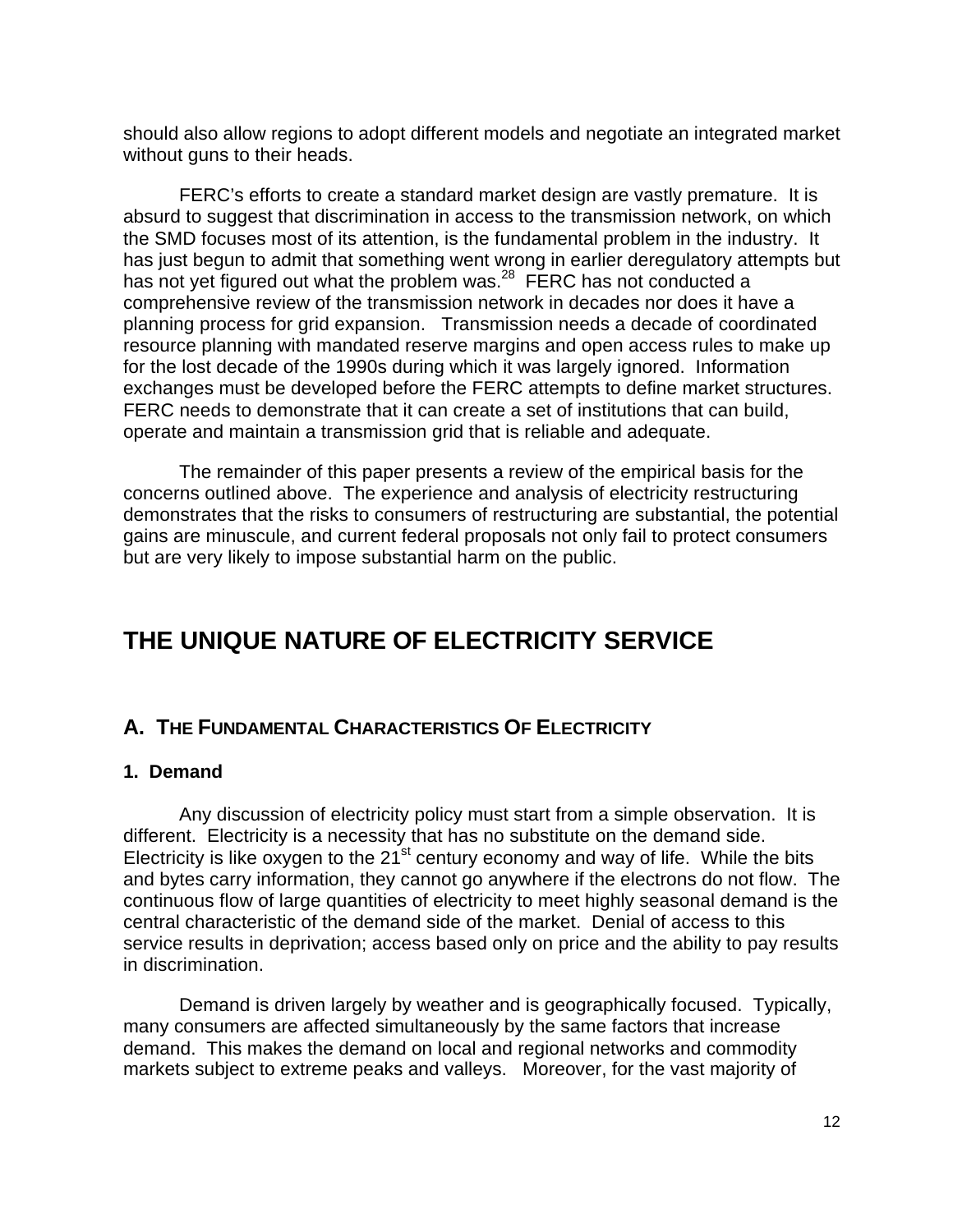consumers and over the relevant range of economic values, reliability is an externality, a characteristic not included in the price. This is a network industry in which the fate of each depends upon the actions of all. Individuals cannot create their own reliability or capture its full value in private transactions.<sup>29</sup> Economic and institutional barriers make it difficult for small consumers to freely self-supply or to bargain effectively for supplies.

In sum, the price elasticity of market demand is very low in the short-term and low in the long-term. The effects of price increases are minimal on demand. In large part, consumers simply cannot adjust usage based on rates. The demand side cannot be counted on to discipline abusive pricing behavior. Inflexibility of demand and its sensitivity to weather renders the market volatile and vulnerable to abuse.<sup>30</sup> It also creates a widely shared view that the "obligation to serve" is an important principle in the industry.

One of the key factors that drive prices up is the need of utilities to ensure the physical availability of supply. Imposing an obligation on utilities to serve creates an uneven bargaining context. Entities with the obligation to serve are at a disadvantage to those who simply produce or transport electricity. Consumers have generally supported this fundamental principle of utility service because electricity service is just too important to be unreliable.

For all the focus on market efficiency, the ultimate test of electricity service is keeping the lights on. Some load serving entities still have the obligation to ensure that they do so. However, in a deregulated market for supply, there are adverse consequences of this obligation. It is difficult for utilities to exercise restraint as supplies become tight. Merchants can withhold supply and 'only' suffer a financial loss; utilities cannot let the lights go out.

The best evidence from electricity markets is that the short run elasticity of demand is considerably less than -.1. In other words, a 10% increase in price results in less than a 1 percent decrease in demand. In San Diego, where prices doubled during the summer of 2000, the elasticity of demand was less than  $.03^{31}$ 

A recent study finds that elasticities of demand exhibited in programs targeted at demand reduction are quite low. $32$  The model programs achieve elasticities in the range of .03 to .1. $^{33}$  Long run elasticities may be somewhat higher, but they are generally considered to be considerably less than  $1.^{34}$ 

The low elasticity of demand is now recognized as the most critical factor in rendering the market volatile and vulnerable to abuse. When demand is inelastic, consumers are vulnerable to price increases, since they cannot cut back or find substitutes for their use of the commodity. When the most important market force in disciplining market power, demand elasticity, is as low as observed for electricity, there are many opportunities to exercise market power.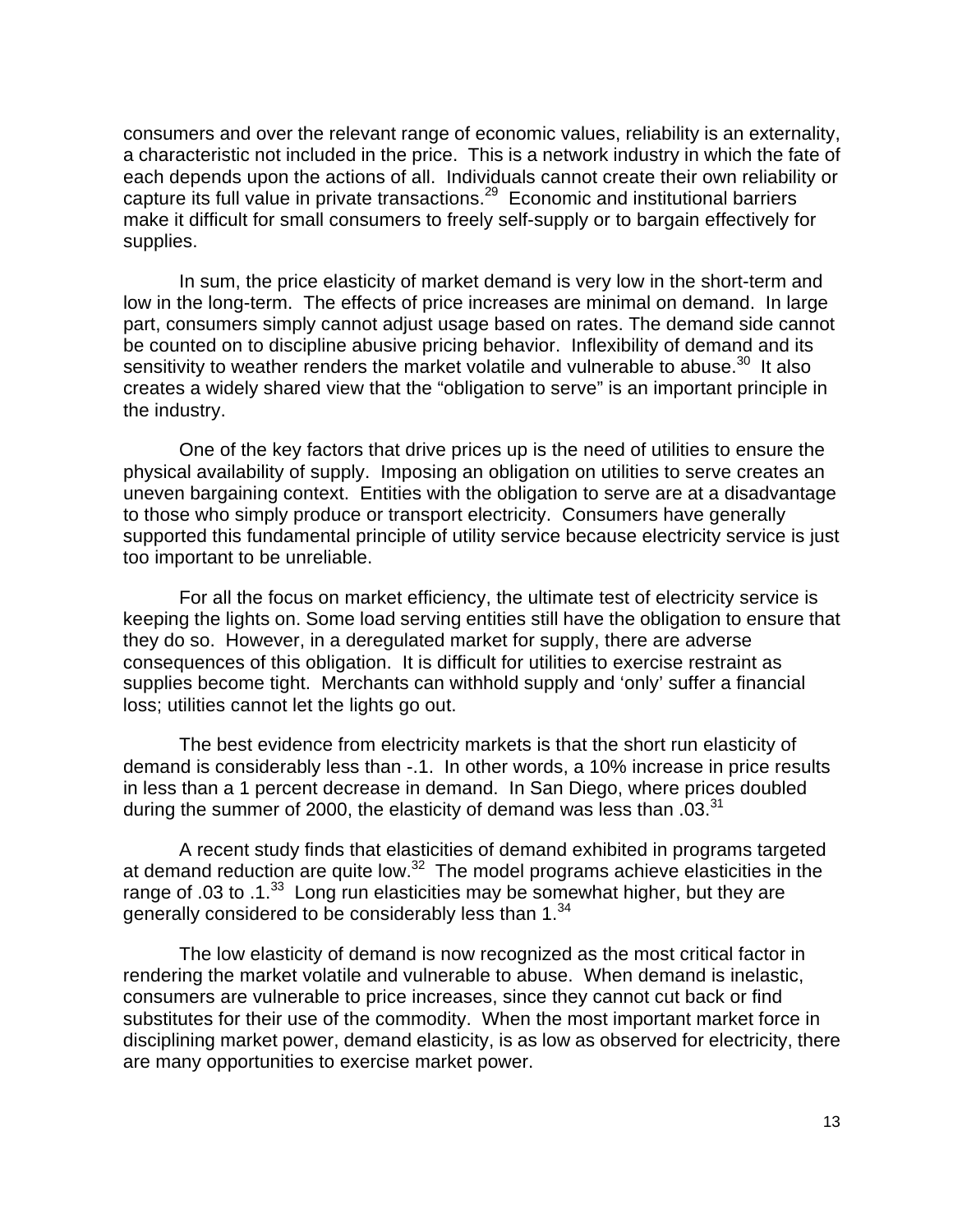#### **2. Supply**

Because of the basic physics of electricity, the production, transportation and distribution networks are extremely demanding, real-time systems. Electricity cannot be stored economically. The system requires perfect integrity and real time balancing much more than other services and commodity systems  $d\overline{o}$ .<sup>35</sup> The infrastructure to produce, transport and deliver electricity is extremely capital intensive and inflexible. It takes a long time to build and bring power plants and transmission lines into service and they last a long time. Thus, the ability to expand supply in the short and medium term is severely limited.<sup>36</sup> This is the critical factor that creates volatility and vulnerability to the abuse of market power on the supply-side. $37$ 

Electricity facilities are quintessential infrastructure. Capital-intensive assets in this industry are long-lived, sunk, and inflexible parts of an integrated network. Their value is to the network as a whole and not easily allocated. The problem of meeting peak load demand and the externality nature of reliability render peaking facilities – power generating facilities that are able to quickly start and stop in order to meet short term increases in demand - extremely important, but also financially risky in a market environment. Long-term, public commitments are needed to support these infrastructure projects but that perspective is not promoted by the commodity market mentality.

Because of the nature of the industry, the cooperation of all entities participating in the industry is critical to its smooth operation. The competitive ethic that pervades markets frustrates the achievement of the necessary cooperation, increases costs and weakens the base for coordination and integration of supply and demand. Empirical studies show that strong economies are achieved by coordinating electricity supply and demand.<sup>38</sup> Before restructuring, the electricity industry was a reasonably well-run, complex, integrated network that was under some stress.<sup>39</sup> Creation of markets for electricity services leads to a huge growth in the number of transactions conducted every day and creates heavy administrative requirements. An entity that once maintained real-time balance as an insulated operation that could oversee its own supply, demand and delivery, must now contract to achieve real-time balance simultaneously in five, six or seven different markets over broad geographic areas. $40$ This has proven a daunting task $41$  that consumes substantial resources. $42$ 

Accidents have a special role in market networks such as these. Because of the demanding physical nature of the network, accidents are prone to happen. Because of the volatile nature of the commodity, accidents tend to be severe. Because of the integrated nature of the network and demanding real-time performance, accidents are highly disruptive and difficult to fix. To keep things in balance, the system needs either plentiful reserves close at hand, ample amounts of transmission capacity readily available to move abundant supplies from far away, or a great deal of load that can be quickly shed. Most electricity markets do not have those luxuries today,<sup>43</sup> or any chance of acquiring them any time soon.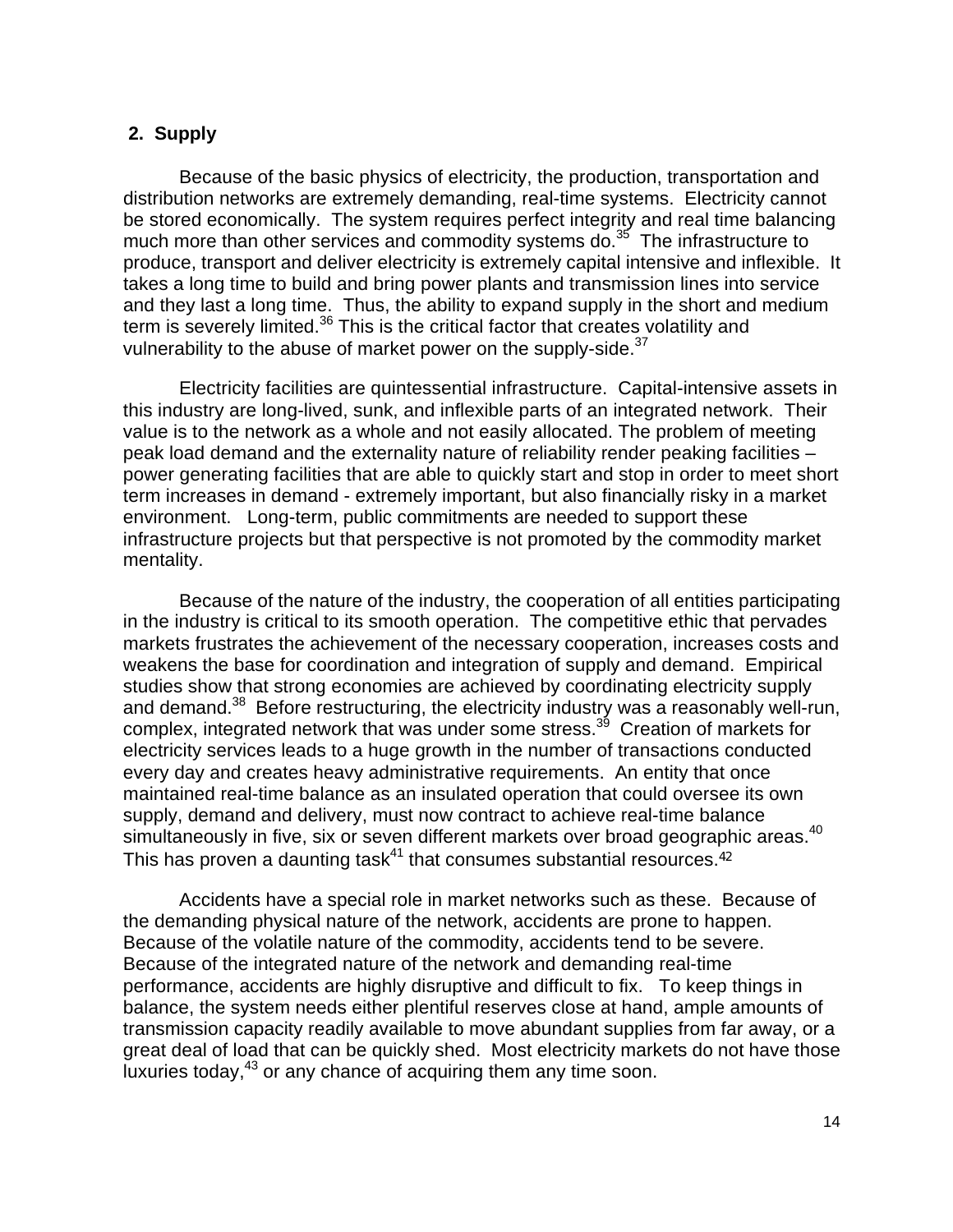Environmental impacts, including pollution, carbon emissions, and nuclear waste and vulnerabilities, are a major concern in the industry and they deeply affect the deployment of its facilities and operations. The industry consumes large quantities of water and emits large quantities of pollutants. It is difficult to attribute a value or cost to these factors and incorporate that figure into the cost of a particular transaction. The market for pollution cleanup is established by a fundamentally, non-market transaction – a political decision about what is or is not a pollutant and how much should be tolerated in public space. These environmental concerns result from fundamental decisions by society about how it values the environment and place significant constraints on the deployment and operation of facilities.

Finally, public resources are deeply embedded in the electricity industry in additional ways. The most traditional use of public resources plays a large role in the industry. As a wires industry, use of public rights-of-way is at the core of transmission and distribution. With the grid moving close to capacity, transmission has become a fundamental constraint in the industry and it captures the direct and indirect ways in which the industry burdens public resources.

The interstate highway system for the movement of electrons is inadequate and was not designed to handle market transactions.<sup>44</sup> Transmission capacity is constrained and extremely difficult to expand for environmental and social, not economic, reasons.<sup>45</sup> Getting approval to site new transmission lines is extremely difficult because of the negative impact on public spaces and concerns about public health. Similar constraints on the availability of distribution exist.<sup>46</sup> Wires are difficult to repair or replace in response to outages. $47$  This places a premium on flexibility of supply and reserve margins, but neither of these is well accommodated in the industry.<sup>48</sup>

In sum, the elasticity of supply is low. Short-term supply responses are constrained by the difficulty of storing electricity. The best evidence from California is that the short run supply elasticity is considerably less than 1. In fact, the supply elasticity is probably less than .2 on the basis of 1999 prices.<sup>49</sup> This is probably a higher price elasticity than observed in 2000-2001, which suggests a supply elasticity considerably less than .1 for the peak of 2000.<sup>50</sup>

#### **B. INCREASING RETURNS TO PRODUCERS RAISES THE COST TO CONSUMERS**

#### **1. Market Power And Monopoly Rents**

The most important market forces are demand and supply elasticities – the ability of consumers to cut back or shift their demand for something and the ability of producers to increase their outputs in response to price increases. If these elasticities are too small, market forces are weak and the exercise of market power becomes more likely. Firms raise prices to increase their profits because they do not lose many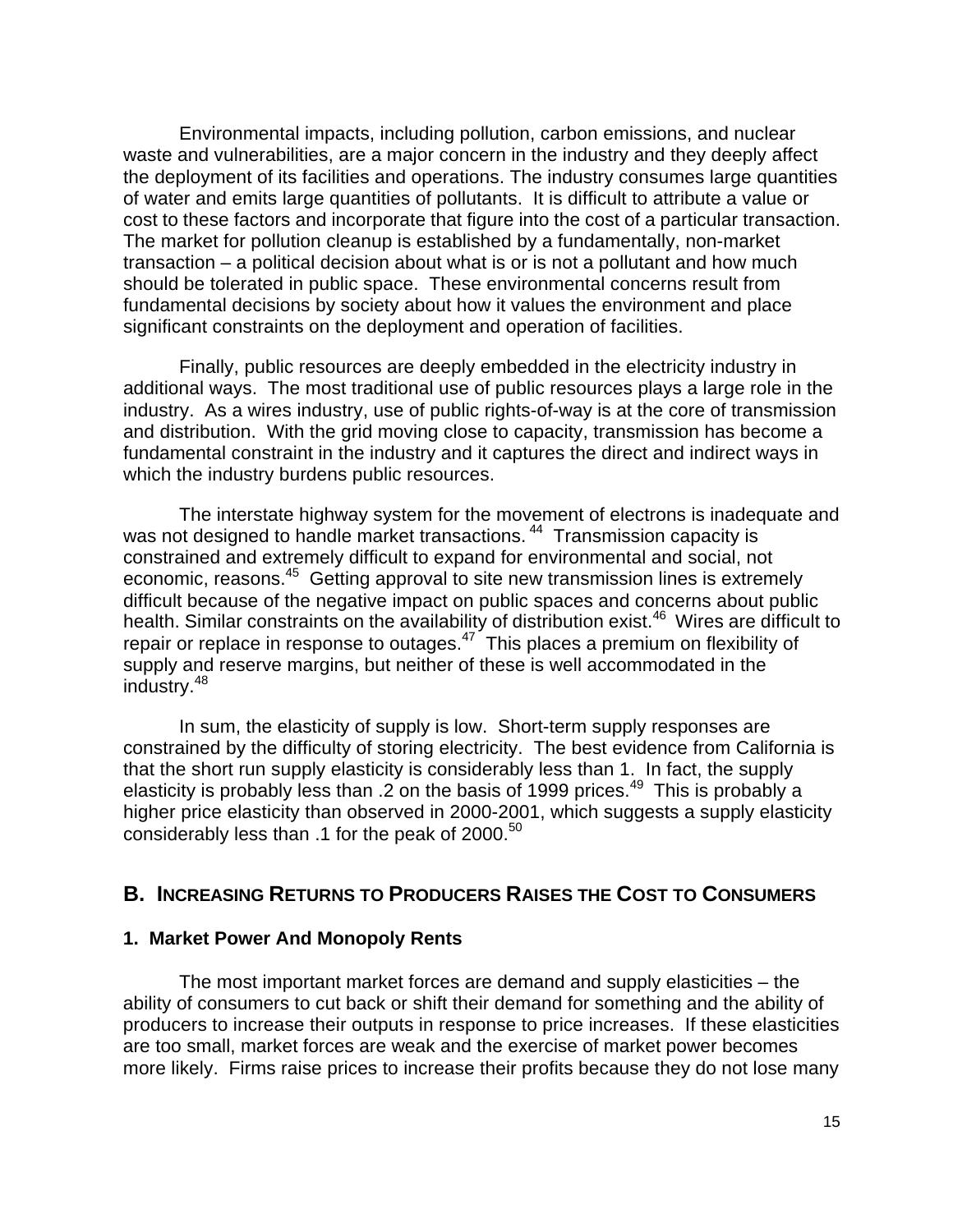sales to competitors, or because consumers lack alternatives. This is the reality of the electricity industry. As a result, deregulation or restructuring turns supply into a strategic variable.<sup>51</sup> The ability of producers to withhold supply or to hold out for high prices gives them an incentive to drive prices as far above costs as possible, and to keep them there in order to maximize profits.

The exercise of market power allows suppliers to set prices above their costs and achieve above normal profits. Leading liberal (Scherer and Ross) $52$  and conservative (Landes and Posner)<sup>53</sup> economists describe this concept in precisely the same terms.

Landes and Posner present the discussion of market power in terms of the elasticity of demand and supply that is ideally suited for understanding the problem in electricity markets. The intuitive point is straightforward. A firm will raise its price if it does not lose too many sales.<sup>54</sup> The elasticity of demand determines how much business will be lost. Consumers can react to price increases in two ways. They can buy less (the market elasticity of demand) or they can switch to the output of another firm, as long as it can expand its output and does not raise its price (the elasticity of supply of the competitive fringe). $55$ 

Interestingly, the point of the Landes and Posner article was to argue against the simplistic use of market shares in market power analysis. This has long been a major focal point of debate in the electric utility industry.<sup>56</sup> Two aspects of particular concern to Landes and Posner are also critically important in the electric industry – the elasticities of supply and demand.<sup>57</sup>

Once one brings these elasticities into play in an industry like electricity, the analysis becomes extremely troubling.<sup>58</sup> Landes and Posner point out that when demand elasticities are low, market power becomes a substantial problem. By low they mean close to –1. As noted, this is the reality of the electricity industry. The elasticities of supply and demand observed for electricity are extremely low, certainly not more than .1 or .2 in the short term and considerably less than one in the long term. In other words, given the weakness of market forces in the industry, a market power problem is inevitable.

#### **2. Excessive Scarcity Rents**

The inelasticity of supply gives rise to another deviation from a typical competitive market; excessive scarcity rents. An economic rent is "a payment to a factor in excess of what is necessary to keep it at its present occupation."<sup>59</sup> More importantly, "in perfect competition, no rents are made by any factor, because changes in supply bid prices of inputs and labor down to the level just necessary to keep them employed."<sup>60</sup> In economic theory, these sources of overcharges could be competed away if supply and demand elasticities were high and electricity markets worked well. In reality, because of the economic characteristics and social impacts of the electricity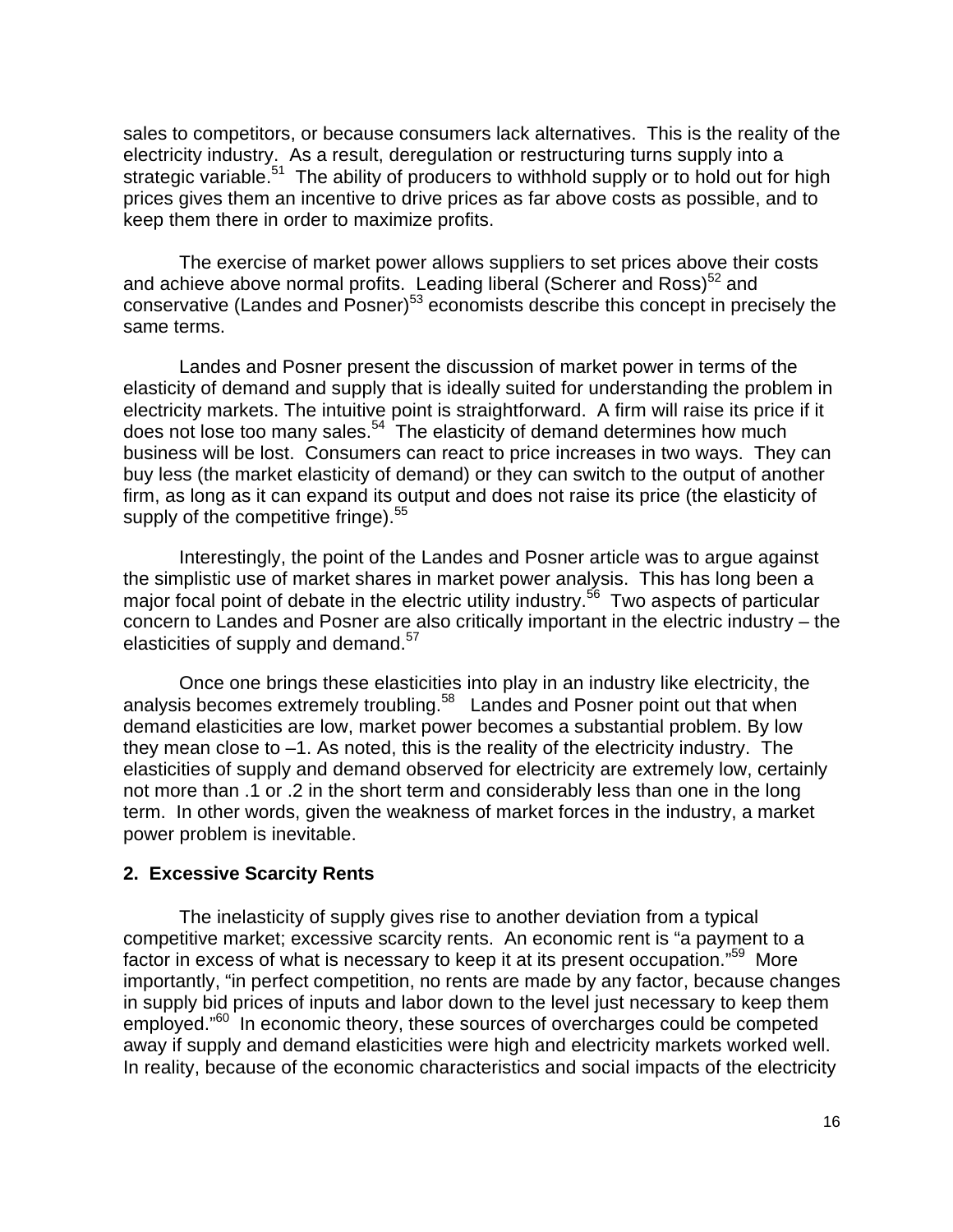industry, competition only exacerbates pricing inefficiencies. The results are elevated prices and a transfer of wealth from consumers to producers that achieves little or no real costs savings or efficiency gains. Scarcity rents accrue where changes in supply as a response to changes in price are slow or nonexistent. <sup>61</sup>

The merchant generators and transmission owners claim that they must be compensated for the risk of development in an uncertain market, but that comes at the price of a much higher capital costs. Under market conditions there is no long-term security of demand, so merchant generators demand higher rates of return and seek to recover their capital as quickly as possible. The result is to raise capital costs in the near term.

The implications of the increase in the cost of capital are striking. In analyzing "cost-plus" regulation for peaking facilities, the Department of Energy focused its attention on a financial scenario in which merchant generators insisted on a 16 percent return on investment and a three-year cost recovery period (even though the facilities last twenty or thirty years). $62$  In that analysis, a ten-year recovery results in a revenue requirement that is about half as large. The discussion shows clearly that very short cost recovery periods are driving the industry.<sup>63</sup>

As remarkable as this analysis is, the merchant generators actually proposed even more extreme analyses in reaction to the price spikes in the Midwest in 1998. To defend huge price spikes, Enron sought to justify astronomical prices for power by putting forward an analysis that involved the concept of essentially disposable power plants – capital intensive facilities with 20 to 30 year lives -- that were used for a few hours and then abandoned. Enron and other merchant generators argued that it was reasonable to build power plants that would be expected to run just ten hours of their useful life.<sup>64</sup> In order to justify building such a power plant, investors would have to project market prices for those very short periods of \$10,000 to \$25,000 per MW.

A regulated utility approach to supplying electricity lowers the cost of capital.  $65$ It lengthens the time horizon for investment, to match the lives of the assets. It brokers the relationship between the supply and demand sides to lower risk. Although the DOE analysis does not state enough of its assumption to consider the cost structure of a "utility" building peak plant, a financial analysis prepared by the California Energy Commission does.<sup>66</sup> Merchant finance raises the cost of capital by between 25 and 50 percent in these analyses. Merchant finance raises the costs of capital by almost 25 percent in the CEC view, because of a higher cost of equity. Shortening the cost recovery period, as the DOE does, drives capital costs up by another twenty percent. Reliance on more expensive equity (or more expensive debt) as is likely to be necessary for merchant plants, would drive the cost of capital up even higher. The cost of capital for merchants is likely to be 50 percent higher than utility financed projects.

Ironically, while restructuring promised to shield consumers from capital cost risk, restructuring has exposed them to a great deal of fuel price risk. Although fuel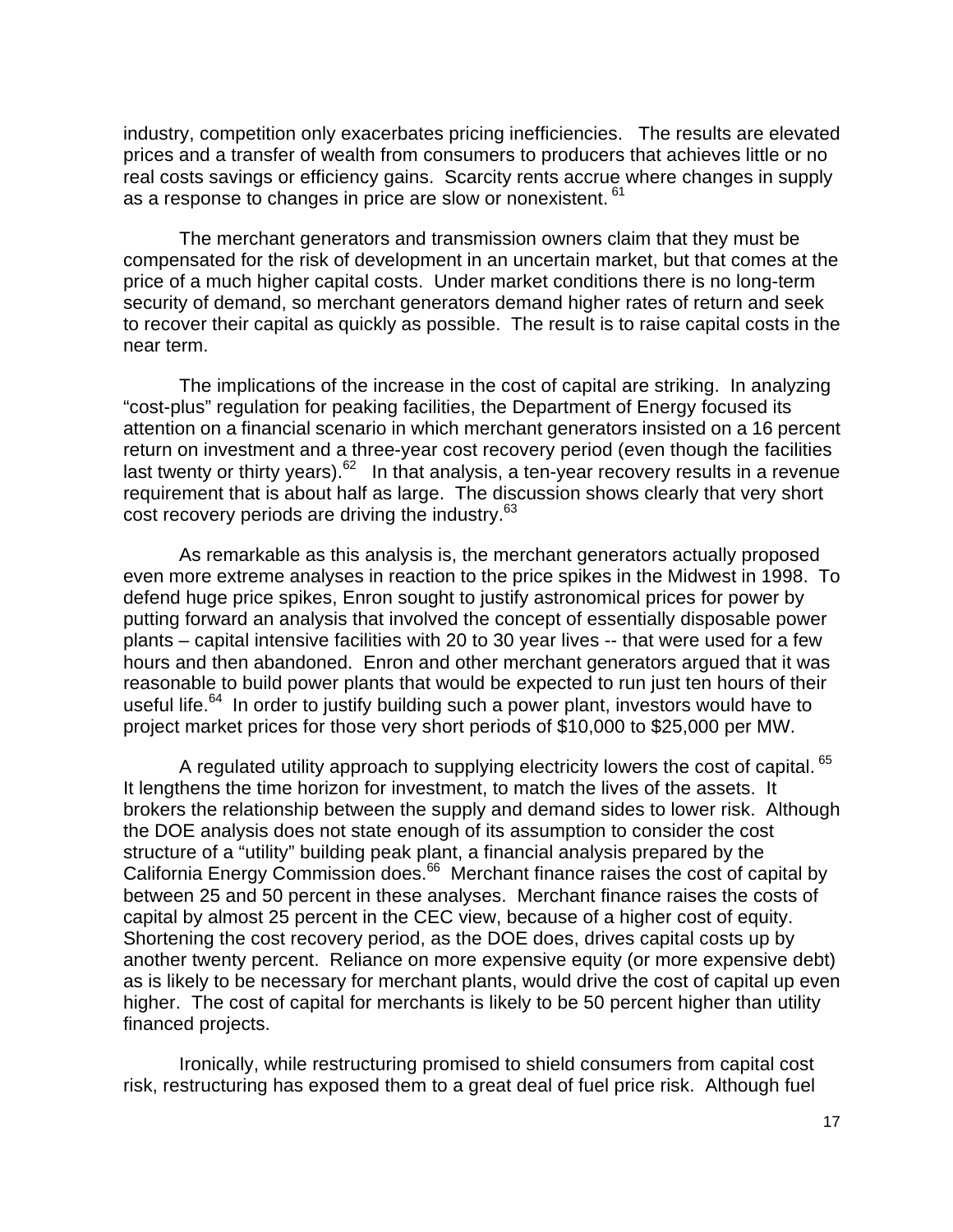adjustment clauses had already shifted some of that risk to ratepayers, the restructured energy market has compounded the problem for several reasons. Purchased power, especially in spot markets, has exhibited much greater price volatility than input fuel costs. Utilities have been foreclosed in some cases and been discouraged in others from owning generation assets, which denies them one of the most effective means of mitigating risk; physical hedges.

#### **3. Empirical Evidence on Market Power, Scarcity Overcharges**

Given the weakness of market forces, generation and transmission owners are able to withhold supply to drive prices above costs. Distinguishing between real and artificial scarcity becomes difficult. The withholding problem was identified early on in the analysis of electricity markets. The markup of price over cost increases in lock step with the reduction of available plant, even in systems with excess capacity.<sup>67</sup>

Merchants behaved as predicted. After buying up existing power plants, producers began running plants less than the previous owners.<sup>68</sup> In fact, producers do not even have an interest in delivering existing capacity. <sup>69</sup>

The disappearance of these generation assets is part of a pattern of resource denial that has the effect of driving up the price of electricity.<sup>70</sup> Whether it is purely strategic, illegally manipulative, or even collusive, remains to be seen,<sup>71</sup> but there is no doubt that the pursuit of private interests has denied the electricity market substantial resources.<sup>72</sup>

The events in California have popularized a whole new vocabulary of market abuses including "hockey stick bidding,"<sup>73</sup> "megawatt laundering,"<sup>74</sup> and washtrades,<sup>75</sup> not to mention Enron's colorful code words.<sup>76</sup> The analysis of bidding behavior outside of California indicates that these and other problems are not unique to that market.<sup>77</sup> The problem of manipulation of bidding is not one that is likely to just go away; nor is it limited to conditions where markets are extremely tight.<sup>78</sup>

Having learned how to manipulate the market, the primary interest of producers is to keep it tight.<sup>79</sup> Exorbitant prices do not elicit efficient supply responses in such a market. They reward and create an incentive for more effective gaming.<sup>80</sup> To state the concept in layman's terms, you make so much money by running the price up that you are much better off by cutting back production than by increasing output, which would lower the price. You can only get away with this when demand is inelastic (since that creates huge economic rents) and the supply beyond your control cannot be easily expanded in the short-term (since competition would dissipate the rents).<sup>81</sup>

Table 3 shows the results of a number of analyses of markets. It includes simulations and actual results. The most extensive problem occurred in California, 82 but virtually all markets, even those like PJM and the upper Mid-west, that are well endowed with transmission capacity and excess generation, have been beset by the problem.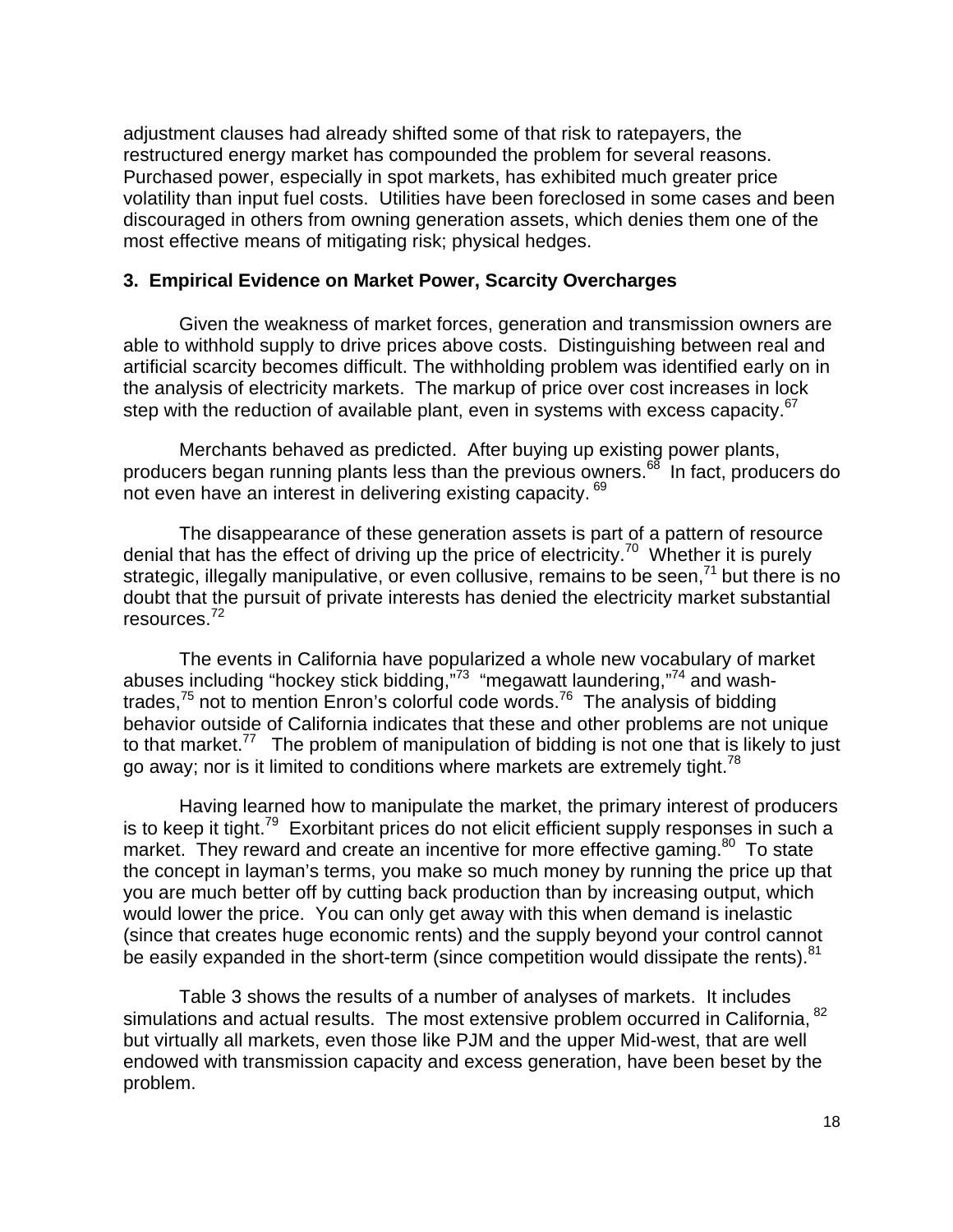# **TABLE 3: MARKET POWER INDICATOR CHARACTERISTICS**

| STATE              | CONCENTRATION      |                         | ESTIMATED MARK-UP |                                    |      |
|--------------------|--------------------|-------------------------|-------------------|------------------------------------|------|
|                    | HHI<br><b>FIRM</b> | LEADING<br><b>INDEX</b> | LERNER            | <b>MODEL</b>                       | YEAR |
|                    | <b>SHARE</b>       |                         |                   |                                    |      |
| COLORADO           | 2813               | 38                      | 52                | DOMINANT<br><b>FIRM</b>            | 2002 |
| <b>WISCONSIN</b>   | 2761               | 47                      | $300+$            | COURNOT                            | 2000 |
| PENNSYLVANIA       | 2000               | 20                      | $9 - 19$          | COURNOT                            | 1995 |
| <b>PJM</b>         | 1150               | 16                      | 29                | <b>ACTUAL</b>                      |      |
| U.K.               | 1962               | 31                      | 21                | <b>ACTUAL</b>                      | 1994 |
| <b>FLORIDA</b>     | 1940               | 38                      | 80                | Dominant                           | 1997 |
|                    |                    |                         | $1000+$           | Firm<br>Cartel                     |      |
| CALIFORNIA         | 1537               | 10                      | $22 - 29$         | COURNOT                            | 1998 |
| <b>NEW ENGLAND</b> |                    |                         | 30<br>$4 - 11$    | <b>ACTUAL</b><br><b>ACTUAL</b>     | 2000 |
|                    |                    |                         |                   | <b>Market Power</b><br>Constrained |      |

**\_\_\_\_\_\_\_\_\_\_\_\_\_\_\_\_\_\_\_\_\_\_\_\_\_\_\_\_\_\_\_\_\_\_\_\_\_\_\_\_\_\_\_\_\_\_\_\_\_\_\_\_\_\_\_\_\_\_\_\_\_\_\_**

SOURCE: Market shares of Generation = Energy Information Administration, *State Electricity Profiles*  (U.S. Department of Energy, March 1999); Import capacity for HHI calculation = Cambridge Energy Research Associates (CERA), *Electric Power Trends: 2001* (2000); *High Tension: The Future of Power Transmission in North America* (August 2000) (hereafter, CERA, *High Tension)*; U.S. Census Bureau, *Statistical Abstract of the United States: 2000* (U.S. Department of Commerce), Population growth =Table 20, Cooling degree days and urban population = Table 39, 414: HHI and markups = Wisconsin = Bushnell, James, Christopher Knittel and Frank Wolak, *Estimating the Opportunities for Market Power in Deregulated Wisconsin Electricity Market* (Consumers First, ND); Colorado = Sweetser, Al, *An Empirical Analysis of a Dominant Firm's Market Power in a Restructured Electricity Market: A Case Study of Colorado* (April 1, 1998); Pennsylvania = Rudkevich, Alesandr, Max Duckworth, and Richard Rosen, "Modeling Electricity Pricing in a Deregulated Generation Industry: The Potential for Oligopoly Pricing in a Poolco," *The Energy Journal,* 1998 (19); PJM = .Mansur, Erin, T., *Pricing Behavior in the*  Initial Summer of the Restructured PJM Wholesale Electricity Market (University of California Energy Institute, Program on Workable Energy Regulation, April 2001; UK = Wolak, Frank A. and Robert H. Patrick, *Impact of Market Rules and Market Structure on the Price Determination Process in the England and Wales Electricity Market* (POWER, February 1997), Wolfram, Catherine, "Measuring Duopoly Power in the British Spot Market," *American Economic Review,* 89: 1999, p. 812, California = );.Hildebrandt, Eric, *Impacts of Market Power in California's Wholesale Energy Market: More Detailed Analysis Based on Individual Seller Schedules and Transactions in the ISO and PX Markets*  (Department of Market Analysis, California Independent System Operator, April 9, 2001), Klein, Michael and Loretta Lynch, *California's Electricity Options and Challenges* (August, 2000).

**\_\_\_\_\_\_\_\_\_\_\_\_\_\_\_\_\_\_\_\_\_\_\_\_\_\_\_\_\_\_\_\_\_\_\_\_\_\_\_\_\_\_\_\_\_\_\_\_\_\_\_\_\_\_\_\_\_\_\_\_\_\_\_**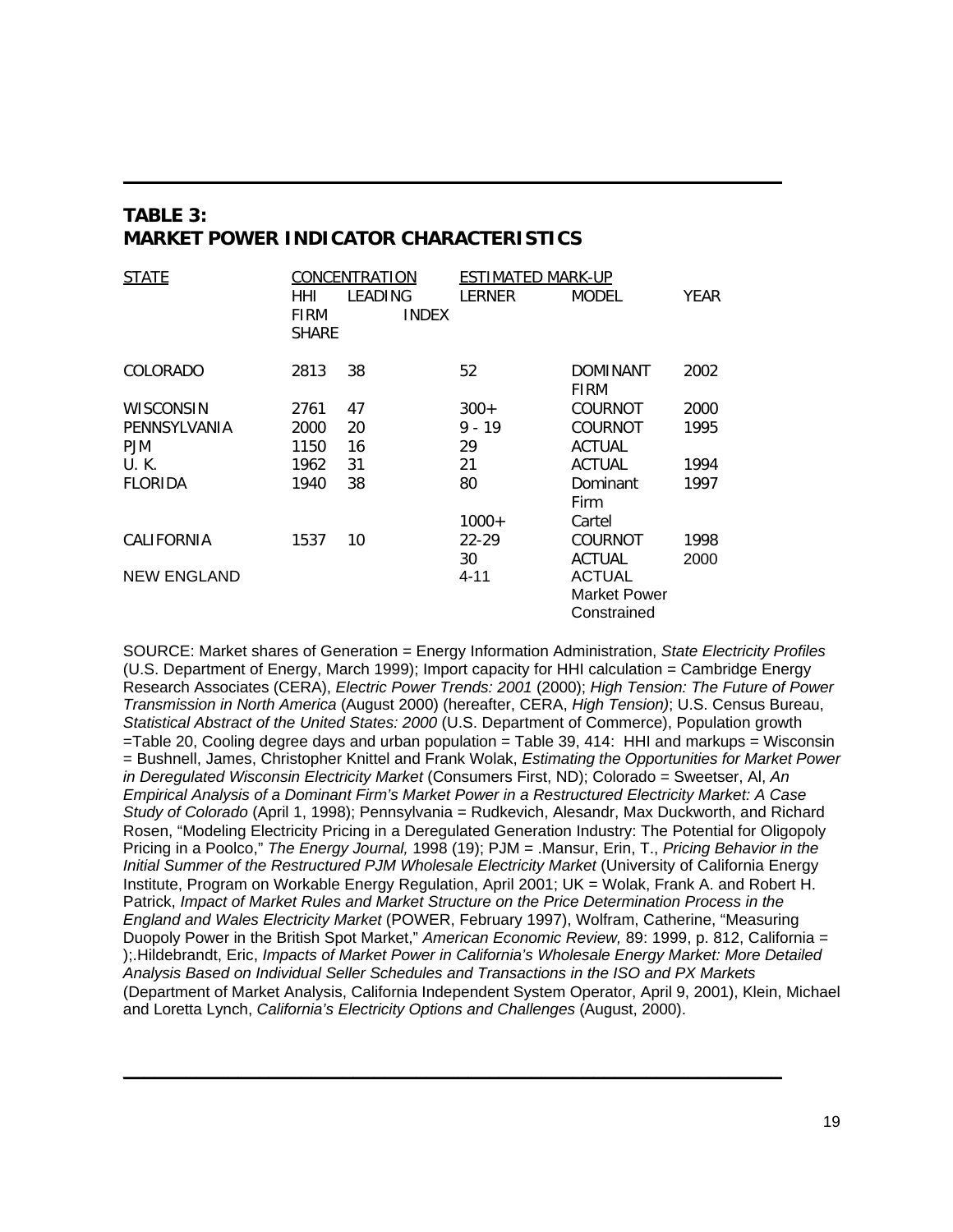For the first year of the reliance on the spot market in California, the exercise of market power has been estimated to have increased costs by 22 to 30 percent, driving prices up by \$400 million to \$600 million.<sup>83</sup> From 1998 to the summer of 2000, well over a billion dollars of rents was collected in California.<sup>84</sup>

Policymakers are struggling to avoid a similar problem in Montana.<sup>85</sup> As recently as April 2000, Montana was a very low cost state, with the price of electricity forty percent below the national average. However, industrial customer prices went "to market" very quickly and their rates almost quadrupled, driving the statewide average price above the national average.<sup>86</sup> While the legislature made a deal with the merchant generator who bought most of the capacity in the state to keep residential rate increases "down" to *only* 50 percent when they "go to market,"<sup>87</sup> the public utility commission batted to keep prices at just and reasonable levels,<sup>88</sup> and a referendum to reclaim the resources and recapture the scarcity rents for consumer is under way.<sup>89</sup>

The abuse of market power and the impact of tight markets that have been so much in evidence in California are not limited to that market. PJM, the poster child for deregulation, has suffered similarly near vertical supply and the exercise of market power that parallels the problem in California in its early days.<sup>90</sup> In the PJM pool, the mark-up in the first year was estimated at 29 percent, increasing prices by \$400 to \$600 million.<sup>91</sup> In one week in 1998 in the Midwest, \$500 million changed hands;<sup>92</sup>  $$70$  million was collected in New York in one day.<sup>93</sup> The New England power pool experienced price run-ups. $94$  In the UK, the mark-up of price over cost has been sustained at the 25 percent level over a long period of time. $95$ 

Simulations of a number of other markets have been conducted. These studies have led policymakers in the states to avoid restructuring and deregulation. This paper focuses on a simulation of the Florida market.<sup>96</sup> It suggests that Florida would be vulnerable to the market power problem experienced in virtually every other restructured market. The results of the simulation parallel the findings in other studies.

Given the supply-side characteristics, which are similar to or more severe than those observed in other states and nations, it is not surprising to find that the underlying supply curve in Florida is similar to other states. As demand approaches the peak, costs are likely to rise sharply in a restructured market. We have seen this supply curve repeatedly. Even in a competitive market, the price of electricity would likely rise. The theoretical market-clearing price in Florida – marginal cost as represented in the cost curve – would be about 50 percent higher than the regulated price. The scarcity rents created by the steep supply curve are very large. The amount collected in scarcity rents would be about \$2 billion. The market price of electricity including scarcity rents would rise to about \$39/MWH, well above the cost of \$25.5/MWH. In California in 2000, excessive scarcity rents were in the range of 40 to 50 percent. $^{97}$ 

The exercise of market power would drive prices even higher. A single firm, acting alone but knowing that a substantial part of its capacity will be needed in many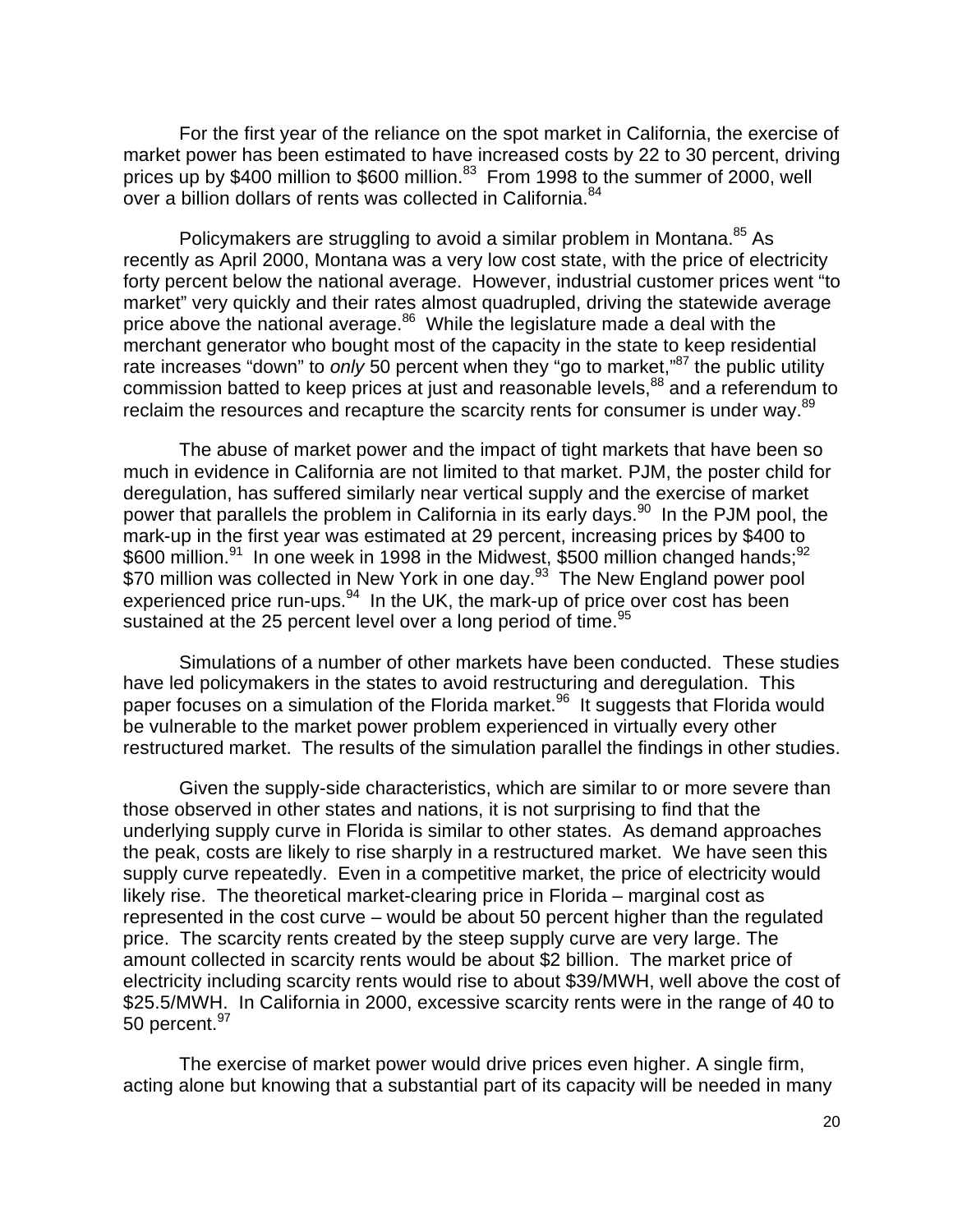hours of the year, would have the ability to raise prices substantially. Substantial markups can be expected in virtually every hour in which the pivotal supplier is called upon. In the dominant firm case, prices would rise to in excess of \$500 per MWh for a few hours and would be above \$100 per MWh for about 2 percent of the hours. In the dominant firm case, the average price would rise to almost \$46 per MWh from the regulated price of \$25.5 and the competitive price of \$39. In the cartel case, prices would hit the \$1,000 cap almost 10 percent of the time and prices would be above \$100 about a third of the time. The average price would rise to over \$370 per MWh. Before the meltdown in California, we would never have considered such a possibility, but that is the price that was sustained in California for almost half a year, during the off-peak period. The result of withholding and excessive scarcity rents to drive prices far above costs is supranormal profits.<sup>98</sup> The CAL-ISO analysis shows that by February 2001, the costs of a new plant brought on line in California when the restructured market commenced in May 1998 would have been fully recovered in just three years.<sup>99</sup> Excessive returns have not escaped the attention of the analysts dealing with the situation in the UK, although that market has not exhibited the extreme dysfunction of the California market. As Wolak and Patrick put it, "the return to capital in this industry is increased by 25% as a result of this strategy.<sup>100</sup>

### **C. DE-INTEGRATION COST INCREASES**

The severe conditions of the electricity market reflect the demanding nature of the service and these conditions point to another major risk of cost increases: administrative inefficiency. Before deregulation, the electricity industry was a reasonably well-run engineering-intensive integrated network.<sup>101</sup> One of the central activities of electric utility monopolies is to balance load -- to aggregate customers who use electricity at different times of the day or year. By bringing together customers with dissimilar load patterns, utilities are able to use their facilities more fully -- to smooth demand [or usage] by balancing periods when some customers are off line with other customers who are on line.

### **1. Transaction Costs**

Creation of markets for electricity services requires a huge growth in transactions. These transactions create heavy administrative requirements in an industry that exhibits economies of coordination. Directly related to the transactions and managerial functions are facilities costs. Demands on network facilities are likely to increase as a result of the wide range of new transactions taking place. The physical facilities to support these transactions will have to be constructed and maintained. An increase in the number of transactions may require costly improvements to the transmission system in order to ensure reliability. Prior to the price spikes of 1998, the number of traders increased over fifty fold; the quantity traded increased several hundred times.<sup>102</sup> To make matters worse, the interstate highway system for the movement of electrons is grossly inadequate.<sup>103</sup> It was not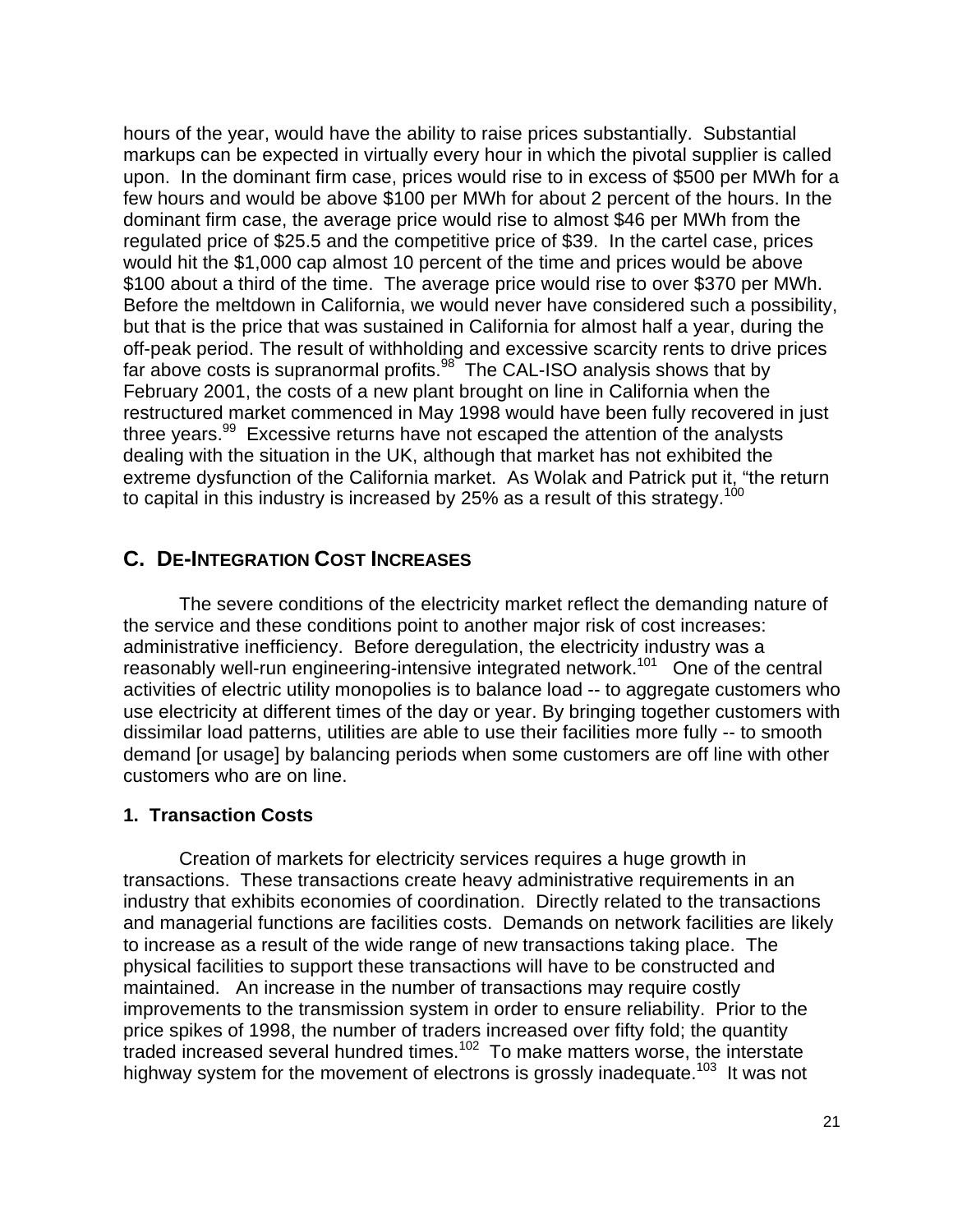designed to handle such a volume of transactions. Capacity is constrained and extremely difficult to expand for environmental and social, not economic, reasons.<sup>104</sup>

The limits on transmission capacity to carry any increased load are pervasive and widespread.105 This is reflected in both the inability to move power between regions and the existence of load pockets within regions. In the near term, there is little that can be done about these constraints. These conditions have existed for some time.106 However, it is clear that the introduction of competition has put a strain on an already stressed asset. $107$ 

Contracting to achieve real-time balance simultaneously in five, six or seven different markets over broad geographic areas<sup>108</sup> has proven a daunting task<sup>109</sup> that consumes substantial resources and may undermine economies of coordination and integration, while it imposes many new administrative and transaction costs to support the new commerce. The engineers have managed to impose enough order to keep the lights on (with increasingly less success than under the old system), $110$  but the economic institutions have failed to create orderly markets.

In retrospect, claims of efficiency gains and price reductions of 40 percent or more seem silly.<sup>111</sup> In fact, they were silly in prospect, but many policy makers simply ignored the evidence.<sup>112</sup> Careful analysis showed that efficiency could only be boosted by 10 percent<sup>113</sup> under the best of circumstances and real world experience has achieved half that.<sup>114</sup>

Indeed, it may well be that inefficiencies introduced into what had been a reasonably well-managed network have increased costs by over 10 percent. In 1998, just as restructuring was being implemented in California, two consumer groups argued that based on econometric studies of the economies of integration, restructuring could raise prices by 12 to 22 percent.<sup>115</sup> A recent estimate has placed the increase in transaction and capital costs at 15 percent.<sup>116</sup>

#### **2. Increasing Needs for Excess Capacity**

Reserve margins and excess capacity emerge as such critically important factors for maintaining system reliability and for disciplining market power that they deserve to be singled out for particular attention by policy makers. In a restructured industry, keeping the lights on involves two problems, not one. Not only must the electrons be available, but the consumer must also be able to afford to flip the switch.

Provision for reserve margins is uncertain in a competitive market because the provision of reserves is unattractive to business interests, unless peak prices are extremely high. Consequently, electricity markets free of reserve planning and coordination may be chronically tight or subject to extreme price instability.

Based on restructured market performance, reserve margins need to be well above traditional levels of 15 to 20 percent and perhaps as much as 30 to 40 percent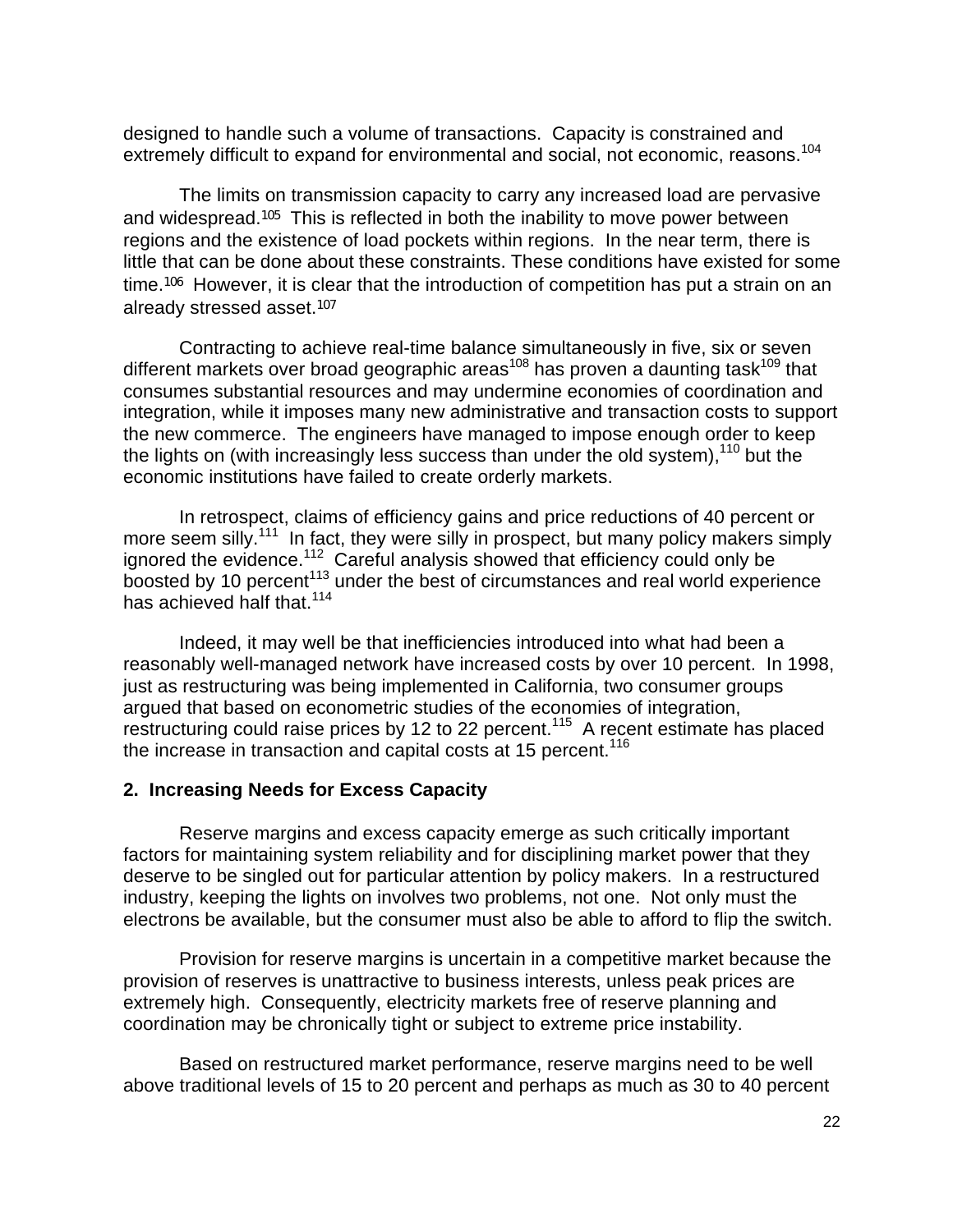to prevent the abuse of market power. $117$  In addition to the normal operating reserve that the industry has required, there must also be a competitive, or economic, reserve whose primary function is to restrain pricing abuse.

The message that emerges from the real world experience in electricity markets is that they must be both unconcentrated and have substantial excess capacity if the abuse of market power is to be prevented. Bidders into the market must face the prospect that a substantial part of their capacity will not be called upon a significant part of the time if they bid high.<sup>118</sup> Analyses of other markets like Australia confirm this.<sup>119</sup> Simulations based on American cost and demand data, for system with twenty percent excess capacity, lead to a similar conclusion.<sup>120</sup> Similarly, in analyzing the California market, even at moderate levels of demand (in the 300th highest capacity hour of December), a substantial market power threat exists.<sup>121</sup>

Insight into the reserve margin requirement can be gained from considering simulation of markets at different levels of demand elasticity. A simulation for Wisconsin,<sup>122</sup> similar to those done in a number of other states, is a good example.<sup>123</sup> Oligopoly pricing would result in huge mark-ups of price over cost in about half the hours of the year, i.e. above 6000 MW on a system with about 14000 MW of capacity. This simulation is quite similar to the observed pattern in California in mid-2000, before the severe market problems of the winter of 2000 to spring of 2001 period. The deviation of bids from prices takes place at about the same relative level of demand (about half way up the supply curve). Expanding transmission would restrain prices up to 8000 MW, but then the supply side becomes too tight to prevent the exercise of market power. When one assumes a demand elasticity of -.4, four times the 'normal' elasticity, however, market power is substantially controlled at all levels of demand. The authors of this simulation pause to consider the implications of such a huge increase in demand elasticity. In order to have the price disciplining effect, the demand elasticity must reduce demand by 20 to 30 percent as the system moves toward the peak. As the authors point out, this is a massive reduction in demand.

To put this finding in simple terms, if you assume away the peak, you assume away the problem. Reduced demand has the price disciplining effect because it creates excess capacity (therefore making the withholding strategy unprofitable). The reserve margin settles in at about 40 percent of the peak demand.

# **CONCLUSION: ONE SIZE DOES NOT FIT ALL; IT MAY NOT FIT ANY**

Restructuring was tried first in states where prices were highest. For example, as shown in Figure 1, there is a clear correlation between those states that have moved farthest toward deregulation, as measured by the "Retail Energy Deregulation Index" prepared by the Center for the Advancement of Energy Markets. Restructuring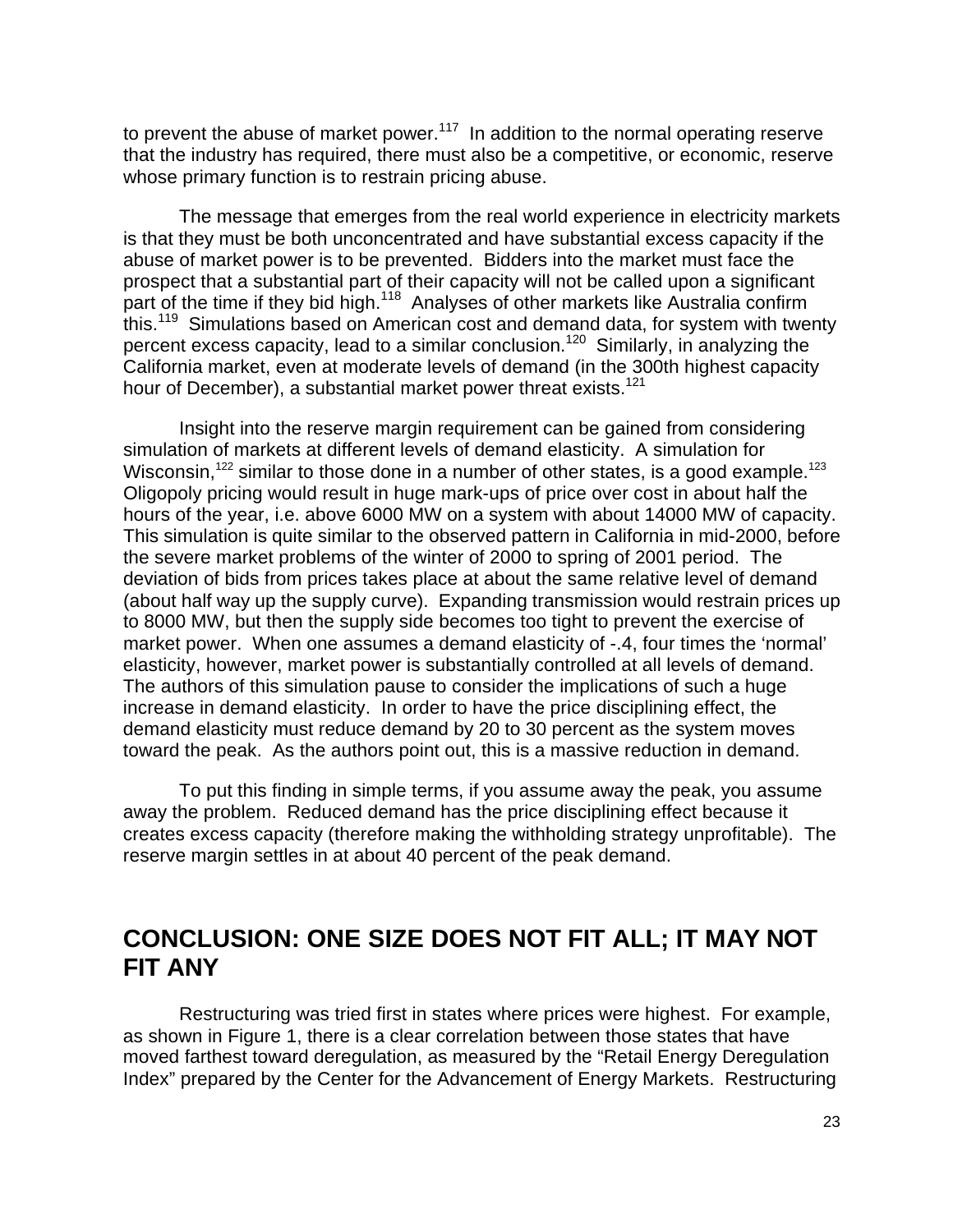did not cause high rates, but it also has not cured them. Residential rates in Pennsylvania, the top rated state, have not budged in comparison to national averages. In 1995, before the restructuring movement began, Pennsylvania has the 11<sup>th</sup> highest residential rates in the contiguous 48 states and was about 15 percent above the national average. In 2001, residential rates in Pennsylvania were the 10<sup>th</sup> highest in the country and were 14 percent above the national average. They remain about 25 percent above the states that have not restructured.<sup>124</sup>

Pennsylvania and the PJM power pool, of which it is the core, are often offered as the testimonial to restructuring and deregulation, but a close look at their experience and circumstances should provide a strong note of caution for those who wish to import the Pennsylvania model or to force others to adopt that model, as the SMD does. It must be recognized that Pennsylvania started from very high rates in a situation with excess capacity and lots of transmission resources operated by an existing power pool. It ordered rate reductions. Price caps are still in place for the high cost utilities. Nevertheless, it now suffers from dramatically rising wholesale prices, a volatile spot market and the abuse of market power. Independent competitors are exiting the state and the number of customers who have voluntarily switched to competitors has been declining rapidly.<sup>125</sup> Responding to this tightening situation one utility has been badly burned in the spot market.<sup>126</sup> It incurred high costs in spot markets and sought to recover them from ratepayers. A similar problem has afflicted the neighboring state of New Jersey.<sup>127</sup> In both bases, a final reckoning for these costs was deferred.

The power pool/transmission organization for the part of Pennsylvania where the benefits of deregulation are claimed, PJM, and its neighbors are relatively well endowed in generation and transmission resources.<sup>128</sup> It was a long-standing pool that has tried to evolve to a wholesale market. It imposes critical restraints on "pure" market transactions, like a reserve requirement,<sup>129</sup> and protects its native load customers by shutting down flows when things get tight.<sup>130</sup> States at the end of the line or lacking these resources do not have this luxury and beggar thy neighbor policies are not sound national policies. The spot market exhibits the same volatility in the East as it does in the West.  $131$  It is plagued with the same complaints about the exercise of market power  $^{132}$  and outages.<sup>133</sup> In the tight geographical area with relatively short distances, this burden may be bearable, but in the West and Southwest, this approach would be disastrous for consumers.<sup>134</sup>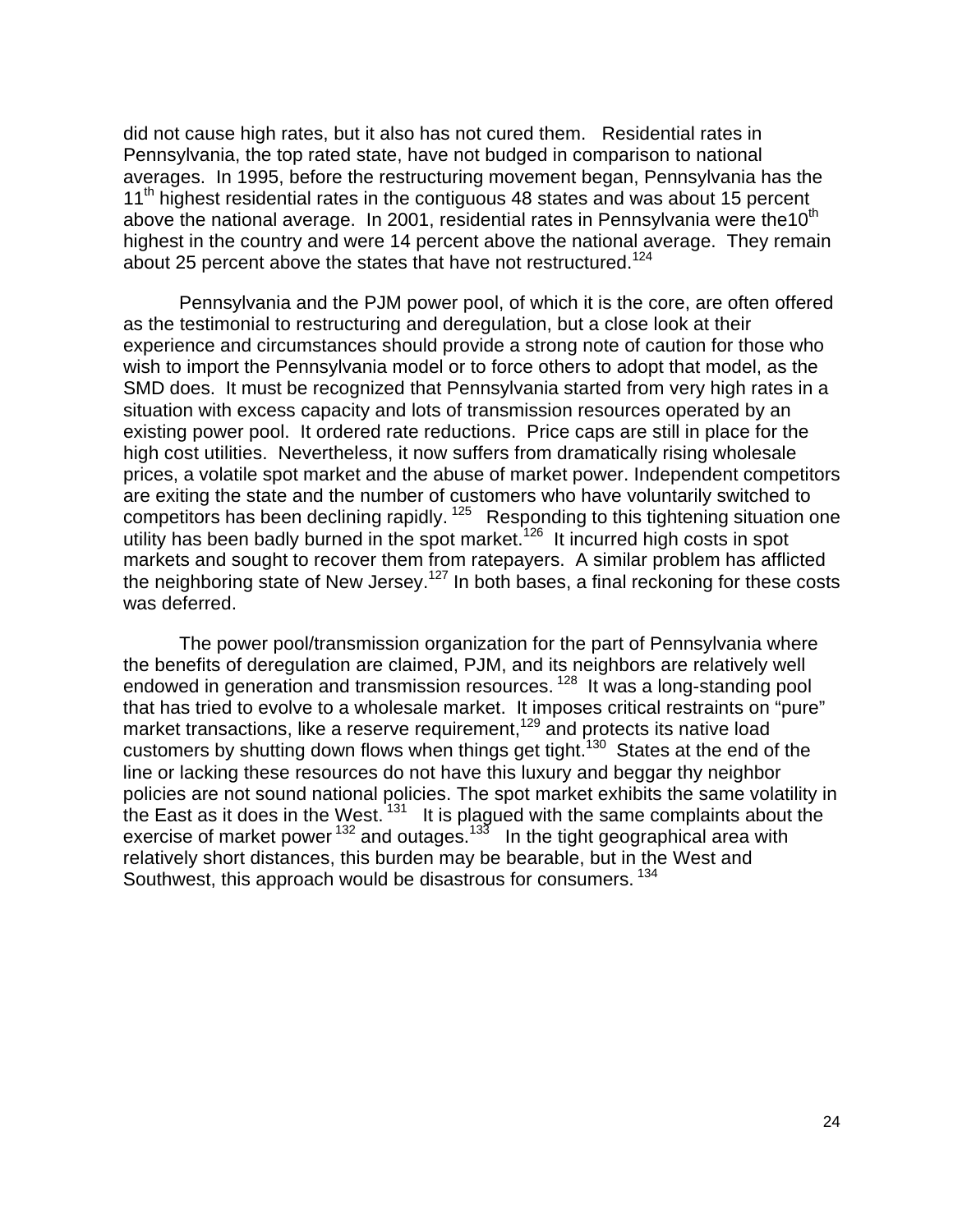#### **FIGURE 1:**



Sources: Energy Information Administration, *Electric Power Monthly: March 2002*, Table53; Center for the Advancement of Energy Markets, RED Index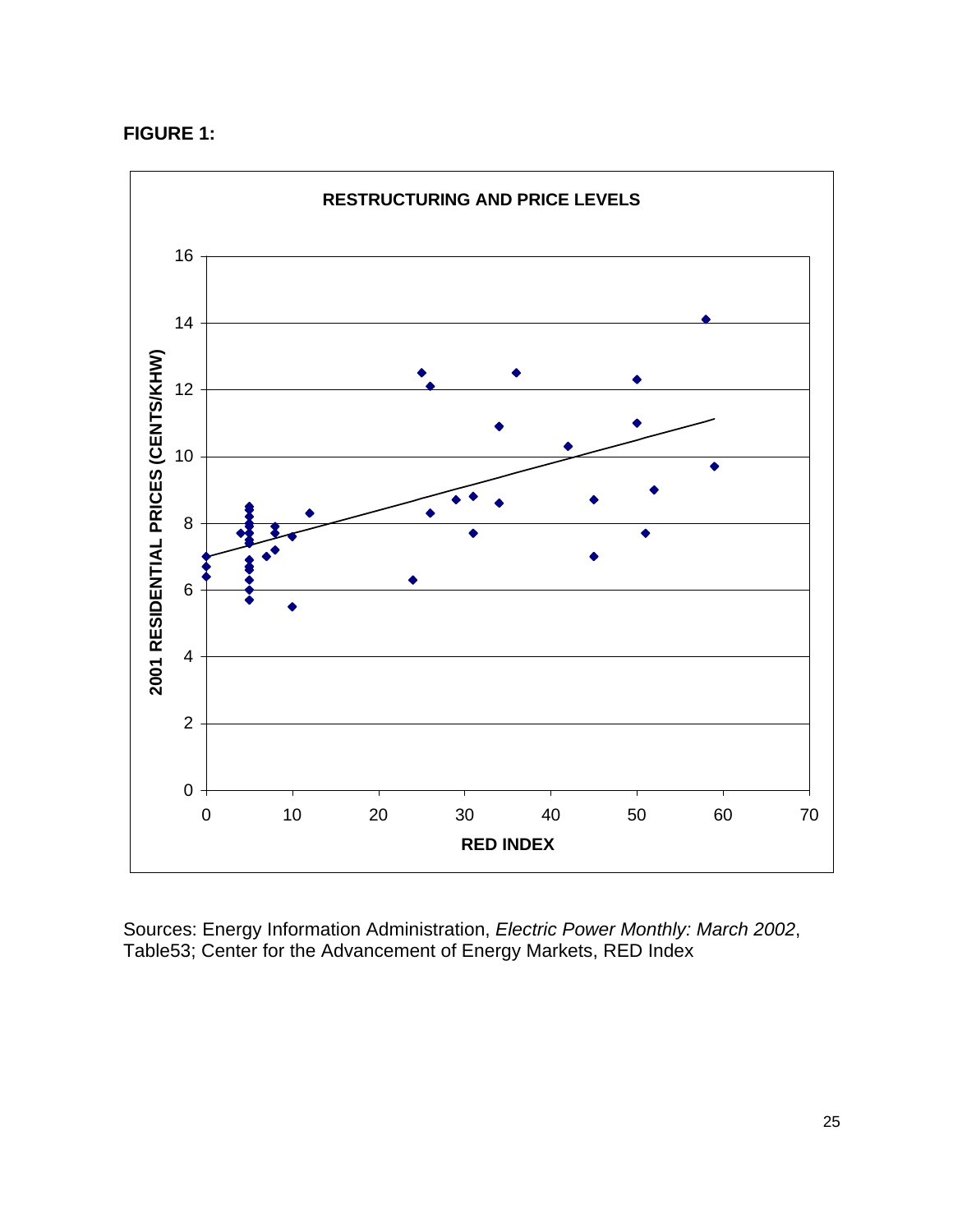The SMD essentially imposes the PJM model from the northern and eastern part of the country on the entire nation, but it just does not fit. It is an extremely complex scheme whose explicit purpose is to ensure that every electron sold to the public fetches the highest price the market will bear. It rides roughshod over the explicit policy conclusions of local officials (as described in Figure 2). They have either chosen not to start down this path, or have changed their minds in light of the negative experiences. Vast differences between regions in population densities, weather conditions, resource mix, consumptions patterns and institutional make-up must be reflected in the delivery of a vital service like electricity.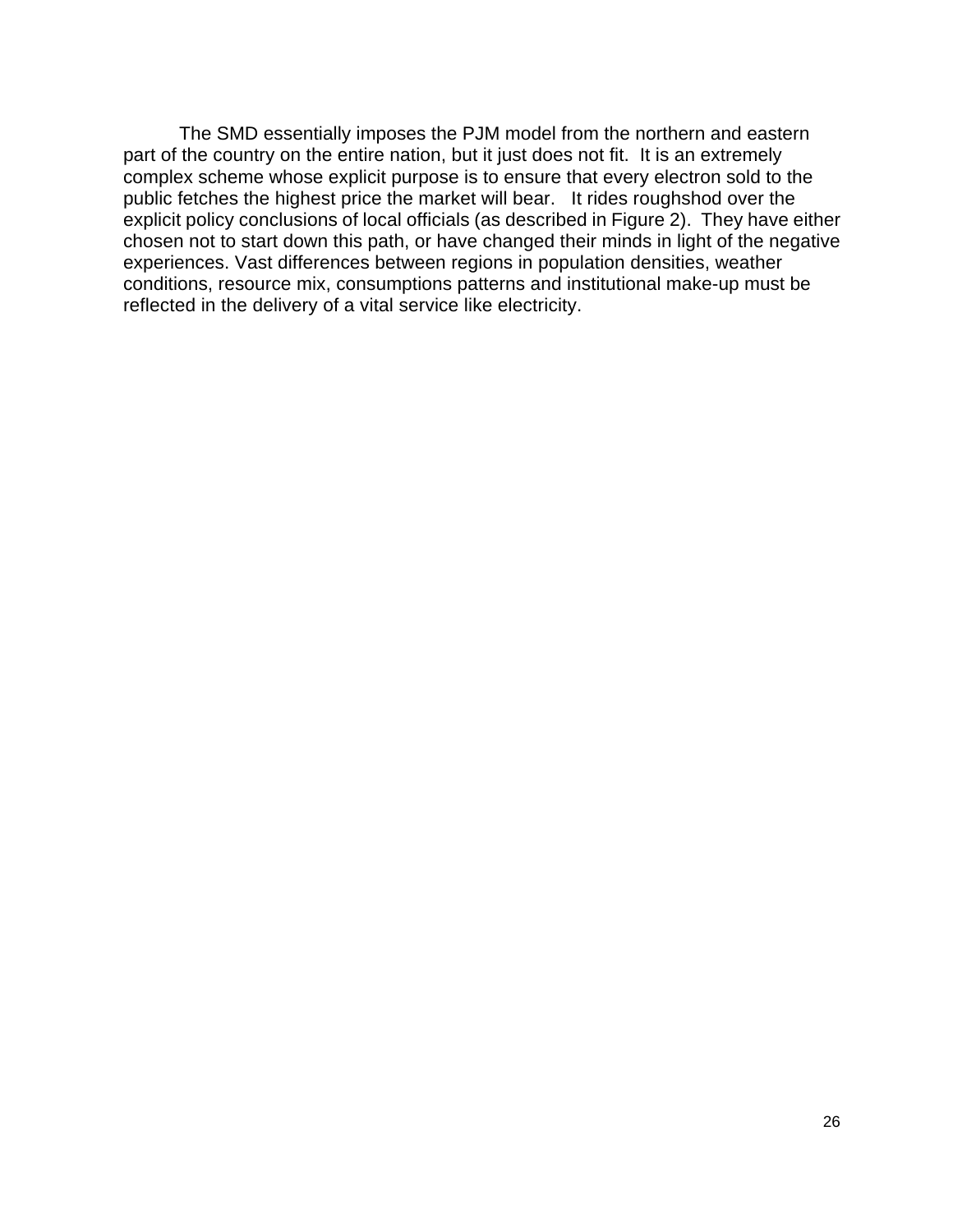# **FIGURE 2: RESTRUCTURING IN RESIDENTIAL ELECTRICITY MARKETS**







 $\Box$  = Never Started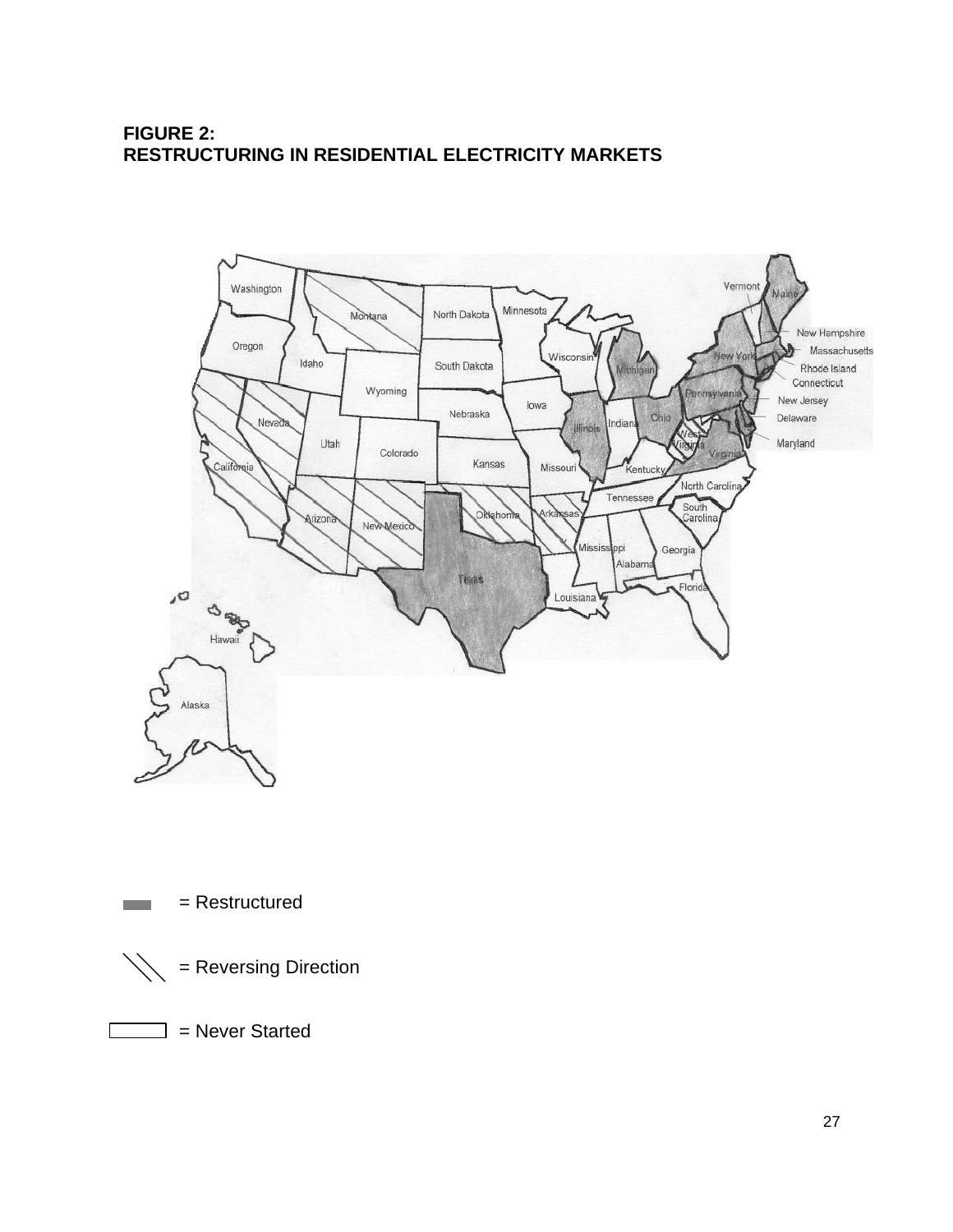# **ENDNOTES**

l

2 Cooper, Mark, *The Public Interest and U.S. Capitalism* (Consumer Federation of America, August 2002), argues that the combination of oil price shocks, environmental concerns and the inability of utilities to bring nuclear power on line at a reasonable cost, placed a severe strain on the system. Reform destroyed the fabric of the industry by abandoning the franchise. <sup>3</sup>Rosen, Rosen, Richard, Freyr Sverrisson and John Stutz, *Can Electric Utility Restructuring Meet the Challenges It Has Created,* (Tellus Institute, November 2000). raise questions about the ability of any set of institutions to run the industry based primarily on external market transactions. On the problems in the electric utility industry, see, Cooper, Mark, *Industrial Organization and Market Performance in the Transportation and Communications Industries: A Review of Current Theories and Empirical Applications to the Railroad, Electric Utility, Airline, Telecommunications and Oil Pipeline Industries with Hypotheses about Natural Gas Pipelines* (January 1986) which identified basic economic conditions in the electricity and telecommunications industries that raise doubts about the prospects for deregulation as the debate was beginning. For early analysis of electricity see also Cooper, Mark, "Theory vs. Reality," Consumer Federation of America Utilities Conference, April 6, 1987), "Protecting the Public Interest in the Transition to Competition in New York Industries," *The Electric Utility Industry in Transition* (Public Utilities Reports, Inc. & the New York State Energy Research and Development Authority, 1994), Back *To Basics In Analyzing The Failure Of Electricity Restructuring: Accepting The Limits Of Markets*, Energy Markets in Turmoil, Institute for Regulatory Policy Studies Illinois State University, May 17, 2001*.*

4 Davis, Tina, "Arizona Steps Back From Deregulation," *Energy Daily*, August 20, 2002, notes the most recent reversal and points out that the failure to deal with market disruptions is a primary source of concern. Other states that have slowed down or changed course include Nevada, Oklahoma, Arkansas, and Virginia (Fialka, John, "Regulator Finds Himself Encircled in Enron Headhunting," *The Wall Street Journal,* Feb. 22, 2002..

5 Thurm, Scott, Robert Gavin and Mitchel Benson, "As California Starved for Energy, U.S. Businesses Had a Feast," *Wall Street Journal,* September 16, 2002, p. A-8.

6 Casazza, J.A., "Small Consumers – What Has Hurt them and What Can be Done About it," Presentation to the National Association of Regulatory Utility Commissioners, November 13, 2001; in Cooper, Mark, *Residential Consumer Economics of Electric Utility Restructuring* (Consumer Federation of America and Consumers Union, July 1998) (hereafter, Cooper, *Economics)*, and Coyle, Eugene, *Price Discrimination, Electronic Redlining, and Price Fixing in Deregulated Electric Power* (American Public Power Association, January 2000).

7 Borenstein, Severin, James Bushnell and Frank Wolak, *Measuring Market Inefficiencies in California's Restructured Wholesale Electricity Market* (Center for the Study of Energy markets, June 2002), p. 36. See also *Behind The Headlines Of Electricity Restructuring* (Consumer Federation of America, November 2001), *Reconsidering Electricity Restructuring* (Consumer Federation and Consumers Union, November 2000), *Electricity Deregulation And Consumers: Lessons From A Hot Spring And A Cool Summer* August 30, 2001.

8 Federal Energy Regulatory Commission, Staff Report to the Federal Energy Regulatory Commission on the Causes of the Pricing Abnormalities in the Midwest during June 1998 (Washington, D.C.; 1998) (hereafter, FERC, Staff Report); Public Utilities Commission of Ohio Report, Ohio's Electric Market (June 22-26, 1998); *What Happened and Why: A Report to the Ohio General Assembly (Columbus, Oh, 1998;* Cooper, Mark, *Electricity Restructuring and the Price Spikes of 1998* (Consumer Federation of America and Consumers Union, June 1999).<br><sup>9</sup> Egan Timothy "Chean Power Gone, Montana to Vote on Buying Da

Egan, Timothy, "Cheap Power Gone, Montana to Vote on Buying Dams," *New York Times,* August 29, 2002.

<sup>10</sup> Bushnell, James, Christopher Knittel and Frank Wolak, *Estimating the Opportunities for Market Power in Deregulated Wisconsin Electricity Market* (Consumers First, ND).

<sup>11</sup> Sweetser, Al, *An Empirical Analysis of a Dominant Firm's Market Power in a Restructured Electricity Market: A Case Study of Colorado* (April 1, 1998)

<sup>12</sup> Florida Municipal Electric Association, *Energy 2020 Study Commission Wholesale Deregulation Proposal Will Raise Electricity Prices and Maximize Profits of Private Utility Shareholders*, January 29, 2001.

<sup>13</sup> See, for example, Maloney, Michael, et. al, *Customer Choice, Consumer Value: An Analysis of Retail Competition in America's Electric Industry* (Citizens for a Sound Economy, 1996); Maloney, Michael T., Robert E. McCormick and Robert D. Sauer, and Jerry Ellig, *Economic Deregulation and Customer Choice: Lessons for the Electric utility Industry* (Center for Market Process, 1999).

<sup>14</sup> Pharris, Dale, *Who Really Benefits From Retail Competition?* (National Rural Electric Cooperative Association, September 1996). Kahal, Matthew I., *The CSEF Electric Deregulation Study: Economic Miracle or the Economists' Cold Fusion* (Electric Consumers' Alliance, December 1996). Binz, Ronald J., Thomas Feiler and Michael J. McFadden*, Navigating A Course to Competition: A Consumer Perspective on Electric Restructuring* (Competition Policy Institute, 1997)

<sup>&</sup>lt;sup>1</sup> Hirsh, Richard, F., *Power Loss: the Origins of Deregulation and Restructuring in the American Electric Utility System* (1999); Stone, Alan, *Public Service Liberalism: Telecommunications and Transitions in Public Policy* (Princeton: Princeton University Press, 1991); Duane, Timothy P., "Regulation's Rationale: Learning from the California Energy Crisis," *Yale Journal on Regulation,* 19 (2002 recounts the history and calls for a recognition of the reason the electric utility industry was regulated, but does not provide a detailed discussion of the underlying economics.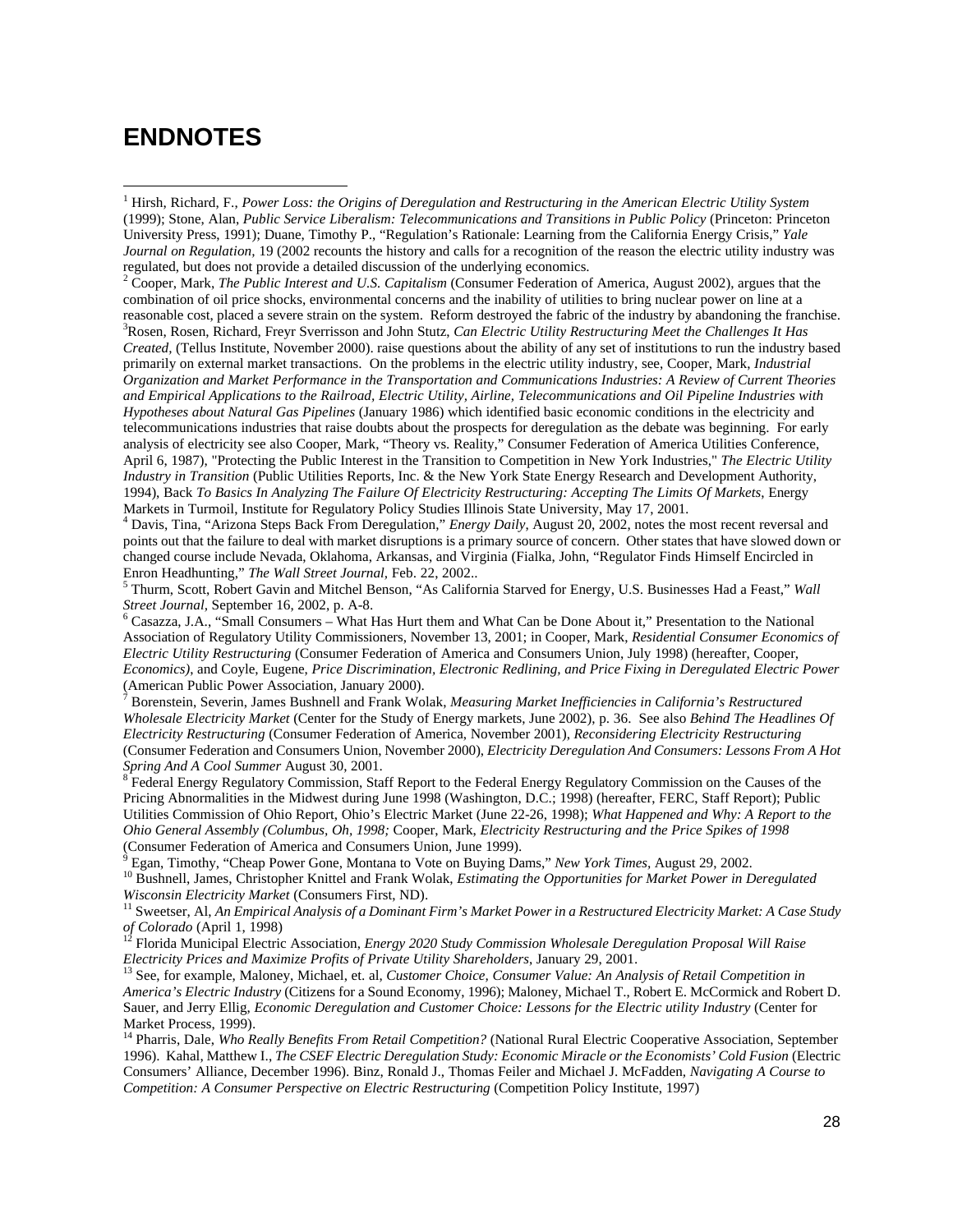<sup>15</sup> Energy Information Administration, *Electricity Prices in a Competitive Environment: Marginal Cost Pricing of Generation Services and Financial Status of Electric utilities, A Preliminary Analysis Through 2015*, (U.S. Department of Energy, August 1997).

l

Finally, the projections in this case represent a severe reduction in the price of electricity relative to average annual prices in 1997. Even if economic theory and the assumptions of this analysis (i.e. full scale competition begins in 1998) suggest the outcome of the Intense Competition Case are theoretically possible, these results have a low probability of occurrence relative to the other cases in this report, and are unlikely to be achieved *over the short term.*

The resulting cost reductions and price increases (from the reduction in capacity) mean that the prices projected in the Intense Competition Case should not be considered sustainable over the long term (EIA, pp. 44... 61)

The EIA focused on much smaller net reductions in electricity costs of 10 percent. In the cases considered to be mot likely to occur (all of which exclude the recovery of stranded costs through prices), electricity prices would be as much as 0. 7 cents lower than the price projected in [Annual Economic Outlook 1997] AEO97 *Reference Case* nationally in 1998 – a 10 percent reduction based on an average price of 6.9 cents per kilowatthour – and by as much as 0.7 cents per kilowatthour in 2015 – an 11-percent reduction based on the average price of 6.3 cents per kilowatthour (EIA, p. 62).

<sup>16</sup> ICF Consulting, *Economic Assessment of RTO Policy*, Prepared for the Federal energy Regulatory Commission, February 26, 2002, Tables ES-1, ES-2. Casazza, John, A., "Electricity Choice: Pick Your Poison: A. Errant Economics? B. Lousy Law? C. Market Manipulation? D. All Three?," *Public Utilities Fortnightly*, 2001 (March 1), identifies efficiency gains in generation of 3 percent.. This latter figure is consistent with the actual experience in the U.K., which began phasing in a competitive retail electric market in 1990, suggests caution is necessary in the estimation of benefits. Efficiency gains have not been very large and the exercise of market power is a constant threat to consumer gains from restructuring, resulting in the gains not being passed through to consumers.

Our preferred case is pro-privatization allowing for the expansion of nuclear power under the CEBG, ignoring environmental gains (whose cash value is hard to measure), and discounting at the public sector discount rate of 6%, for which case the net present value of benefits is L9.6 billion, equivalent to a permanent cost savings of about 0.16p/kWh, compared to an average 1994/95 price of about 2.8p/kWh, or a cost savings of 5% forever...

In any exercise of this kind, a systematic attempt to understand the workings of the industry raises yet further questions for further analysis and discussion. First, who benefited from the cost reductions that we found – was it taxpayers and shareholders as Yarrow [1992] suggests, rather than consumers? Our rather tentative answer is yes, given the large increase in profits and the relatively small decline in real final prices, and we have attempted to quantify these redistributive impacts, though they are subject to larger error margins than the simple efficiency gains (Newberry, David M. And Michael G. Pollitt, "The Restructuring and Privatisation of Britain's CEBG -- Was It Worth It?," *The Journal of Industrial Economics*, 45:3, 1997,  $, pp. 297-298.$ 

<sup>17</sup> "Comments on the RTO Cost Benefit Analysis Report by the New Mexico and Rhode Island Offices of Attorney General, The Rhode Island Division of Public Utilities and Carriers, the Public Advocate for the State of Maine and the Colorado Office of Consumer Counsel," before the Federal Energy Regulatory Commission, Electricity Market Design Structure, Docket Nos. RM01-12-000, etc., May 3, 2002; .

<sup>18</sup> *Western Governors Letter to Pat Wood, et al*., August 22, 2002; Tapan Munroe and Leslie Baroody, "California's Flawed Deregulation – Implications for the State and the Nation," *The Journal of Energy and Development,* (26), 2002.

<sup>19</sup> Southern Governors' Association, *Governors Protect Southern Electricity Ratepayers*, Press Release, August 26, 2002. <sup>20</sup> "Motion to Intervene of the American Public Power Association," *Public Utility District No. 1 of Snohomish County*, Docket EL-02-56-000, March 4, 2002, p. citing APPA resolutions. See also "Joint Comments of the American Public Power Association, Electricity Consumers Resource Council, National Rural Electric Cooperative Association, Transmission Access Policy Study Group, and Transmission Dependent Utility Systems on Market Power and Mitigation Strawman Discussion Paper," *Electricity Market Design and Structure*, Docket No. RM01-12-000, March 11, 2002.

<sup>21</sup> ELCON, "Don't Clone PJM into Other RTOs, ElCON Urges FERC, Citing Flaws in Model, *ELCON Report,* (1) 2002; *Making the SMD Market Work for Customers: Recommendations for Enhancing FERC's Proposed RTO Standard Market Design*, June 27, 2002. A recent survey of industrial customers – early, leading proponents of deregulation because they thought they had the expertise to shop in electricity markets – shows they now fear and do not want deregulation (see RKS Research, *Turn Back the Clock? Major Business Customers Find Few Benefits to Date from Electricity Deregulation*, February 28, 2002; Duane, p. 539, citing survey results provided by William Golove, Presentation to the Energy and Resources Groups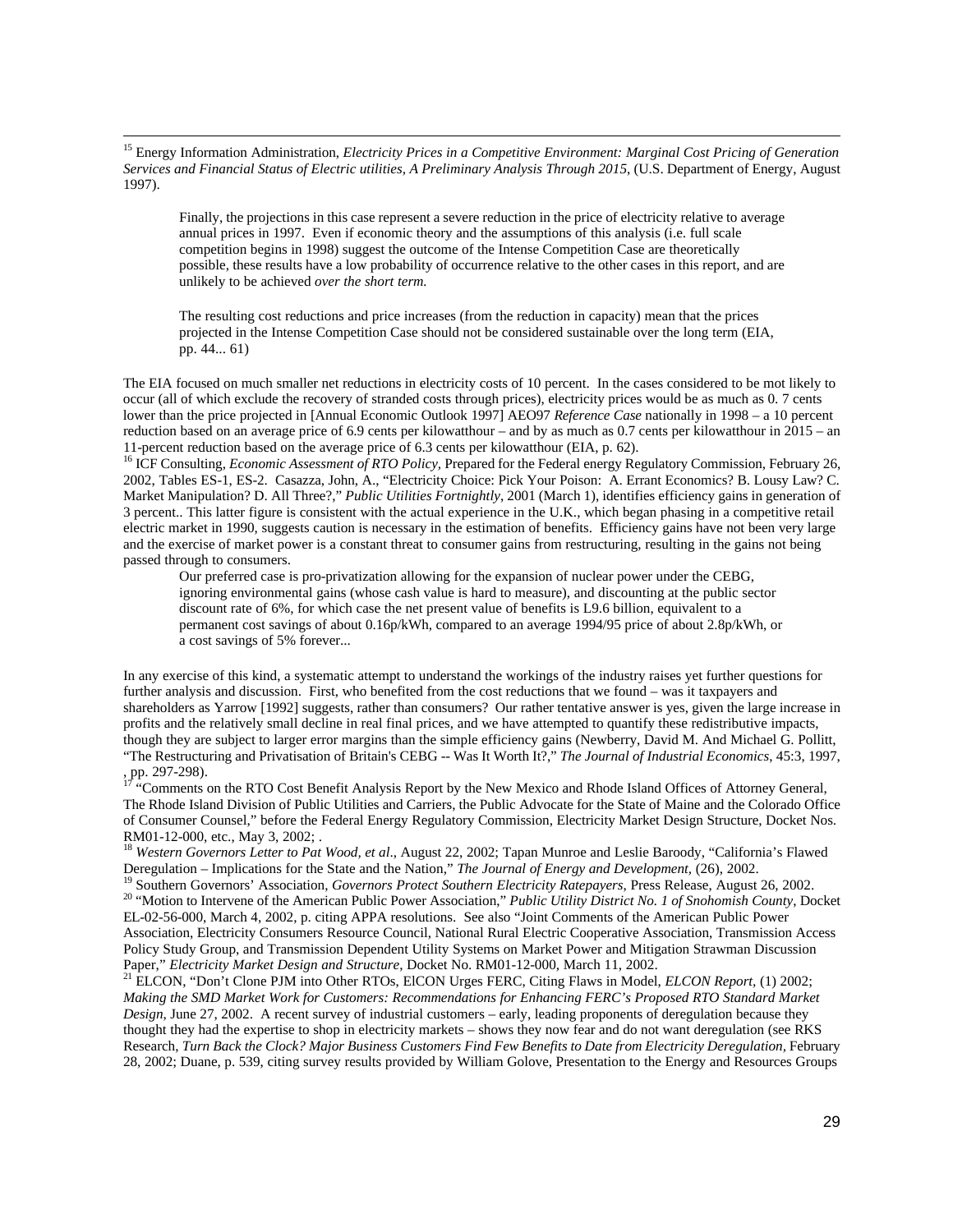Colloquium, University of California, Berkeley, February, 20, 2002). For residential customers, who have less expertise, the prospects are even more foreboding.

<sup>2</sup> "S&P Sees Negative Rating Trend Continuing: Deteriorating Picture," August 12, 2002,

l

The one bright spot S&P found has been the relative stability of the public power cooperatives sector, where ratings actions have been "considerably more measured." It attributes much of that stability to the fact that public power agencies in deregulated states have remained vertically integrated and stay outside of deregulation.

<sup>23</sup> Although the agency has let many of the PUHCA powers atrophy, it can still be binding (see "AEP/CSW Merger Rejected by Court," ELCON Report, No. 2, 2002) and a range of abuses that have afflicted the electricity market would have been prevented by aggressive implementation of PUHCA (see PUHCA Repeal: A Catalyst to Corporate Raiders: Absence of PUHCA Aids Regulatory Chaos, not Competition, TVPPA News, March-April, 2002).

<sup>24</sup> "Testimony of Scott Hempling," *The Public Utility Holding Company Actt of 1935 and S. 1766,* Committee on Energy and Natural Resources, United States Senate, February 6, 2002, pp. 30-32.

<sup>25</sup> "Testimony of Dr. mark N. Cooper on The Regulation of Public Utility Holding Companies," Committee on Banking, Housing, and Urban Affairs, United States Senate, April 29, 1997. "Testimony of Dr. Mark N. Cooper on Behalf of the Consumer Federation of America and the Environmental Action Foundation on Exempting Registered Holding Companies from the Public Utility Holding Company Act for Diversification into Telecommunications," Committee on Energy and Commerce, United States House of Representatives, July 29, 1994; "Statement of Dr. Mark N. Cooper, Joint Hearing on the Public Utility Holding Company Act of 1935," Committees on Finance and Technology and Electricity, National Association of Regulatory Utility Commissioners, February 28, 1989; "Independent Power Producers and the Public Utility Holding Company Act of 1935, Subcommittee on Energy and Power of the Energy and Commerce Committee, U.S. House of Representatives, September 14, 1988.

<sup>26</sup> "Commission Proposed New foundation for Bulk Power Markets with Clear, Standardized Rules and Vigilant Oversight," *Federal Energy Regulatory Commission*, Docket No. RM01-12-000, Press Release, July 31, 2002, p. 2.

<sup>27</sup> The *Houston Chronicle* reported on September 14, 2002, that merchant generators in Texas had been caught at another new game to manipulate the market.

<sup>28</sup> Davis, Tina, "EnronOnline Called the Tune for Gas Price Data – FERC," *Energy Daily,* August 15, 2002; Thurm, Gavin, and Benson,

 $29$  It has now become apparent that the value of peak load reduction is far higher than the market-clearing price at the peak. Marcus, William B., and Greg Russzon, *Cost Curve Analysis of the California Power Markets*, (JBS Energy, Inc., September 29, 2000), estimates the value of peak shaving at between 5 and 10 times the market clearing price. Borenstein, Severin, *The Trouble with Electricity Markets* (University of California Energy Institute, Program on Workable Energy Regulation: January 2001) (hereafter, Borenstein, *Trouble)*, uses an example in which the value of reduced demand is just under four times the market price.

<sup>30</sup> Phillipovic, Dragana, *Energy Risk: Valuing and Managing Energy Derivates* (New York: McGraw-Hill, 1998), p. 3, cites a number of factors that distinguish energy from other commodities, but makes it quite evident that the need to physically consume the product on a real-time basis is the central factor.

<sup>31</sup> Bushnell, James and Erin Mansur, *The Impact of Retail Rate Deregulation on Electricity Consumption in San Diego*  (University of California Energy Institute, Program on Workable Energy, April 2001).

<sup>32</sup> Hirst, Eric, and Brendan Kirby, *Retail-Load Participation in Competitive Wholesale Electricity Markets* (prepared for the Edison Electric Institute and the Project for Sustainable FERC Energy Policy, December 2000.

<sup>33</sup> Id., citing Braithwaite, S., "Customer Response to Market Prices – How Much Can You Get When You Need it Most?" *EPRI International Energy Conference*, Washington, D. C., July 2000), and Schwarz, et al., Industrial Response to Real-Time Prices for Electricity: Short-Run and Long-Run (University of North Carolina, December 2000).

<sup>34</sup>Reviews of dozens of studies can be found in Bohi, Douglas, *Analyzing Demand Behavior: A Study of Energy Elasticities* (Baltimore: Resources for the Future/Johns Hopkins, 1981) and Pyndyck, Robert, S., *The Structure of World Energy Demand* (Cambridge: MIT Press, 1979). Joskow, Paul and Richard Schmalensee, *Markets For Power: An Analysis of Electric Utility Deregulation* (Cambridge: MIT Press, 1984), concluded that many geographic markets would exhibit market power problems, in large part because the empirical evidence dictated the use of low elasticities of demand.

We made two assumptions about the short run elasticity of demand (the percentage reduction in demand caused by a 1 percent increase in price) at this point. The first (low) assumption was that demand elasticity equaled  $-0.1$ ; the second (high) was that it equaled  $-0.5$ . These are consistent with available econometric evidence.

A decade and a half later, Rose, Kenneth, *Electric Restructuring Issue for Residential and Small Business Customers*  (Columbus, OH: National Regulatory Research Institute, June 2000), reviewed more recent literatures and found short run elasticities in the range of .2 (citing Branch, E. Ralph, "Short Run Income Elasticity of Residential Electricity Using Consumer Expenditure Survey Data," *Energy Journal*, 14:4, 1993) and long run elasticities of about 1.0 (citing Hyman, Leonard, S. *America Electric Utilities: Past, Present and Future* [Arlington, VA; Public Utilities Reports, 1988]). In analyzing the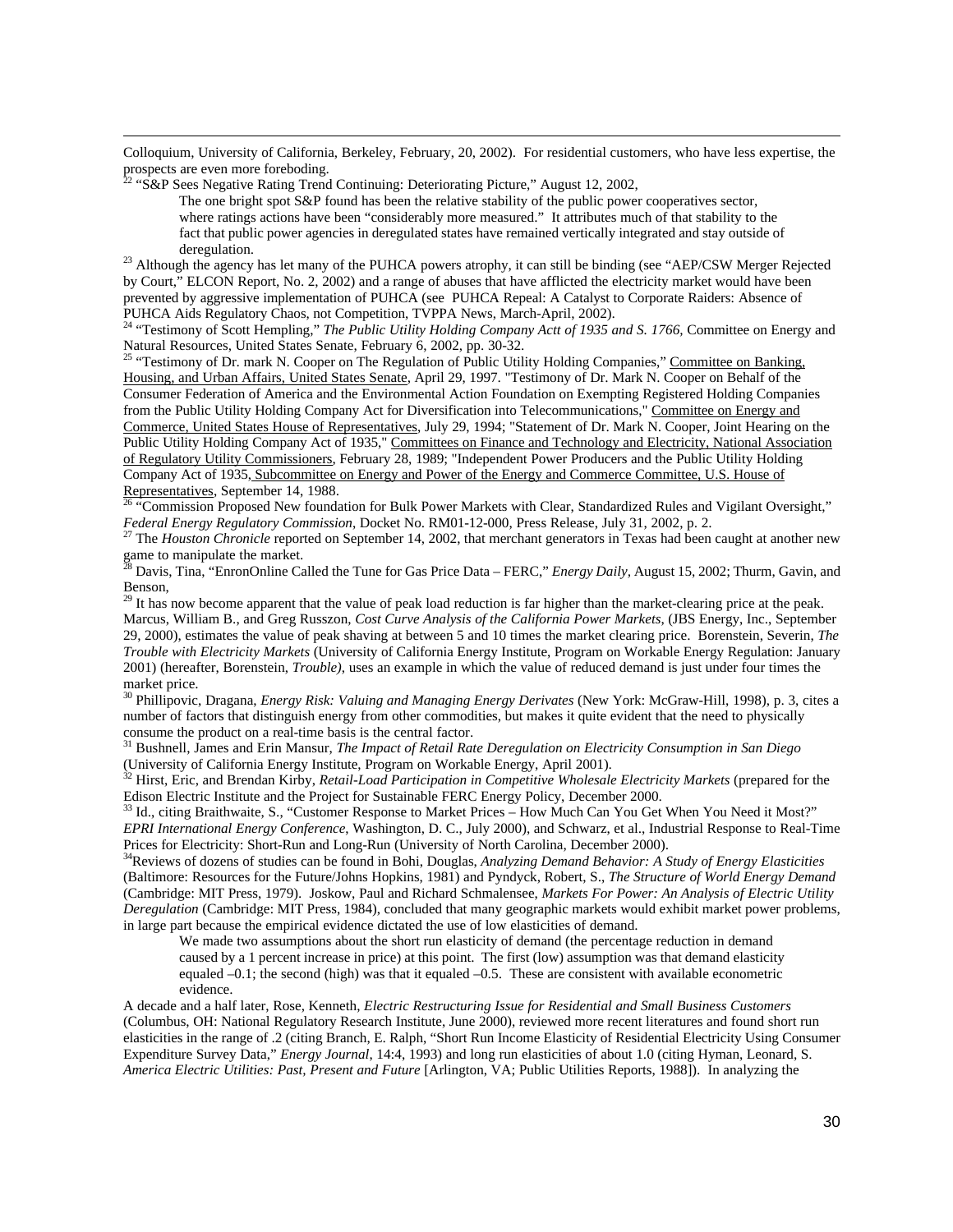California market, Borenstein and Bushnell state that "We have run simulations for elasticities 0.1, 0.4, and 1.0, a range covering most current estimates of short-run and long-run price elasticity."

<sup>35</sup> Gegaux, Douglas and Kenneth Nowotny, "Competition and the Electric Utility Industry," *Yale Journal on Regulation*, 10:63, 1997; Gilsdorf, Keith, "Testing for Subadditivity of Vertically-Integrated Electric Utilities," *Southern Economic Journal*, 18:12, 1995: Henderson, J. Stephen, "Cost Estimation for Vertically Integrated Firms: the Cost of Electricity," M. A. Crew (Ed.), *Analyzing the Impact of Regulatory Change in Public Utilities* (Lexington, MA, Lexington Books, 1985); Hirst, Erick and Brenda Kirby, "Dynamic Scheduling: The Forgotten Issue," *Public Utilities Fortnightly*, April 15, 1997; Kaserman, David L. and John W. Mayo, "The Measurement of Vertical Economies and the Efficient Structure of the Electric Utility Industry," Journal of Industrial Economics, 29:5, 1991; Kwoka, John E. Jr., *Power Structure: Ownership, Integration, and Competition in the U.S. Electricity Industry* (Dordrecht, Boston: 1996); Roberts, Mark J., "Economies of Density and Size in the Production and Delivery of Electric Power," *Land Economics*, 62:4, 1986.

<sup>36</sup> Hirst, Eric and Stand Hadley, "Generation Adequacy: Who Decides," *Electricity Journal* (October 1999) and Borenstein, *Trouble*, argue for market-based solutions to ensure capacity sufficiency on the basis of demand side responsiveness, not supply-side construction of reserves.

<sup>37</sup> Pirrong, Stephen Craig, *The Economics, Law and Public Policy of Market Power Manipulation* (Boston: Kluwer, 1996), pp. 10, 24, 59, 70, identifies storage and transportation costs, as well as low elasticities of demand as critical factors making market manipulation more likely.

<sup>38</sup> Gilsdorf, Keith, "Testing for Subadditivity of Vertically-Integrated Electric Utilities," *Southern Economic Journal*, 18:12, 1995: Henderson, J. Stephen, "Cost Estimation for Vertically Integrated Firms: the Cost of Electricity," M. A. Crew (Ed.), *Analyzing the Impact of Regulatory Change in Public Utilities* (Lexington, MA: Lexington Books, 1985); Hirst, Erick and Brenda Kirby, "Dynamic Scheduling: The Forgotten Issue," *Public Utilities Fortnightly*, April 15, 1997; Kaserman, David L. and John W. Mayo, "The Measurement of Vertical Economies and the Efficient Structure of the Electric Utility Industry," Journal of Industrial Economics, 29:5, 1991; Kwoka, John E. Jr., *Power Structure: Ownership, Integration, and Competition in the U.S. Electricity Industry* (Boston: Dordrecht, 1996); Roberts, Mark J., "Economies of Density and Size in the Production and Delivery of Electric Power," *Land Economics*, 62:4, 1986.

<sup>39</sup> Mistr, Alfred E. Jr., "Incremental-Cost Pricing: What Efficiency Requires," *Public Utilities Fortnightly*, January 1, 1996; Oren, Shmuel, S., "Economic Inefficiency of Passive Transmission Rights in Congested Electricity Systems with Competitive Generation," *The Energy Journal*, 18:1, 1997, "Passive Transmission Rights Will Not Do the Job*," The Electricity Journal*, 10:5, 1997; Ostroski, Gerald B., "Embedded-Cost Pricing: What Fairness Demands*," Public Utilities Fortnightly*, January 1, 1996; Radford, Bruce W., "Electric Transmission: An Overview, *Public Utilities Fortnightly*, January 1, 1996: Volpe, Mark J., "Let's Not Socialize Transmission Rates," *Public Utility Fortnightly*, February 15, 1997. Bohi, Douglas and Karen Palmer; "The Efficiency of Wholesale vs. Retail Competition in Electricity, *The Electricity Journal*, October 1996; Gegaux, Douglas and Kenneth Nowotny, "Competition and the Electric Utility Industry, *Yale Journal on Regulation*, 10:63, 1997, Cornelli, Steve, "Will Customer Choice Always Lower Costs?," *The Electricity Journal*, October, 1996.

 $^{40}$ Geographic scope is needed to achieve what network economists call pool effects in network industries Stabell, Charles B. and Oysteing D. Fjeldstad, "Configuring Value Chains for Competitive Advantage: On Chains, Shops and Networks," *Strategic Management Journal*, 19: 1998 or load balancing in the electric utility industry, Cooper, *Economics.*

<sup>41</sup> Earle, Robert L, Phillip Q. Hanser, Weldon C. Johnson and James D. Reitzes, "Lessons from the First Year of Competition in the California Electricity Market," *The Electricity Journal* (October 1999), describe the process in a context that finds the potential for market power and inefficiency.

 $42$  Federal Energy Regulatory Commission, Staff Report to the Federal Energy Regulatory Commission on the Causes of the Pricing Abnormalities in the Midwest during June 1998 (Washington, D.C.; 1998) (hereafter, FERC, Staff Report), p. 3-2; Ohio Report, pp. 20-21; Kiah, E., *Thoughts on Wild Prices*, July 1998, DOE, Outages.

<sup>43</sup> Cambridge Energy Research Associates (CERA), *Electric Power Trends: 2001* (2000); *High Tension: The Future of Power Transmission in North America* (August 2000) (hereafter, CERA, *High Tension);* Stipp, David, "The Real Threat to America's Power," *Fortune,* March 5, 2001.

<sup>44</sup>Public Utilities Commission of Ohio Report, Ohio's Electric Market (June 22-26, 1998); *What Happened and Why: A Report to the Ohio General Assembly (Columbus, OH, 1998);* p. 19; CERA, *High Tension.*

<sup>45</sup> Brendan, Kirby and Eric Hirst, "Maintaining Transmission Adequacy in the Future," *Electricity Journal* (1999), acknowledge the primary importance of noneconomic factors.

<sup>46</sup> Department of Energy,*Interim Report of the U.S. Department of Energy's Power Outage Supply Study Team*, January 1999 (hereafter, DOE, *Outages*), Finding 30.

 $47$  DOE Outages, Findings 9, 31.

<sup>48</sup> DOE Outages, Findings, 1, 16.

<sup>49</sup> Puller, Steven L., "Pricing and Firm Conduct in California's Deregulated Electricity Market" (Power, November 2000).

<sup>50</sup> Marcus and Ruazonvan.

l

<sup>51</sup> Even introductory economics texts now contain long discussions of strategic behavior and game theory [see, for example, Taylor, John, *Economics* (Boston: Houghton Mifflin, 1998), Chapter 11] and it has become a routine part of applied policy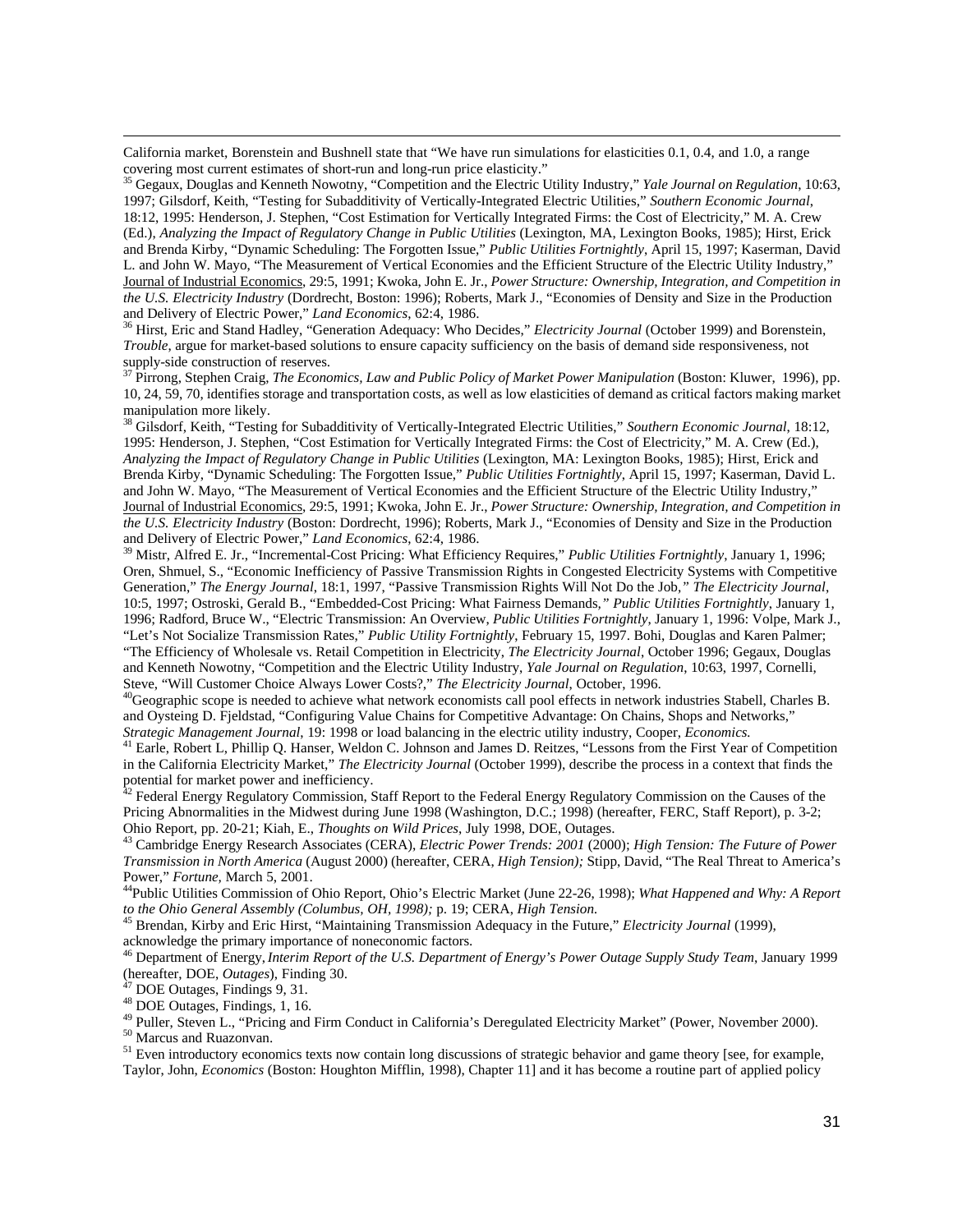analysis Hasting, Justine, *Factors that Affect Prices of Refined Petroleum Products*, Federal Trade Commission Public Conference, August 2, 2001.

<sup>52</sup> Scherer, F. M. and David Ross, Industrial *Market Structure and Economic Performance* (Boston: Houghton Mifflin: 1990, Third edition), pp. 21…22,

The profit-maximizing firm with monopoly power will expand its output only as long as the net addition to revenue from selling an additional unit (the marginal revenue) exceeds the addition to cost from producing that unit (the marginal cost). At the monopolist's profit-maximizing output, marginal revenue equals marginal cost. But with positive output, marginal revenue is less than price, and so the monopolist's price exceeds marginal cost. This equilibrium condition for firms with monopoly power differs from that of the competitive firm. For the competitor, price equals marginal cost; for the monopolist, price exceeds marginal cost.

 $53$  Interestingly, the first economic text cited by Landes and Posner (at note  $6 - \text{can't be} - \text{this is first reference}$ ) was the 1980 edition of Scherer and Ross. Landes and Posner (p. 937) offer a similar concept

Our concept of market power is illustrated… on the next page, where a monopolist is shown setting price at the point on his demand curve where marginal cost equals marginal revenue rather than, as under competition, taking the market price as given. At the profit-maximizing monopoly price,  $P<sup>m</sup>$ , price exceeds marginal cost, C', by the vertical distance between the demand and marginal cost curves at the monopolist's output,  $Q^m$ ; that is, by  $P^m - C'$ 

<sup>54</sup> Up to the point where the marginal revenue from the last unit sold equals the marginal cost of producing it.

<sup>55</sup> Landes and Posner describe their analysis as follows:

We point out that the Lerner index provides a precise economic definition of market power, and we demonstrate the functional relationship between market power on the one hand and market share, market elasticity of demand, and supply elasticity of fringe competitors on the other.



where:

l

 $S =$  the market share of the dominant firm

 d  $e$  = elasticity of demand in the market

m

s

 $e =$  elasticity of supply of the competitive fringe

 j  $s =$  market share of the fringe.

i

In words this formula says that the markup of price over cost will be directly related to the market share of the firm and inversely related to the ability of consumers to reduce consumption (the elasticity of demand) and the ability of other firms (the competitive fringe) to increase output (the elasticity of this supply).

<sup>56</sup> Rosen, et al., Bushnell, James, Christopher Knittel and Frank Wolak, *Estimating the Opportunities for Market Power in Deregulated Wisconsin Electricity Market* (Consumers First, ND), pp. 10-13.

<sup>57</sup> Landes and Posner, at 947.

Market Share Alone Is Misleading. – Although the formulation of the Lerner index in equation (3) provides an economic rationale for inferring market power from market share, it also suggests pitfalls in mechanically using market share data to measure market power. Since market share is only one of three factors in equation (2) that determine market power, inferences of power from share alone can be misleading. In fact, if market share alone is used to infer power, the market share measure in equation (2), which is determined without regard to market demand or supply elasticity (separate factors in the equation), will be the wrong measure. The proper measure will attempt to capture the influence of market demand and supply elasticity on market power

<sup>58</sup>Landes and Posner, at 942.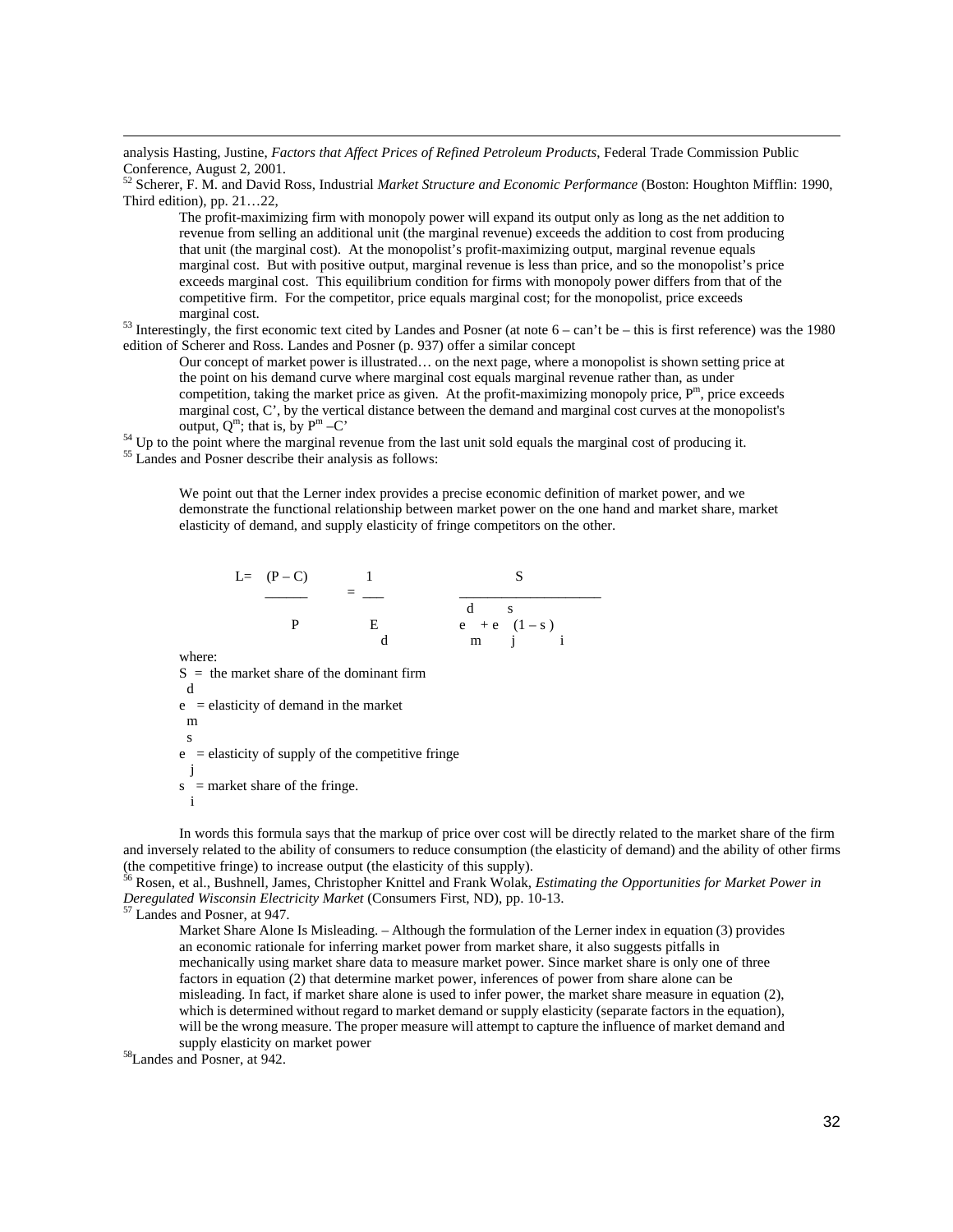[T]he formula "comes apart" when the elasticity of demand is 1 or less. The intuitive reason is that a profitmaximizing firm would not sell in the inelastic region of its demand curve, because it could increase its revenues by raising price and reducing quantity. Suppose, for example, that the elasticity of demand were .5. This would mean that if the firm raised its price by one percent, the quantity demanded of its product would fall by only one-half of one percent. Thus its total revenues would be higher, but its total costs would be lower because it would be making fewer units of its product.

Raising price in these circumstances necessarily increases the firm's profits, and this is true as long as the firm is in the inelastic region of its demand curve, where the elasticity of demand is less than 1.

If the formula comes apart when the elasticity of demand facing the firm is l or less, it yields surprising results when the elasticity of demand is just a little greater than 1. For example, if the elasticity of demand is 1.01, equation (la) implies that the firm's price will be 101 times its marginal cost. There is a simple explanation: a firm will produce where its demand elasticity is close to one only if its marginal cost is close to zero, and hence a relatively low price will generate a large proportional deviation of price from marginal cost.

<sup>59</sup> Pearce, George, *The Dictionary of Modern Economics* (Cambridge, MA: MIT Press, 1984), p. 124.

<sup>60</sup> Bannock, Graham, R.E. Banock and Evan Davis, *Dictionary of Economics* (London: Penguin, 1987). P. 128. <sup>61</sup> Teece and Coleman, p. 819, define scarcity rents as:

In many contexts where knowledge and other assets underpin a firm's competitive advantage, additional inputs cannot simply be purchased on the market to expand output… historically at least, economists have associated Ricardian rents with scarce natural resources like land or iron ore.

The origin of the concept has been associated with land, hence it is occasionally referred to as ground rents (Rutherford, Donald, *Dictionary of Economics* (London: Routledge, 1992), p. 137).

As land was regarded in **classic economics** as the only fixed factor of production, it alone earned rent. However, as any factor of production can be fixed in supply, 'rent' can be earned by any factor of production. Popular examples of factors with an **inelasticity of supply** abound; labor can earn economic rent as persons with rare talents (e.g. opera singers and top sports players) have high earnings largely consisting of economic rent.

<sup>62</sup>U.S. Department of Energy, Office of Economic, Electricity an Natural Gas Analysis, *The Impact of Wholesale Electricity Price Controls on California Summer Reliability* (June 2001)

<sup>63</sup> *Id., p. 13.*

l

Thus, a new combustion turbine would have to operate for more than 55 percent of the hours in a year in order to recover its fixed costs over a 3-year period if it were paid only \$25/megawatt hour above its operating costs.

Because combustion turbines have high operating costs and are built to meet peak demand, developers generally expect that they will have relatively low capacity factors, ranging from 10 percent to 30 percent – significantly less than would be required to recover capital costs in 3 years under the cost-plus proposal. Although capacity factors for new combustion turbines in California are likely to be above average for the next year, the projected break-even point of more than 55 percent represents a considerable risk for developers, which many will be unwilling to bear. Even if a developer expected to spread the plant's fixed costs over a 10-year period, the risk would still be high at a projected capacity factor of nearly 30 percent every year for 10 years

<sup>64</sup> Enron Power Marketing, Inc., *Analysis of the Midwestern Electricity Price Spikes of Late June 1998*; Michaels, Robert J. and Jerry Ellig, *Electricity Passes the Market Test* (Mercatus Center, October 19, 1998; an analogous response for the summer 2000 problems in California can be found in Electric Power Supply Association, *California: The Real Story,* September 11, 2000 Enron, p. 7.

<sup>65</sup>Watts, Price C., "Heresy? The Case Against Deregulation of Electricity Generation," *The electricity Journal*, 2001 (March 3). <sup>66</sup> Staff Report, *Market Clearing Prices Under Alternative Resource Scenarios: 2000 –2010* (California Energy Commission, February 2000). The alternative analyses focus on a combined cycle plant, but the only difference in the financial assumptions is to increase the fixed charge factor for combustion turbines by assuming a higher rate of return on equity.

 $^{67}$  Rosen, et al.,

The capacity non-availability should be compared to the reserve margin of 25%… [The] Figure… indicates that the PCMI increases from approximately 9% to 22% as the level of unavailable capacity increases from 10% to 18.5%.*a*/ In other works, each additional percent of capacity that is not available, as a result of scheduled or unscheduled outage, results in a 1.5% increase in market clearing prices relative to the "perfectly competitive" price.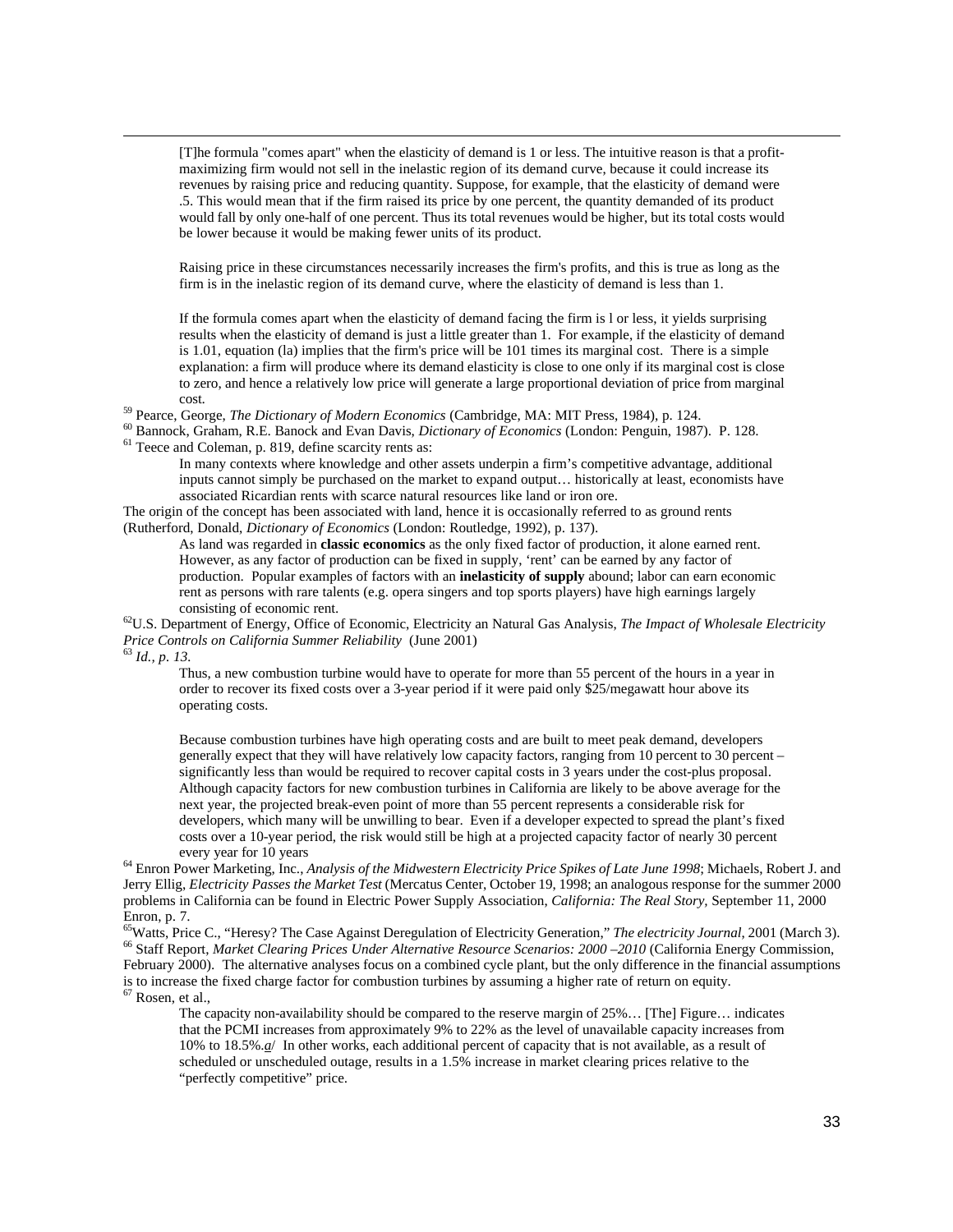*a*/ It should be noted that even when the capacity non-availability is at the maximum value of 18.5% in the range considered, there is still *excess capacity* in the system, and therefore, the market power observed is not at its maximum.

<sup>68</sup> Puller, shows an immediate reduction in utilization after deregulation and divestiture. Rose, *Other States,* shows an increase in unplanned outages between 1999 and 2000 of about 1,000 MW in June, 1,600 MW in July, and 2,500 MW in August. Marcus, *Crisis,* states, "Forced outage rates for California natural gas plants over the past five years have gone from the traditional 5-10 percent per year outage rate to an average of almost 50 percent."

 $69$  A recent analysis utilizing the Lerner index approach to examine the withholding strategy makes it clear that weak market fundamentals are the key to sustained withholding strategies. This analysis identifies the market share necessary that would make it profitable to withhold supplies to raise prices. Withholding is clearly an attractive strategy for a substantial part of the normal operating conditions for electric utility markets. Kwoka, John, E. Jr., *Unilateral Withholding: Market Power and California's Electricity Crisis,* Discussion Paper No. 01-03 (Center for Economic Research, 2001), p. 10, concludes as follows.

For market operation at [supply] elasticities such as .1, which appear to characterize the marginal capacity decile, the necessary post-withholding share is only 5 percent for a fairly large pre-withholding margin of .50. In that range, withholding may be a profitable strategy under plausible circumstances. Even with somewhat larger supply elasticities, withholding often remains profitable. For example, if  $S = 0.5$  and prewithholding margin is 20 percent, a 10 percent post-withholding share suffices. And if  $S=1.0 - a$  value that encompasses output down to 70 percent of capacity – a 10 percent pre-withholding margin still requires only a 10 percent post-withholding share.

<sup>70</sup> Borenstein, Bushnell and Wolak, *Diagnosing*.

<sup>71</sup> Puller.

l

<sup>72</sup> In addition to findings on market power cited above, see Bohn, Roger E., Alvin K. Klevorick and Charles G. Stalon, Market Monitoring Committee of the California Power Exchange, *Report on Market Issues in the California Power Exchange Energy Markets* (August 17, 1998) and Energy Information Administration, *Horizontal Market Power in Restructured Electricity Markets* (March 2000). Marcus and Russzon call it a summer 2000 shift. They show that the jump in gas prices runs the cost from 8.3 cents per kWh to 16.5 cents at 40,000 MW without the summer shift and 24 cents with the summer shift. At 45,000 MW, the price is 78 cents per kWh and at 35,000 MW, it is 11.4 cents. Adding 5,000 to 10,000 MW to the system has a huge benefit in relieving price pressures.

 $^{73}$  Rothkopf; FERC, June  $19<sup>th</sup>$  Order.

<sup>74</sup> FERC, June 19<sup>th</sup> Order.

<sup>75</sup> Davis, Tina, "Reliant Admits 'Round-Trip Trading to Boost Revenues," *energy Daily,* May 14, 2002, "duke Admits to ICS 'Round-Trip' Trades," *energy daily,* July 17, 2002.

<sup>76</sup> "Those Hideous, Awful Enron Memos," *Wall Street Journal,* May 16, 2002.

<sup>77</sup> Harris, Kiah, E., *Thoughts on Wild Prices*, July 1998, p. 4.; Borenstein, Diagnosing; Wolak and Patrick; Cal, First Report, p. 21; FERC, Staff Report, pp. 3-2, 4-10.

<sup>78</sup> Newberry, David, "Viewpoint: Freer Electricity Markets in the UK: A Progress Report," *Energy Policy*, 26:10, 1998, pp. 746-747; "Interview – UK Power Pool Says Reduces Price Surges," *Reuters*, April 16, 1999.

 $79$  Puller finds strong evidence of static market power and weak evidence of dynamic gaming in the first year of the market. There is a general consensus that gaming increased in subsequent years, Kahn, Lynch, Chapter III; Marcus, William and Jan Hamrin, *How We Got into the California Energy Crisis*, JBS Energy (2000) (hereafter, Marcus, *Crisis*).

80 There is a formal theory of this in economics -- called a backward bending supply curve. It has been extensively applied to labor markets. That the concept is routine is attested to by its inclusion in introductory texts, see for example, Taylor, John, B., *Economics* (Boston: Houghton Mifflin, 1998), pp. 327-329. The most directly analogous situation is behavior of the OPEC cartel (see Adelman, Morris, "OPEC the Clumsy Cartel," *The Energy Journal*, 1:1980; Bohi, Douglas and W. David Montgomery, *Oil Prices, Energy Security and Import Policy* (Washington: Resources for the Future, 1982); Aperjis, Dimitri, *The Oil Market in the 1980s: OPEC Oil Policy and Economic Development* (Cambridge, MA: Ballinger, 1982); Teece, David, "OPEC Behavior: An Alternative View," in James M. Griffin and David J. Teece (Eds.), *OPEC Behavior and World Oil Prices* (London: George Allen and Unwin, 1982); Adelman, Morris, "OPEC as a Cartel," in James M. Griffin and David J. Teece (Eds.), *OPEC Behavior and World Oil Prices* (London: George Allen and Unwin, 1982).

 $81$  Wolak, "An Analysis of the June 2000 Price," p. 14.

<sup>82</sup> Hildebrandt, Eric, Further Analysis of the Exercise and Cost Impacts of Market Power in California's Wholesale Energy Markets (Department of Market Analysis, California Independent System Operator, March 2001), Impacts of Market Power in California's Wholesale Energy Market: More Detailed Analysis Based on Individual Seller Schedules and Transactions in the ISO and PX Markets (Department of Market Analysis, California Independent System Operator, April 9, 2001); Sheffrin, Anjali, Empirical Evidence of Strategic Bidding in California ISO Real Time Market (Department of Market Analysis, California Independent System Operator, March 21, 2001).

<sup>83</sup> Borenstein, Busnell and Wolak, Diagnosing Market Power, pp. 32-33,

The aggregate  $\Delta$ TC/TC is 22.4%, amounting to total payments in excess of competitive levels equal to \$494 million.a/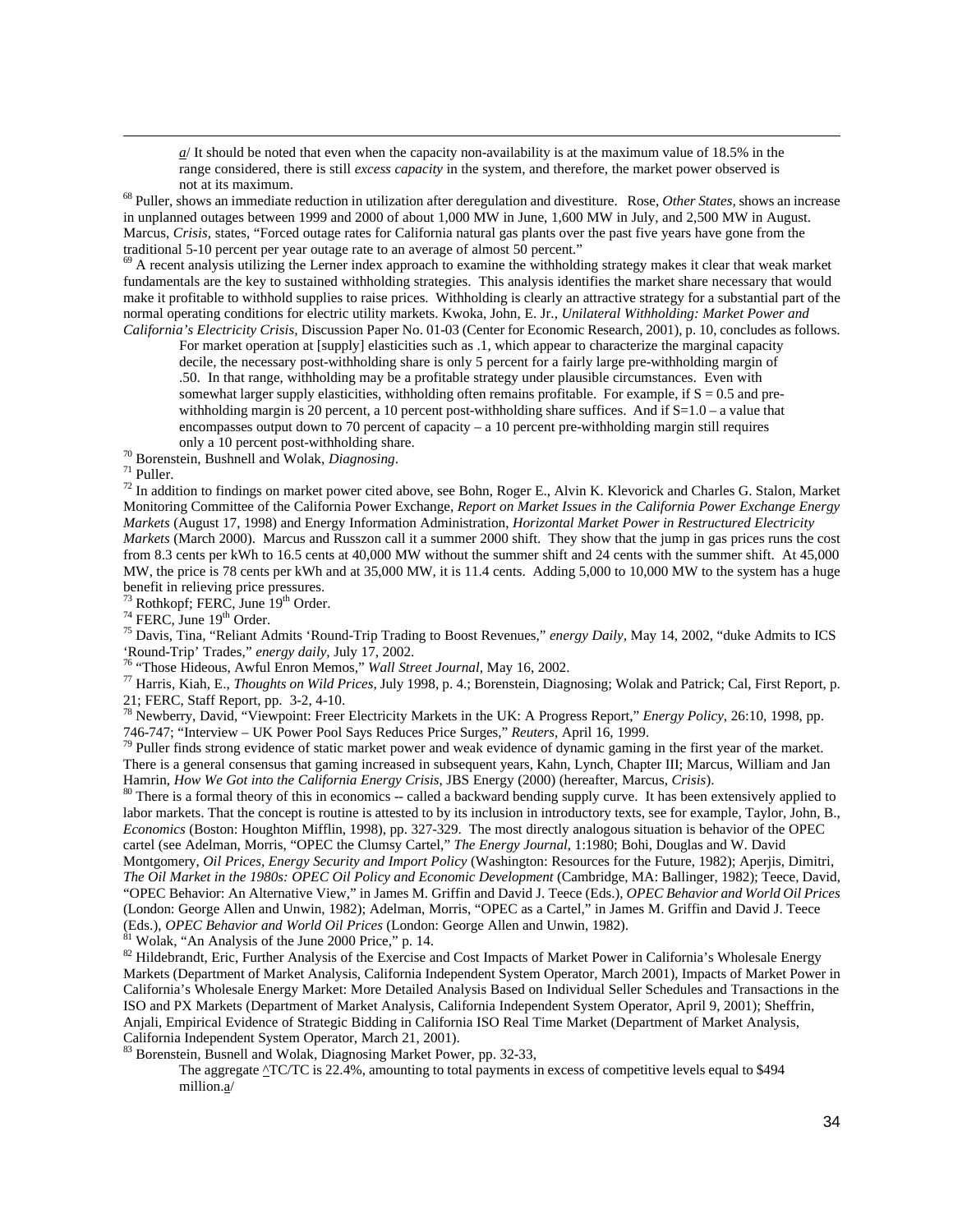<sup>87</sup> Ochenski, George, "Power Play," *Missoula* Independent, April 26, 2001; NRECA, *Retail Wheeling,* p. 33.

 $^{89}$  Egan.

l

<sup>90</sup> Bowring, et. al., Rose, *Other States;* Stoft, *PJM's Capacity Market;* Allen, Biewald and Schlissel; Rosen, et al. .

<sup>91</sup> Mansur.

<sup>92</sup> Cooper, *Spike; Earle, Robert L, Phillip Q. Hanser, Weldon C. Johnson and James D. Reitzes, "Lessons from the First Year of* Competition in the California Electricity Market," *The Electricity Journal* (October 1999),

Rosen, et al.

<sup>94</sup> McDiarmid, Dowden, and Davidson; Allen, Biewald and Schlissel; Rosen, et al.

<sup>95</sup> Wolfram, *Reform*, notes the following

From 1992 to 1994, on average prices were 25 percent above the cost of the last plant needed to generate electricity in a given period. That suggests prices would have been substantially lower had they been set competitively. Since 1994, fuel prices have come down but electricity prices have not fallen accordingly. That suggests profits have risen and provides further evidence that prices are not responding to competitive forces.

<sup>96</sup> The model is based on the following assumptions and techniques

A constant elasticity of demand of -.1 is assumed in the form of  $Q = kP^e$ .

Demand is anchored in 1000 MW increments assuming the average cost of production of \$25.5/MWh by adjusting *k.* All fringe supply is utilized first and the dominant firm/cartel face the residual for their demand curve.

Total nameplate capacity is 40000 MW; import capacity is 4000 MW.

Demand ranges from 8000 MW to 36000 MW per hour.

Fringe supply is 24000 MW in the dominant firm case, 16000 MW in the cartel case.

Given spinning reserves and outages, at 36000 MW of load, the residual demand in the dominant firm case is 12000 MW and in the cartel case it is 20000 MW.

A price cap of \$1,000 is assumed.

Cost data and net generation are taken from the FEMA study.

<sup>97</sup> Bornstein, Bushnell and Wolak.

<sup>98</sup> This is the line of discussion pursued by Landes and Posner.

<sup>99</sup> Combining the results of Hildebrandt, *Further Analysis*, Tables 3-1, B-1 and B-2, we calculate annual recovery of capital costs under actual prices in effect in California in the past three years as follows:

|                                                                                                                                                                                                                                                                                                                                                                | <b>NP15</b> | SP <sub>15</sub> |
|----------------------------------------------------------------------------------------------------------------------------------------------------------------------------------------------------------------------------------------------------------------------------------------------------------------------------------------------------------------|-------------|------------------|
| Low Cost plant $(\$500/MWh@ 14\%ROI)$                                                                                                                                                                                                                                                                                                                          | 46          |                  |
| High cost plant (\$600/MWH@16%ROI)                                                                                                                                                                                                                                                                                                                             | 39          | 26               |
| $100 \times 11 \times 1$<br>$\mathbf{1}$ $\mathbf{1}$ $\mathbf{1}$ $\mathbf{1}$ $\mathbf{1}$ $\mathbf{1}$ $\mathbf{1}$ $\mathbf{1}$ $\mathbf{1}$ $\mathbf{1}$ $\mathbf{1}$ $\mathbf{1}$ $\mathbf{1}$ $\mathbf{1}$ $\mathbf{1}$ $\mathbf{1}$ $\mathbf{1}$ $\mathbf{1}$ $\mathbf{1}$ $\mathbf{1}$ $\mathbf{1}$ $\mathbf{1}$ $\mathbf{1}$ $\mathbf{1}$ $\mathbf{$ |             |                  |

<sup>100</sup> Wolak, Frank A. and Robert H. Patrick, *Impact of Market Rules and Market Structure on the Price Determination Process in the England and Wales Electricity Market* (University Of California Energy Institute, Program On Workable Energy Regulation, February 1997

<sup>101</sup> Cooper, Restructuring, p. 8; Mistr, Alfred E. Jr., "Incremental-Cost Pricing: What Efficiency Requires," *Public Utilities Fortnightly*, January 1, 1996; Oren, Shmuel, S., "Economic Inefficiency of Passive Transmission Rights in Congested Electricity Systems with Competitive Generation," *The Energy Journal*, 18:1, 1997, "Passive Transmission Rights Will Not Do the Job*," The Electricity Journal*, 10:5, 1997; Ostroski, Gerald B., "Embedded-Cost Pricing: What Fairness Demands*," Public Utilities Fortnightly*, January 1, 1996; Radford, Bruce W., "Electric Transmission: An Overview, *Public Utilities Fortnightly*, January 1, 1996: Volpe, Mark J., "Let's Not Socialize Transmission Rates," *Public Utility Fortnightly*, February 15, 1997. Bohi, Douglas and Karen Palmer; "The Efficiency of Wholesale vs. Retail Competition in Electricity, *The Electricity Journal*, October 1996; Gegax, Douglas and Kenneth Nowotny, "Competition and the Electric Utility Industry, *Yale Journal on Regulation*, 10:63, 1997, Cornelli, Steve, "Will Customer Choice Always Lower Costs?", *The Electricity Journal*, October, 1996.

<sup>102</sup> FERC, 3-1, 3-2.

<sup>103</sup> CERA, *High Tension.*

<sup>104</sup> Brendan, Kirby and Eric Hirst, "Maintaining Transmission Adequacy in the Future," *Electricity Journal* (1999), acknowledge the primary importance of noneconomic factors.

 $105$  Harris, p. 5.

<sup>106</sup> Ohio Report, p. 19.

<sup>107</sup> Ohio Report, pp. 20-21.

 $a$ / Note that the percent increase in purchase cost,  $\triangle$  TC/(TC- $\triangle$ TC) was 29%.

<sup>84</sup> Cooper, *Reconsidering.*

<sup>85</sup> NRECA Energy Policy Department, *Retail Wheeling Report* (July 2001).

<sup>86</sup> EIA, *Electricity Average Revenue April 2001.*

<sup>88</sup> Davis, Tina, "PPL Challenges Montana Limits on Power Rates," *The energy Daily*, July 11, 2001.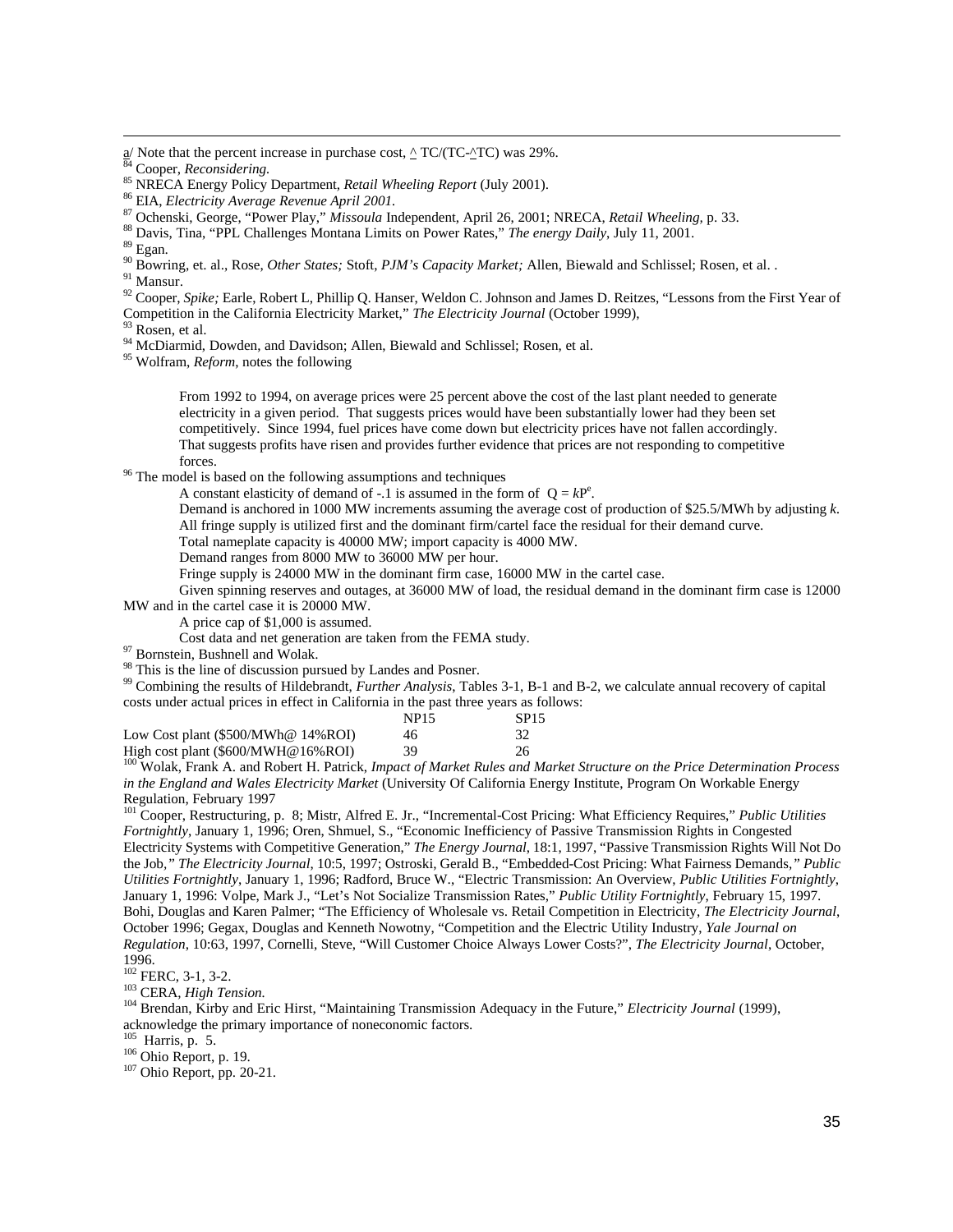<sup>108</sup> Geographic scope is needed to achieve what network economists call pool effects in network industries Stabell, Charles B. and Oysteing D. Fjeldstad, "Configuring Value Chains for Competitive Advantage: On Chains, Shops and Networks," *Strategic Management Journal*, 19:1998 or load balancing in the electric utility industry, Cooper, *Economics.*

<sup>109</sup> Richard, Sverrisson, and Stutz, raise questions about the ability of any set of institutions to run the industry based primarily on external market transactions. Earle, Robert L, Phillip Q. Hanser, Weldon C. Johnson and James D. Reitzes, "Lessons from the First Year of Competition in the California Electricity Market," *The Electricity Journal* (October 1999), describes the

process in a context that finds the potential for market power and inefficiency. <sup>110</sup> Energy Information Administration,*Interim Report of the U.S. Department of Energy's Power Outage Supply Study Team* (January 1999) (hereafter, EIA, *Outages).*

<sup>111</sup> Maloney, Michael T., Robert E. McCormick and Robert D. Sauer, Customer Choice, Customer Value: An Analysis of Retail Competition in America's Electric Utility Industry (Citizens for a Sound Economy Foundation, 1996); Crandall, Robert and Jerry Ellig, Economic Deregulation and Customer Choice: Lessons for the Electric Utility Industry (Center for Market Process, 19997).

<sup>112</sup> Pharris, Dale, Who Really Benefits From Retail Competition? (National Rural Electric Cooperative Association, September 1996). Kahal, Matthew I., The CSEF Electric Deregulation Study: Economic Miracle or the Economists' Cold Fusion (Electric Consumers' Alliance, December 1996). Binz, Ronald J., Thomas Feiler and Michael J. McFadden, Navigating A Course to Competition: A Consumer Perspective on Electric Restructuring (Competition Policy Institute, 1997).

EIA, *Competitive Markets*.

<sup>114</sup> Newberry, and Pollitt, estimated efficiency gains of 5 percent. Casazza, John, A., "Electricity Choice: Pick Your Poison: A. Errant Economics? B. Lousy Law? C. Market Manipulation? D. All Three?," *Public Utilities Fortnightly*, 2001 (March 1), identifies efficiency gains in generation of 3 percent.

<sup>115</sup> Cooper, Restructuring.

l

<sup>116</sup> Cassaza, 2001. A guest editorial, a decade earlier by the same author, just as the UK was implementing restructuring, raised doubts about the economic benefits of restructuring (see Casazza, John A., Allan J. Schultz and Joseph C. Swidler, "A Brave New World: Let's Look Before we Leap," *Electricity Journal*, 1990 (November).

<sup>117</sup> The Cal-ISO has argued for a dependable reserve of 14 to 19 percent, which translates into a nameplate reserve in the range of 20 to 25 percent. The analysis assumed that reserves are not owned by existing large generators or strategic actors, that they would be under an obligation to offer, and that import capacity of about 10 percent of peak is available. Relaxation of any of these assumptions would increase the reserve necessary to avoid market power. From a national policy perspective, deconcentrating markets and preventing withholding have proven extremely difficult. Assuming the availability of import capacity from neighboring markets implicitly suggests that the reserve margin in that market is larger, since spare capacity can be exported. Taking these factors into account from indicates the reserve margins necessary to prevent abuse are in excess of 30 percent of nameplate capacity.

<sup>118</sup> As we have noted, the market power problems were well known long before the California market was created. An early 1997 analysis of the UK market concluded that

The most basic lesson is that competition in name is just that. Whether or not setting up an electricity market similar to the E&W [England and Wales] market will deliver benefits to consumers in the form of lower prices, depends on the market structure and the details of the market rules governing its operation. Subtle differences in the rules of the market can dramatically enhance the ability of generators selling into the market to set prices substantially in excess of their marginal and average costs…

Given the number of firms in the market and the market rules, what is important to limiting market power is reducing the size of the largest firm relative to all others. The key to the success of this capacitywithholding bidding strategy at obtaining high prices is that frequently the largest generator knows that a significant portion of its capacity will be called upon, regardless of the prices it bids. If all generators are equal in size and the total system load is significantly less than the sum of their capacities, then only very rarely, if ever, will the largest generator know with virtual certainty that a substantial fraction of its capacity will be required to serve the market… The larger is the extent of demand uncertainty faced by the largest firm relative to capacity, the less likely this capacity withholding strategy will be successful (Wolak, 1997, p. 46.).

This expression – "if all generators are equal in size and the total system load is significantly less than the sum of their capacities" – is vastly different than the current status of most electricity markets, restructured or otherwise. The need for excess capacity and the need to deconcentrate markets are quite substantial. The abuse of market power in the UK, which is the object of the above quote, was taking place with reserve margins of over 20 percent (Id, at p. 30).

<sup>119</sup> In Australia, where the market power problem did not occur early in the process, [when deregulation was first implemented?] the primary reason appears to have been the existence of excess capacity of 40 percent. Simulations in advance of the opening of the Australian market identified both highly competitive and the possibility of strategic bidding, but excess capacity loomed large in the market, Brennan, Donna and Jane Melanie, "Market Power in the Australian Power Market," *Energy Economics,* 1998 (20). Wolak, Frank A., "An Empirical Analysis of the Impact of Hedge Contracts on Bidding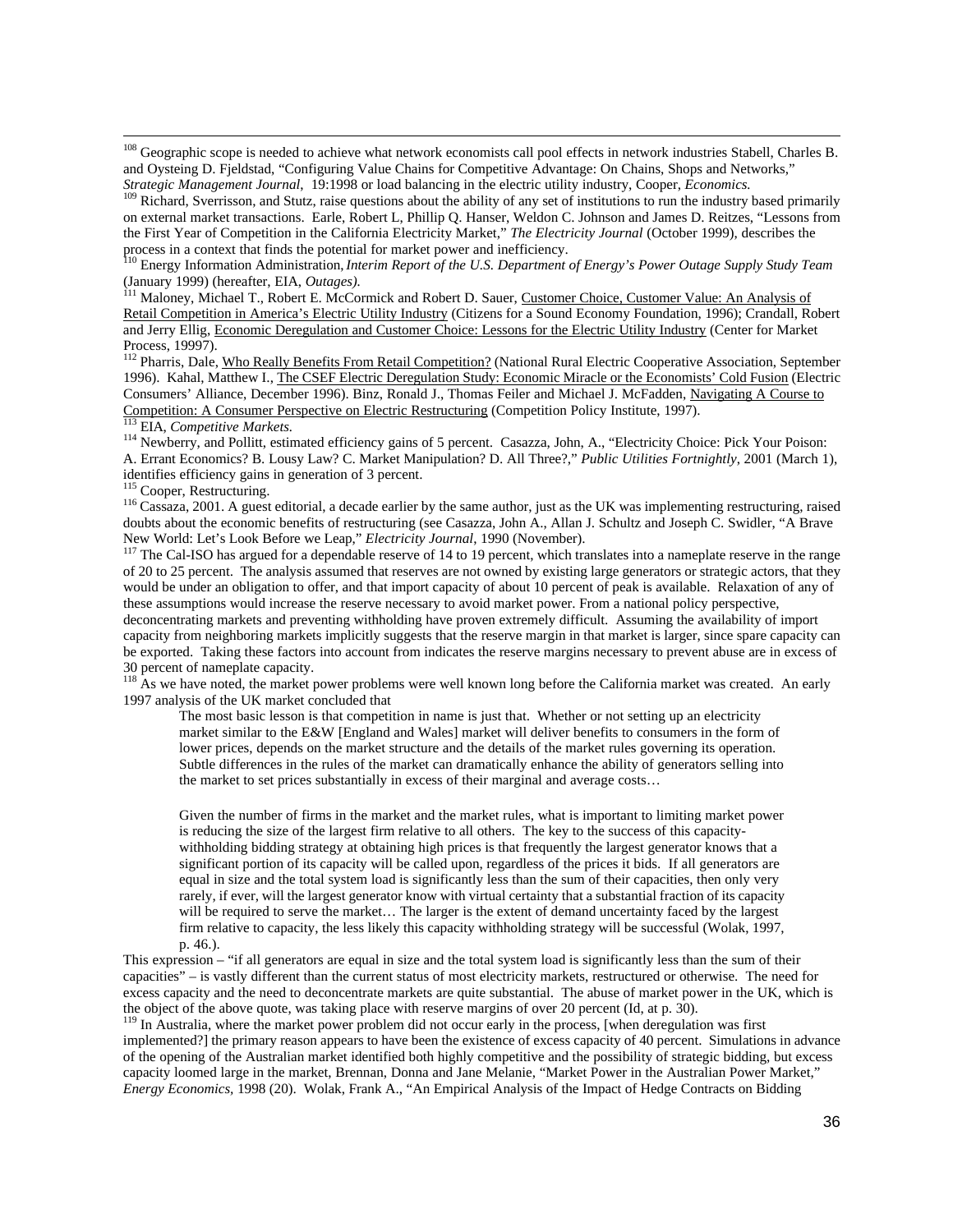Behavior in A Competitive Electricity Market," *International Economic Journal,* 2000 (14), analyzed the early pricing behavior in the market and found that excess capacity was a central driver of bidding behavior, p. 34,

How did the major generators get themselves in a situation where aggressive bidding and low prices yield the maximum profit possible? Stated differently: Why did the generators sign contracts for such a large fraction of their capacity? … Clearly, a major factor in the decision of the large generators to sign these contracts is excess generation capacity to serve both the VPX and NSW SEM. Even in the absence of contract cover being held by any participants, the large amount of capacity available to serve each state market relative to that state's demand in the vast majority of half-hours for the year implies that all generators face a significant probability all of their capacity will not be dispatched if they do not bid aggressively.

<sup>120</sup> Rudkevich, Alesandr, Max Duckworth, and Richard Rosen, "Modelling Electricity Pricing in a Deregulated Generation Industry: The Potential for Oligopoly Pricing in a Poolco," *The Energy Journal,* 1998 (19).

We found that the average price mark-up over the course of one year is 16% in a market with five identical firms, and 11% for ten identical firms. For purposes of reference, the DOJ and FERC guidelines state that a market with more than ten identical firms is "unconcentrated." In addition, we find that in order to reduce the annual PCMI [Price Cost Margin Index] to 5%, the poolco would require almost thirty identical firms.

<sup>121</sup> Borenstein, Severin and James Bushnell, "An Empirical Analysis of the Potential for Market Power in California's Electricity Industry," *Journal of Industrial Economics*, 47:3, September 1999. A linear interpolation for the 372nd hour based on Table V., predicts an average price of about \$80 per MWh in December. The actual price in December 2000 was \$317 and February hit \$363, but the model did not include the jump in the cost of gas and NOx. Under the FERC ceiling price, calculation generators were allowed to add about \$230/MWh, due to the cost of these two inputs, so the model predicts the exercise of market power well. They find that market power disappears at just 33,000 MW of demand. With a maximum peak demand in the month of just over 41,000 MW this implies a peak capacity for the month of 44,000 MW. In other words, at the 300<sup>th</sup> hour where market power is eliminated, excess capacity is at least 29 percent.

<sup>122</sup>Bushnell, James, Christopher Knittel and Frank Wolak, *Estimating the Opportunities for Market Power in Deregulated Wisconsin Electricity Market* (Consumers First, ND).

 $123$  Authors find that quadrupling the elasticity of demand to .4 has the effect of eliminating the abuse of market power under the modeling assumptions (see Sweetser, Al, *An Empirical Analysis of a Cominnat Dominant? Firm's Market Power in a Restructured Electricity Market: A Case Study of Colorado* (April 1, 1998); Rudkovich, Duckworth and Rosen, review data from Pennsylvania, Borenstein and Bushnell, apply the approach to California).

 $124$  These estimates are based on the figures available for September 2000.

 $125$  Pennsylvania Shopping statistics shows the addition of residential customers who are switching dropped from 10,000 a month in 1999 to 5,000 in 2000,

<sup>126</sup> *Petition of Metropolitan Edison Company and Pennsylvania Electric Company for Interim Relief Pursuant to Section F.2 of Their Approved Approved Restructuring Plan*, Before The Pennsylvania Public Utility *Commission Docket Nos P-00001860, P-00001861;* Lobensz, George, "Pennsylvania Court Zaps GPU Rate Relief," *Energy Daily,* February 22, 2002.

<sup>127</sup> Holly, Chris, "N.J. Governor Signs Bill to Fix Restructuring 'Flaw'," *Energy Daily,* September 10, 2002.

<sup>128</sup> Hirst, Erik, *Expanding U.S. Transmission Capacity* (Edison Electric Institute, July 2000) shows that PJM has the smallest number of miles of transmission lines per megawatt of peak demand.

<sup>129</sup> *Storm Warning*, PennFuture's E-Cubed, February 20, 2001.

<sup>130</sup> NERC statistics for 1998, show substantial interruptions in 1998.

<sup>131</sup> Bowring, et. al., Rose, *Other States;* Stoft, Steven, *PJM's Capacity Market in a Price-spike World* (May 2000).

<sup>132</sup> *Storm Warning*, PennFuture's E-Cubed, February 20, 2001.

<sup>133</sup> DOE, Outages.

l

<sup>134</sup> The population density of the PJM region is 400 people per square mile of land. In the rest of the country, the population density is about 70. Similarly, in New York where LMP has been applied the population density is just under 400. The economic costs of low density markets are a fact of life that cannot be avoided, but locational marginal pricing does not use the economic cost of transmission, it charges the opportunity or scarcity costs. As a result, severe efficiency and equity problems arise. In fact, LMP should really be referred to as LMR, Locational Marginal Rents.

Since transmission is a virtually fixed asset in the short and mid-term, LMP creates massive transfers of inframarginal rents from consumers to transmission owners. Since these are scarcity rents, they do not contribute to economic efficiency. Even the defenders of locational marginal pricing grudgingly admit that the rents could be taxed away (Hogan, William W., *Coordination for Competition: Electricity Market Design Principles* (February 15, 2001).

Moreover, to a significant extent that scarcity is the result of strategic behavior by transmission owners – particularly integrated generation/transmission owners – to keep markets tight or defend their market power by raising barriers to entry, allowing them to collect the windfalls of inframarginal scarcity rents rewards anticompetitive behavior.